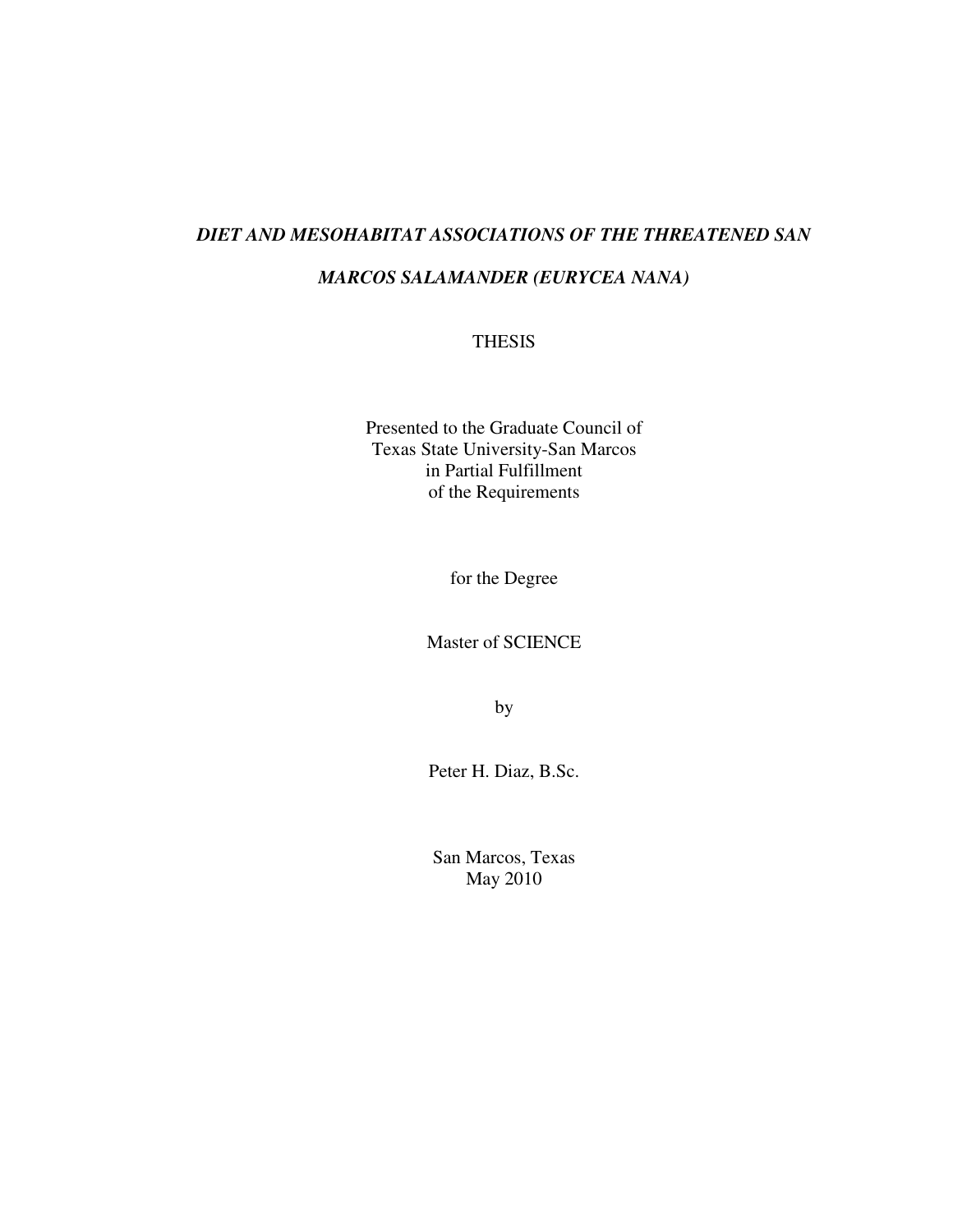# *DIET AND MESOHABITAT ASSOCIATIONS OF THE THREATENED SAN MARCOS SALAMANDER (EURYCEA NANA)*

Committee Members Approved:

\_\_\_\_\_\_\_\_\_\_\_\_\_\_\_\_\_\_\_\_\_\_\_\_\_\_\_

Weston H. Nowlin, Chair

Timothy H Bonner

\_\_\_\_\_\_\_\_\_\_\_\_\_\_\_\_\_\_\_\_\_\_\_\_\_\_\_

 $\overline{\phantom{a}}$  , where  $\overline{\phantom{a}}$ 

Mara L. Alexander

\_\_\_\_\_\_\_\_\_\_\_\_\_\_\_\_\_\_\_\_\_\_\_\_\_\_\_

Joe N. Fries

Approved:

J. Michael Willoughby Dean of the Graduate College

\_\_\_\_\_\_\_\_\_\_\_\_\_\_\_\_\_\_\_\_\_\_\_\_\_\_\_\_\_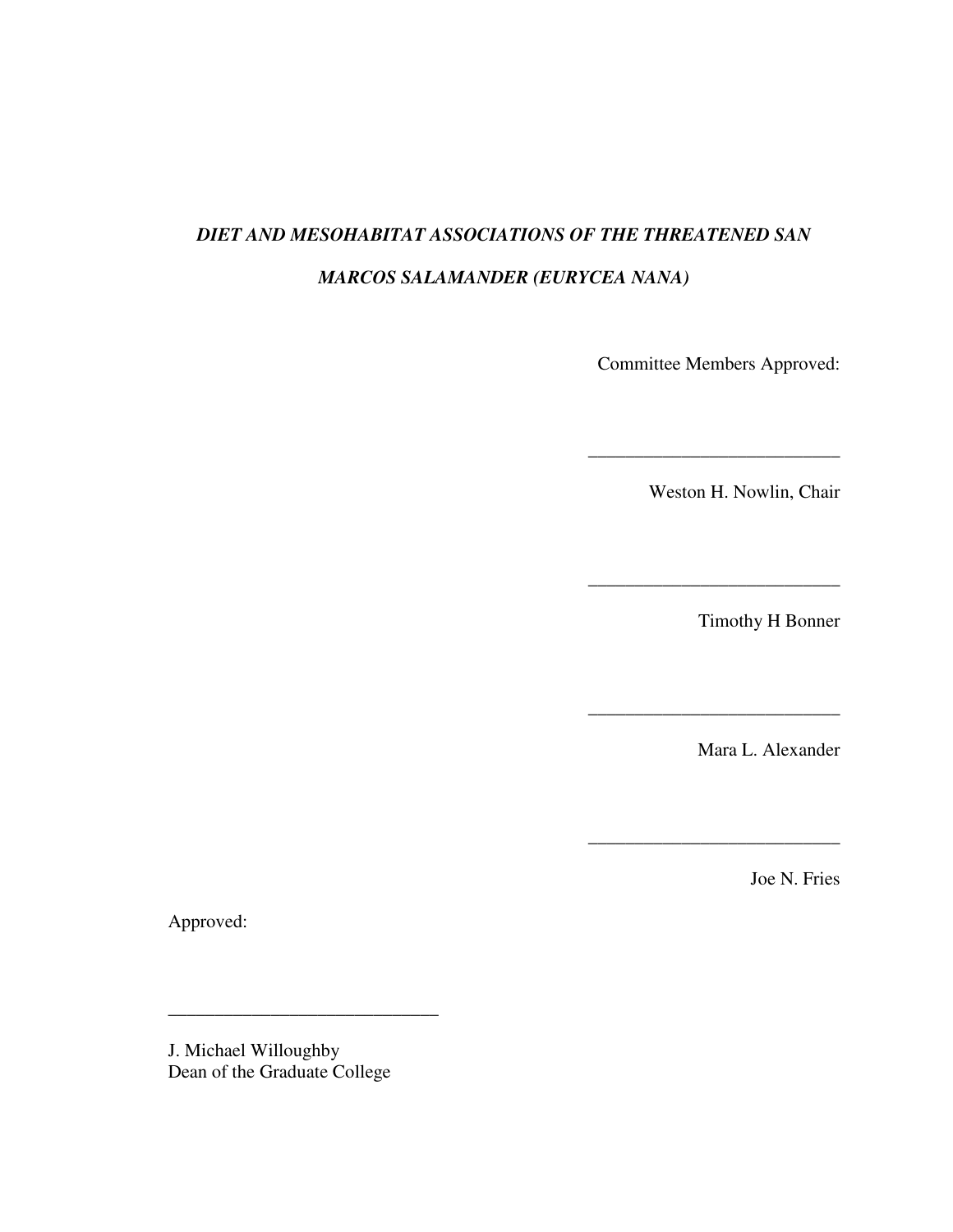# **COPYRIGHT**

by

## PETER H. DIAZ

2010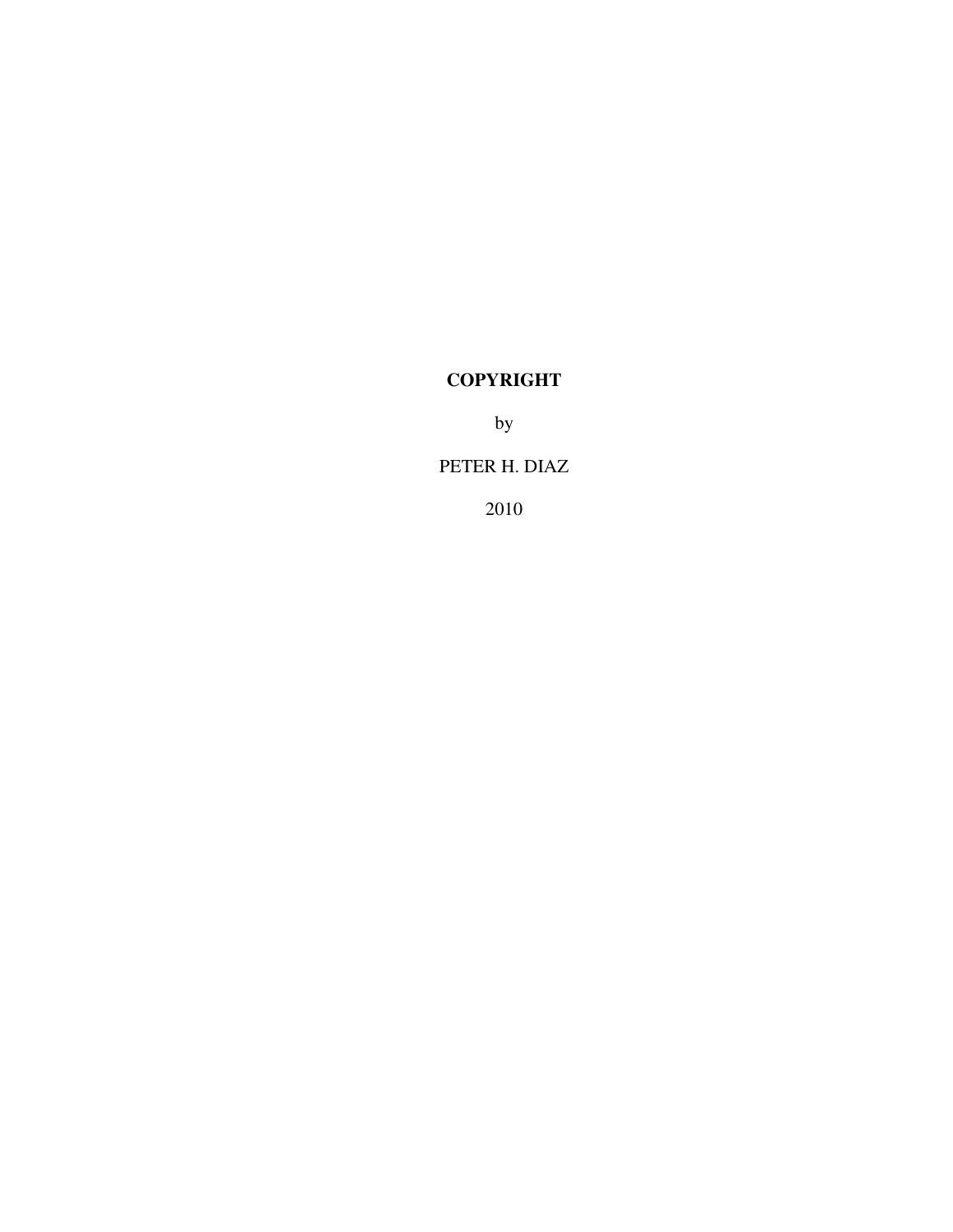#### **ACKNOWLDEGEMENTS**

This project may have my name on it, but without the help of my major advisor, Dr. Weston H. Nowlin and the support of my family and friends there would have been no way that I would have been able to accomplish this task. I particularly would like to thank Dr. Nowlin for his patience and support during my time at Texas State during my graduate career and my undergraduate career. Furthermore, I would like to thank Dr. Bonner for the continued help that he has given me over the years. With their guidance I have been able to learn my limitations and surpass them. In addition, I have enjoyed getting to know Joe Fries and Dr. Alexander over the last five years. During my time with them I have acquired many skills and techniques that are now in my "toolbox". I would also like to take this time to thank the other graduate students that have steered me through some of the hard times and the good times; you know who you are.

Additionally without the support and advice that I received from Carol Ramirez (my mother), my Tia Judy, and Peter H. Diaz Sr. I would have been lost. During my time at Texas State I also met the newest addition to the Diaz family, my love, Kirsten Sheyne Collins. Over the last 4 years we have come to understand each other and love one another. In addition, we are expecting our first child, sometime in July. Thank you Honey for always standing by me and allowing me to float back and forth between my work and us.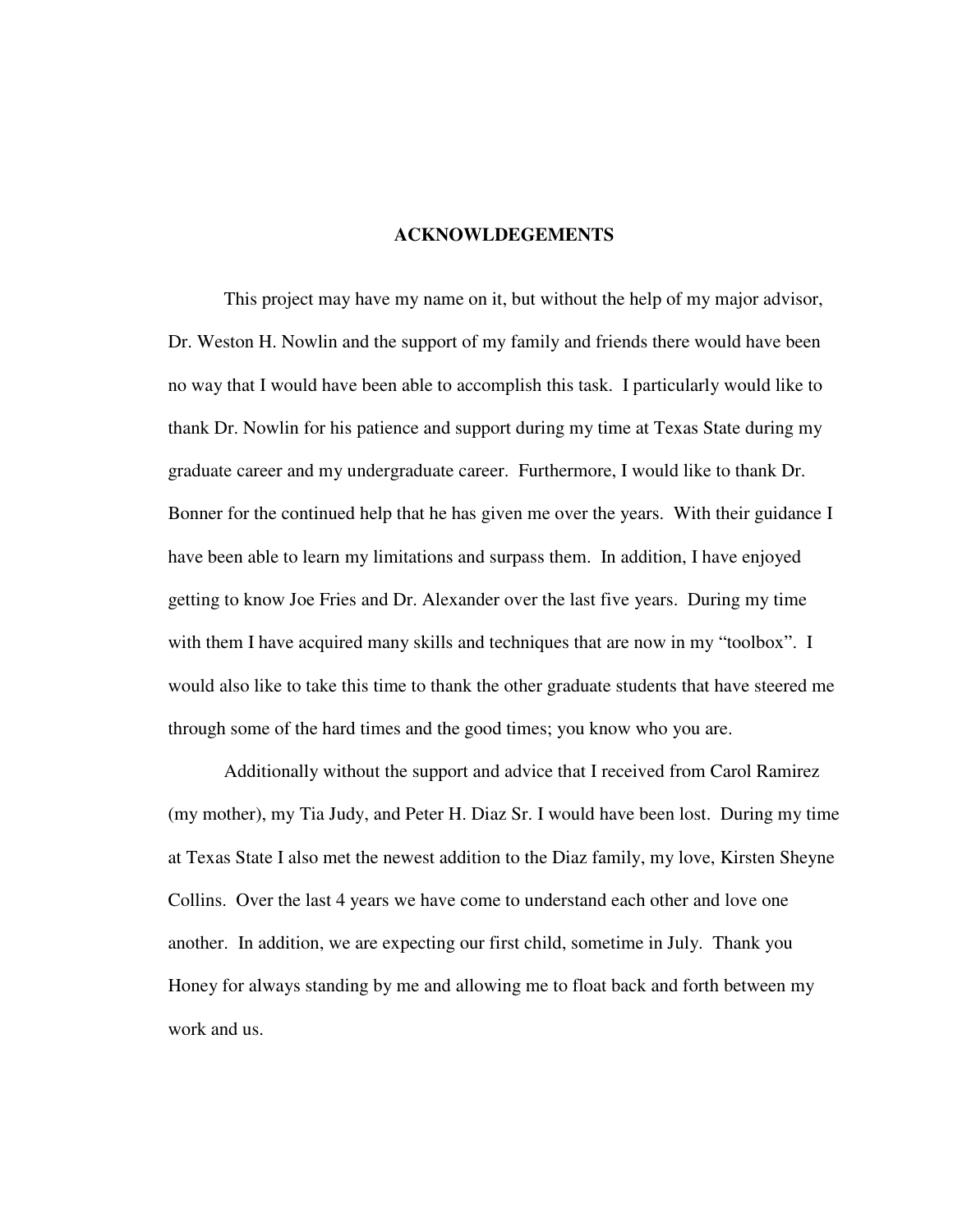## **TABLE OF CONTENTS**

## **CHAPTER**

# DIET AND MESOHABITAT ASSOCIATIONS OF THE THREATENED  $\overline{L}$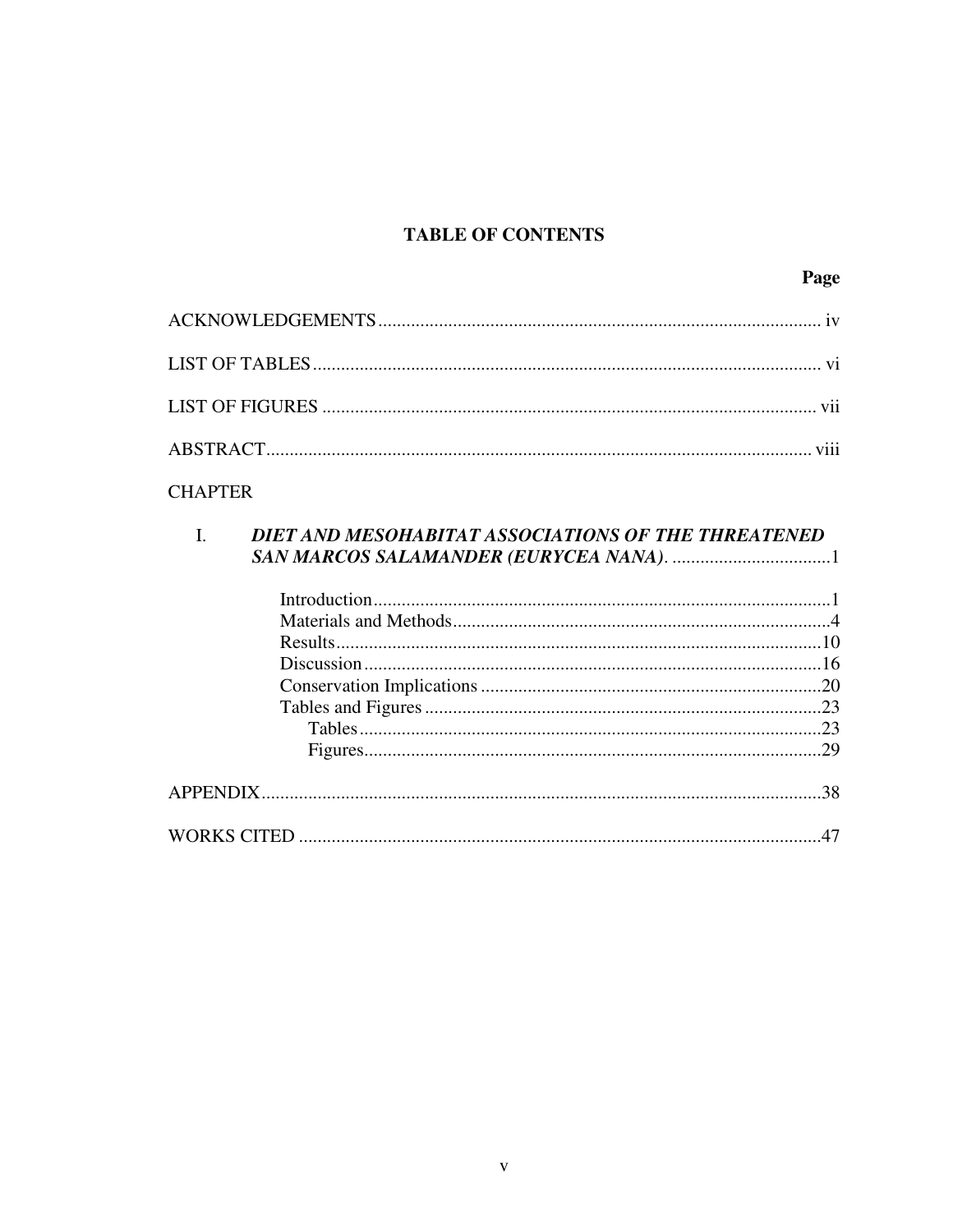# **LIST OF TABLES**

| <b>Table</b> | Page                                                                                                                                                                                                                                          |
|--------------|-----------------------------------------------------------------------------------------------------------------------------------------------------------------------------------------------------------------------------------------------|
| 1.           | Kruskal-Wallis results for Spring Lake showing invertebrate samples analyzed by<br>sample period (May, July, and August combined versus November and December                                                                                 |
| 2.           | Kruskal-Wallis results for San Marcos River below Spring Lake dam showing<br>invertebrate samples analyzed temporally (May, July and August to November                                                                                       |
| 3.           | Kruskal-Wallis results for Spring Lake, with diet samples analyzed temporally<br>(May, July and August to November and December). Male and female and day<br>and night samples were examined as a total. An asterisk notes significant values |
| 4.           | Kruskal-Wallis results for San Marcos River below Spring Lake dam, with diet<br>samples analyzed temporally (May, July and August to November and<br>December). Male and female and day and night samples were examined as a                  |
| 5.           | Strauss Electivity Scores $(L_0)$ for Spring Lake showing maximum and minimum<br>values with the number of SMS that consumed a specific prey item (n) 27                                                                                      |
| 6.           | Strauss Electivity Scores $(Lo)$ for the San Marcos River below Spring Lake dam<br>showing maximum and minimum values with the number of SMS that consumed                                                                                    |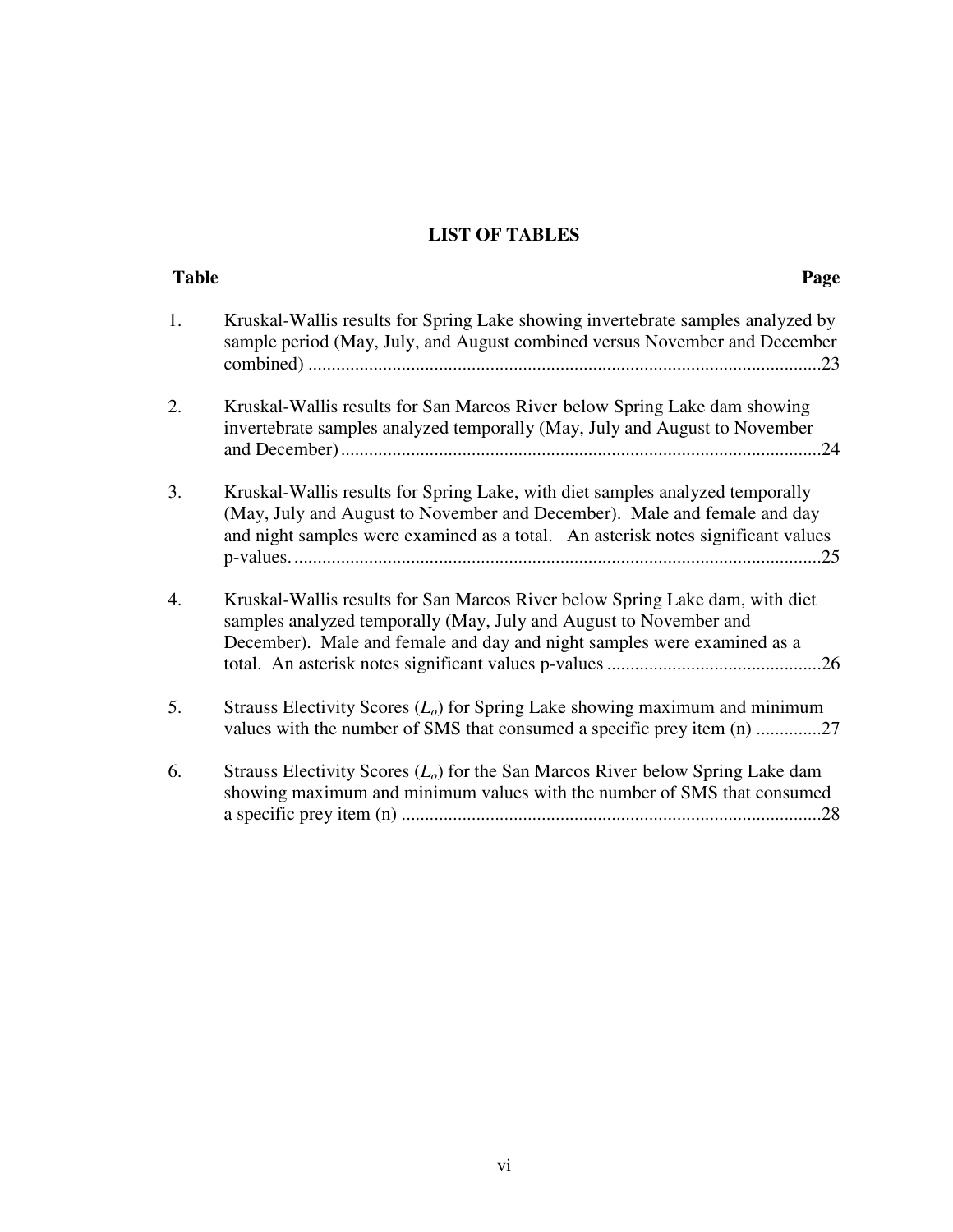# **LIST OF FIGURES**

| <b>Figure</b> | Page                                                                                                                                                                                                                       |
|---------------|----------------------------------------------------------------------------------------------------------------------------------------------------------------------------------------------------------------------------|
| 1.            | Spring Lake (Zones 1-3) and the upper San Marcos River below Spring Lake dam                                                                                                                                               |
| 2.            | Results of PCA of critical habitat for Spring Lake ( $\bullet$ ) and the San Marcos River                                                                                                                                  |
| 3.            | Results of CCA of physical characteristics for Spring Lake with loadings (a) and                                                                                                                                           |
| 4.            | CCA of physical characteristics for the San Marcos River below Spring Lake dam                                                                                                                                             |
| 5.            | Percentages of the total invertebrates collected from Spring Lake (a)<br>and the San Marcos River below Spring Lake dam (b) showing the most abundant taxa<br>during habitat survey to be used in evaluation of SMS diet33 |
| 6.            | Frequency of occurrence (a) and percent composition (b) in the diet of San                                                                                                                                                 |
| 7.            | Frequency of occurrence (a) and percent composition (b) in the diet of San<br>Marcos salamanders in the San Marcos River below Spring Lake dam35                                                                           |
| 8.            | Percent composition in the diet (a-d), environment (e-h), and linear electivity (i-l)<br>of Hyalella, Chironomini, Stenocypris, and Cypria in Spring Lake36                                                                |
| 9.            | Percent composition in the diet (a-c), environment (d-f), and linear electivity $(g-i)$<br>for Stenocypris, Chimarra, and Hyalella in the San Marcos River below Spring                                                    |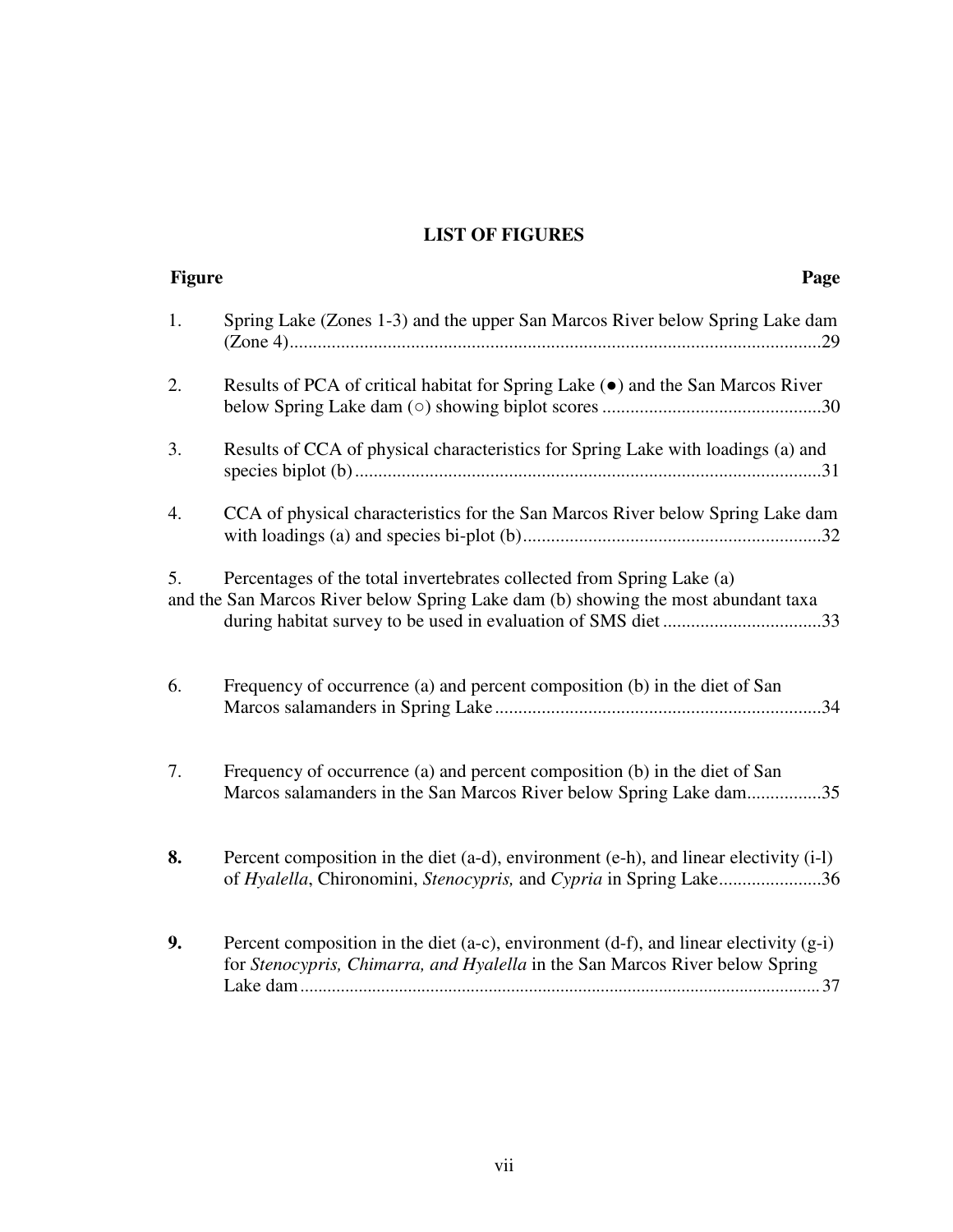#### **ABSTRACT**

# *DIET AND MESOHABITAT ASSOCIATIONS OF THE THREATENED SAN MARCOS SALAMANDER (EURYCEA NANA)*

by

Peter H. Diaz, B. Sc.

Texas State University – San Marcos

May 2010

#### SUPERVISING PROFESSOR: WESTON H. NOWLIN

The Endangered Species Act was created to aid in the conservation and protection of species under threat of extinction through all or part of their range. Data regarding habitat associations and dietary needs are required for the efficient recovery and maintenance of endangered or threatened species populations. The San Marcos salamander (*Eurycea nana*) is a spring-associated organism that exhibits a geographic range limited to the headwaters of the San Marcos River in central Texas, USA. The USFWS and the state of Texas currently list the SMS as threatened and its designated critical habitat includes the headwaters (Spring Lake) and the first 50 m of the river. The present study determined mesohabitat associations and the trophic ecology of the San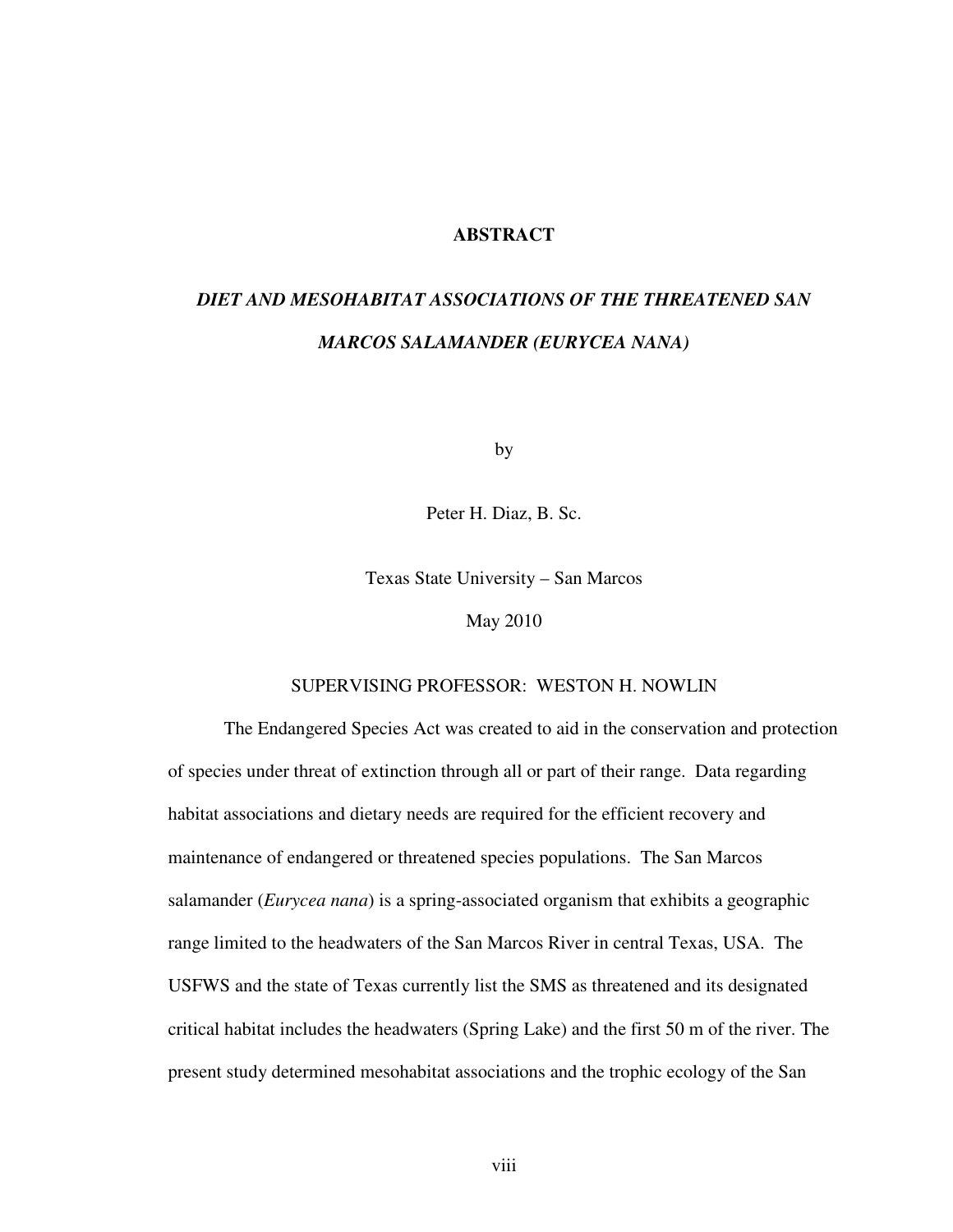Marcos salamander in its critical habitat. San Marcos salamander habitat associations were determined over a 1-year period and it was determined that San Marcos salamanders are associated with mesohabitats containing cobble and gravel substrates with coverage of *Amblystegium* and filamentous algae. In addition, these mesohabitats account for about 14% of the area within the designated critical habitat. To examine the trophic ecology of the San Marcos salamander, gut contents were collected from salamanders and invertebrate samples from the lake and river were collected. Dietary analyses suggest that the San Marcos salamanders in Spring Lake and the San Marcos River are generalist predators of aquatic invertebrates and the composition of their diets closely follows temporal changes in the invertebrate community. I conclude that due to the generalist and flexible diet of the San Marcos salamander, conservation and recovery issues related to the diet and food availability is likely to be a less substantial issue than mesohabitat availability and quality.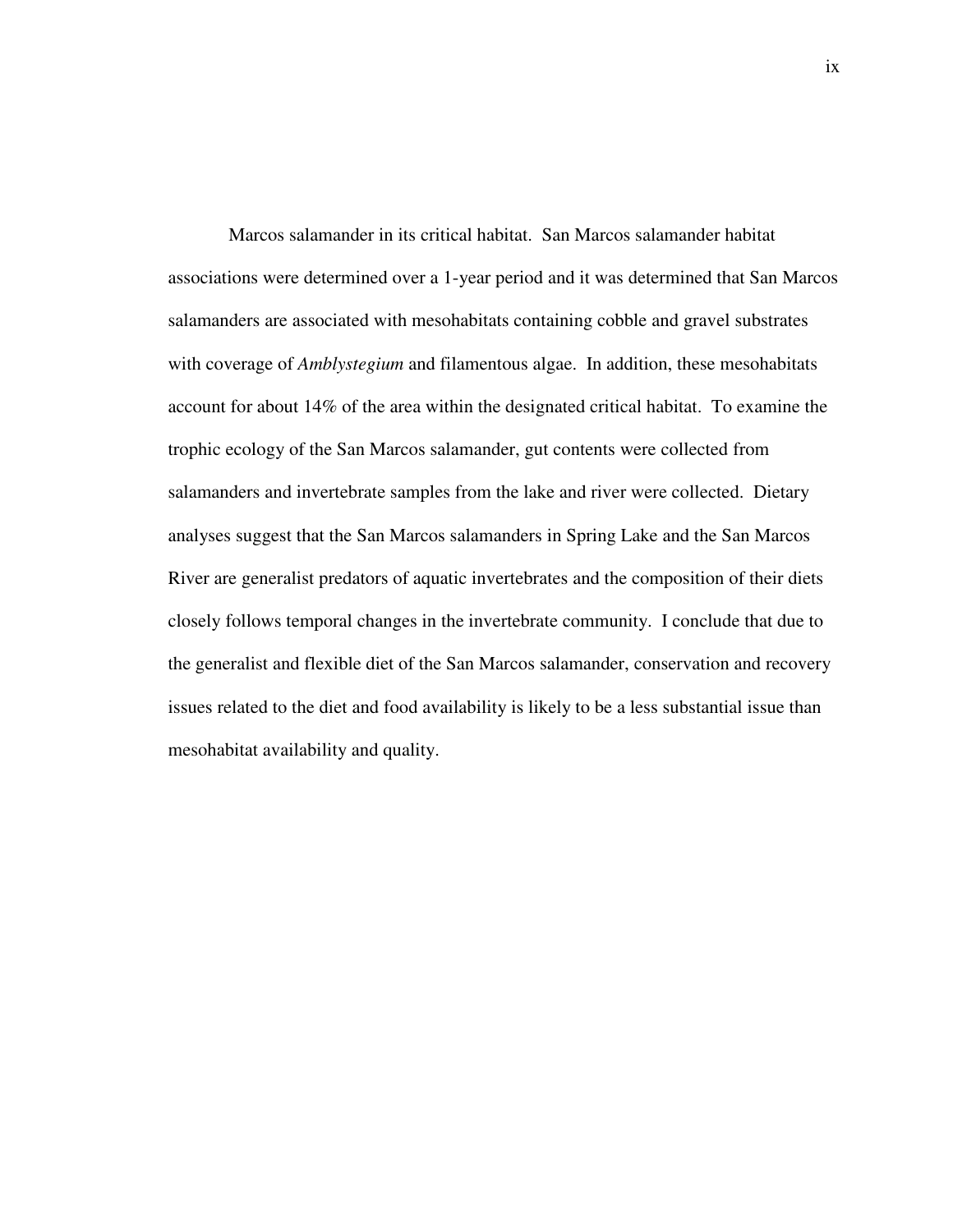#### **CHAPTER I**

### *DIET AND MESOHABITAT ASSOCIATIONS OF THE THREATENED SAN MARCOS SALAMANDER (EURYCEA NANA)*

#### INTRODUCTION

 The Endangered Species Act (ESA) was created to aid in the conservation and protection of species under threat of extinction (16 U.S.C. 1531 et seq.). In addition to the ESA, a document deemed "recovery plan" is used to promote the conservation of endangered or threatened species by providing biological data and threats associated with each species (Hoekstra et al. 2002), and serves a guideline to recover and conserve listed species (United States Fish and Wildlife Service (USFWS) 1995). As of March 2010, of the 614 animals and 750 plant species listed as threatened or endangered, only 22 species have been recovered (USFWS 2001c; Hoekstra et al. 2002). Although funding for recovery plans is limited, it is imperative to determine and maximize efforts to remove species from the list (Lawler et al. 2002). In particular, understanding the ecology of threatened or endangered species is critical to preserve and manage these populations (Tumlinson et al. 1999). Thus, data regarding critical biological information, such as habitat associations and dietary needs should be added to existing recovery plans to augment more efficient recovery (Harvey et al. 2002; Seminoff et al. 2002).

Many threatened or endangered aquatic species are associated with spring ecosystems (Sada et al. 2005). The abundance and distribution of spring-associated organisms frequently depend on the physical and biological stability of their environment

1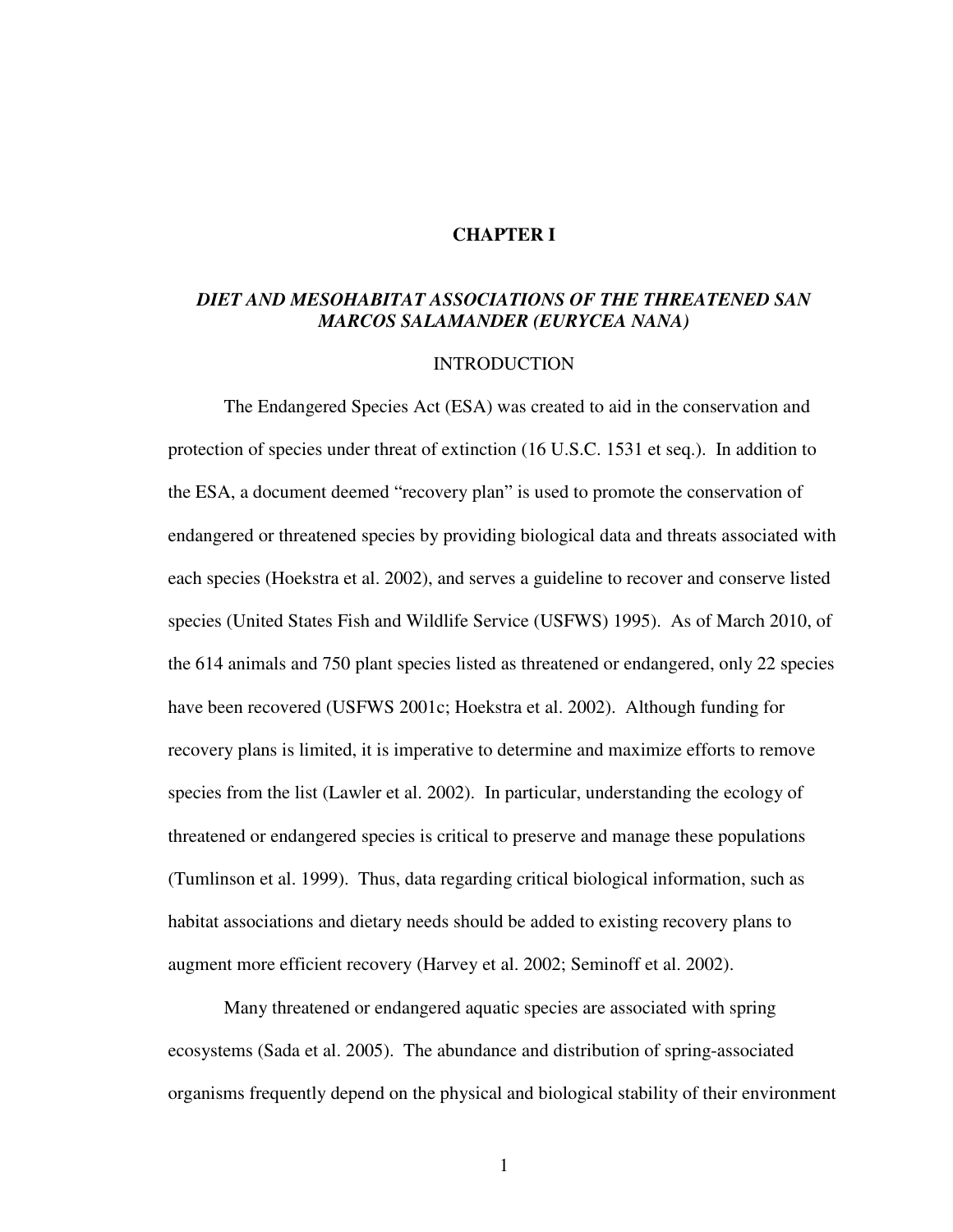(Holsinger and Longley 1980; Humphreys 2006). Spring-fed aquatic ecosystems generally display consistent hydrologic and physiochemical characteristics (Roca and Baltanas 1993), and ecologists have hypothesized that this constancy has led to local adaptation of fauna in spring-influenced ecosystems (Hubbs 1995). Currently, many spring-associated species experience habitat degradation from human activities, including decreased flows due to ground water extraction and introduction of non-native species (Bowles et al. 2006) and these stresses have led to extirpation of native spring-associated species (Strayer 2006). The San Marcos salamander (SMS), *Eurycea nana*, is a springassociated organism with a range limited to the headwaters of the San Marcos River in central Texas, USA (Chippindale et al. 1998). The USFWS and the state of Texas currently list the SMS as threatened (USDI 1980), and the designated critical habitat of the SMS includes the headwaters of the river (Spring Lake) and the first 50 m of the river below a dam at the end of Spring Lake (USFW 1996) – this area is their entire range. Critical habitat has the physical and biological features required for the conservation of a listed species (ESA 1973).

The SMS was described by Bishop (1941) and its ecology has been the focus of numerous studies. Tupa and Davis (1976), Nelson (1993), and Lucas (2006) examined SMS population sizes in the headwater region of the San Marcos River. Tupa and Davis (1976) additionally conducted observations on habitat associations of the SMS within the upper headwaters of the San Marcos River and concluded that SMS were most commonly observed within the aquatic moss *Amblystegium* sp. along the 40-m area on the northwestern side of Spring Lake, typically in close proximity to spring openings. Their findings subsequently led other researchers to examine underlying factors for these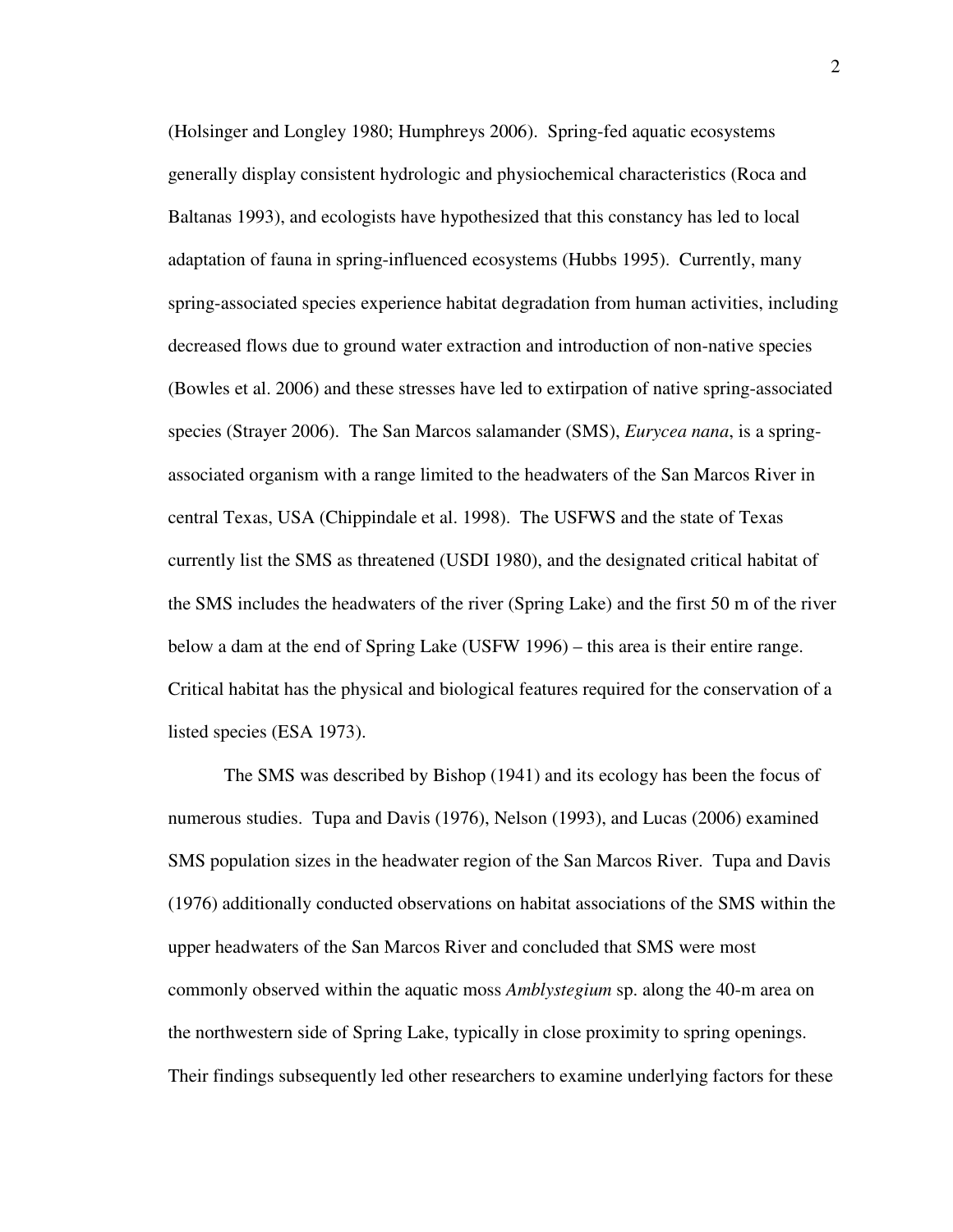habitat associations in Spring Lake and the upper San Marcos River. Berkhouse and Fries (1995) noted that SMS became quite active at temperatures >29°C and that elevated thermal regimes ( $> 35^{\circ}$  C) caused ecological mortality in juveniles and adults. This suggests that SMS exhibit thermal tolerances linked to the spring-influenced cooler waters of the upper San Marcos River. Additionally, in a laboratory study, Fries (2002) determined that SMS prefer relatively slow flowing conditions (1 cm/s). These results suggest that SMS exhibit physiological constraints characteristic of spring-associated organisms given in Sada et al. (2005) and that SMS are likely to prefer habitats within the upper San Marcos River which have numerous spring openings. Although field observations and lab studies have suggested specific mesohabitats SMS may be associated with, there has been no systematic and quantitative examination of mesohabitat associations of SMS in its natural habitat.

There are limited data on trophic ecology of SMS in their natural habitat and these are qualitative in nature and not specific as to prey selectivity or preferences. Tupa and Davis (1976) examined stomach contents of SMS in Spring Lake and reported that Chironomidae larvae and amphipods constituted a majority of stomach contents. Studies examining diets of other species of *Eurycea* generally have concluded that they are generalist predators of aquatic invertebrates (Pentraka 1984; Muenz et al 2008). For example, *E. bislineata* is a generalist predator consuming larval chironomids, isopods, larval mayflies, and dytiscid larvae (Pentraka 1984). *Eurycea cirrigera* also is largely a generalist predator, but exhibited some preference for tanypodin chironomids (Muenz et al 2008). It is unknown whether SMS displays preference or avoidance for prey in its natural habitat or, if found, prey preference varies spatially. Currently, the San Marcos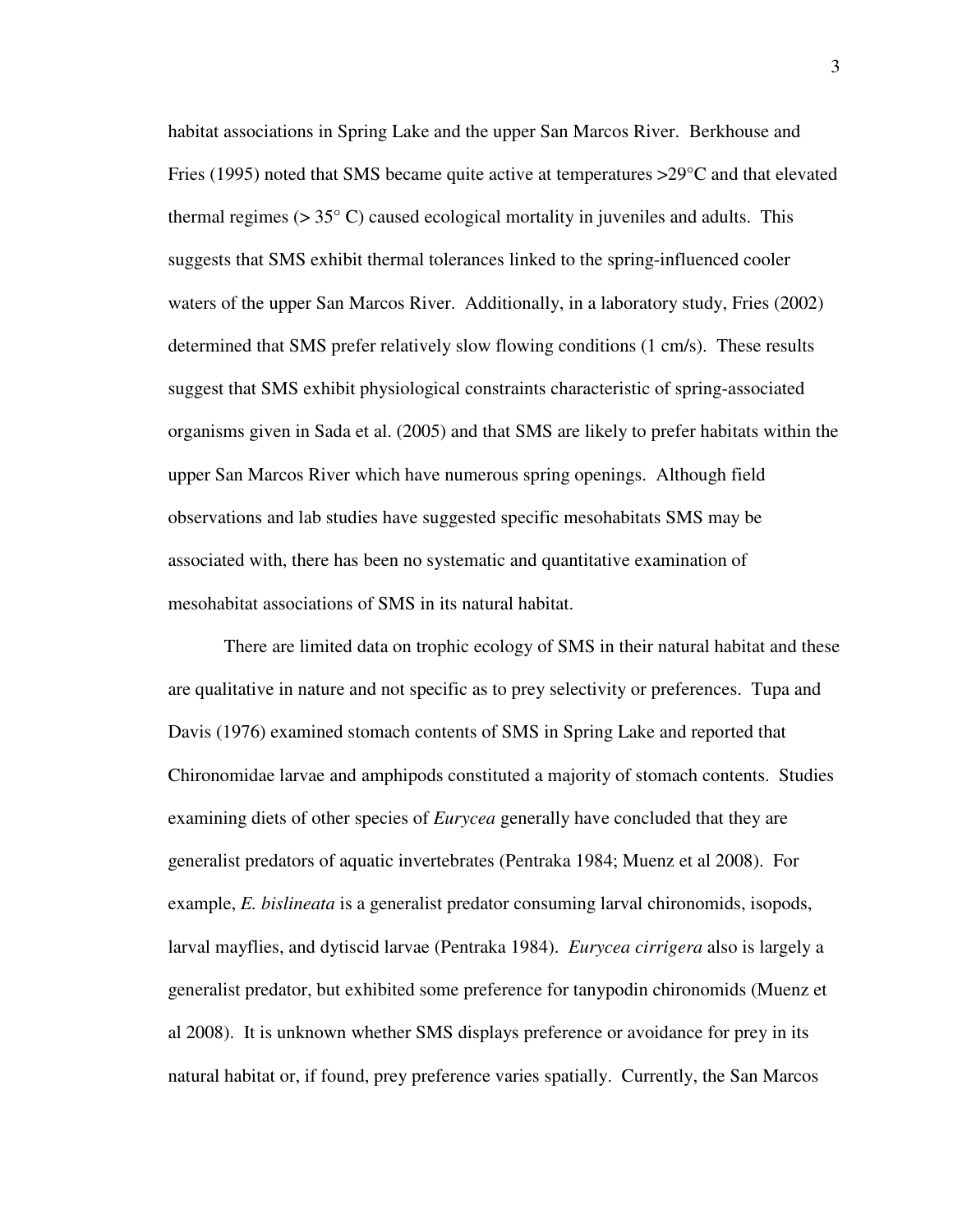National Fish Hatchery and Technology Center (SMNFHTC), USFWS, can successfully rear the SMS in captivity, but information on preferred food items may allow for improved breeding efforts and stewardship of captive populations of the SMS.

The objectives of my study are to determine the mesohabitat associations and the trophic ecology of the SMS, in the upper San Marcos River. This information will allow for better stewardship of the SMS in its natural habitat, improved maintenance of captive SMS populations, and add important biological data to the SMS recovery plan. I hypothesize that SMS will exhibit habitat preferences for areas around spring openings with the presence of *Amblystegium*. In addition, I hypothesize that SMS are generalist invertebrate predators, but I do not specifically predict that SMS display preference or avoidance for specific prey items found within their natural habitat.

#### *MATERIALS AND METHODS*

#### *Study Site*

 The upper San Marcos River, including Spring Lake, is located in Hays County, central Texas. The lake and upper river are almost exclusively supported by groundwater spring flows from more than 200 individual spring openings which arise from the upper portion of the Spring Arm of the lake (Spring Arm of the lake, Zones 1-3,Figure 1) and flow from the San Antonio portion of the Edwards Aquifer. In contrast, the Slough Arm (Figure 1) is largely fed by surface runoff from the ephemerally flowing Sink Creek. Water flows down the lake and over two dams to the upper San Marcos River. Damming was done in 1849 to power a gristmill; the impoundment, Spring Lake, did not exist prior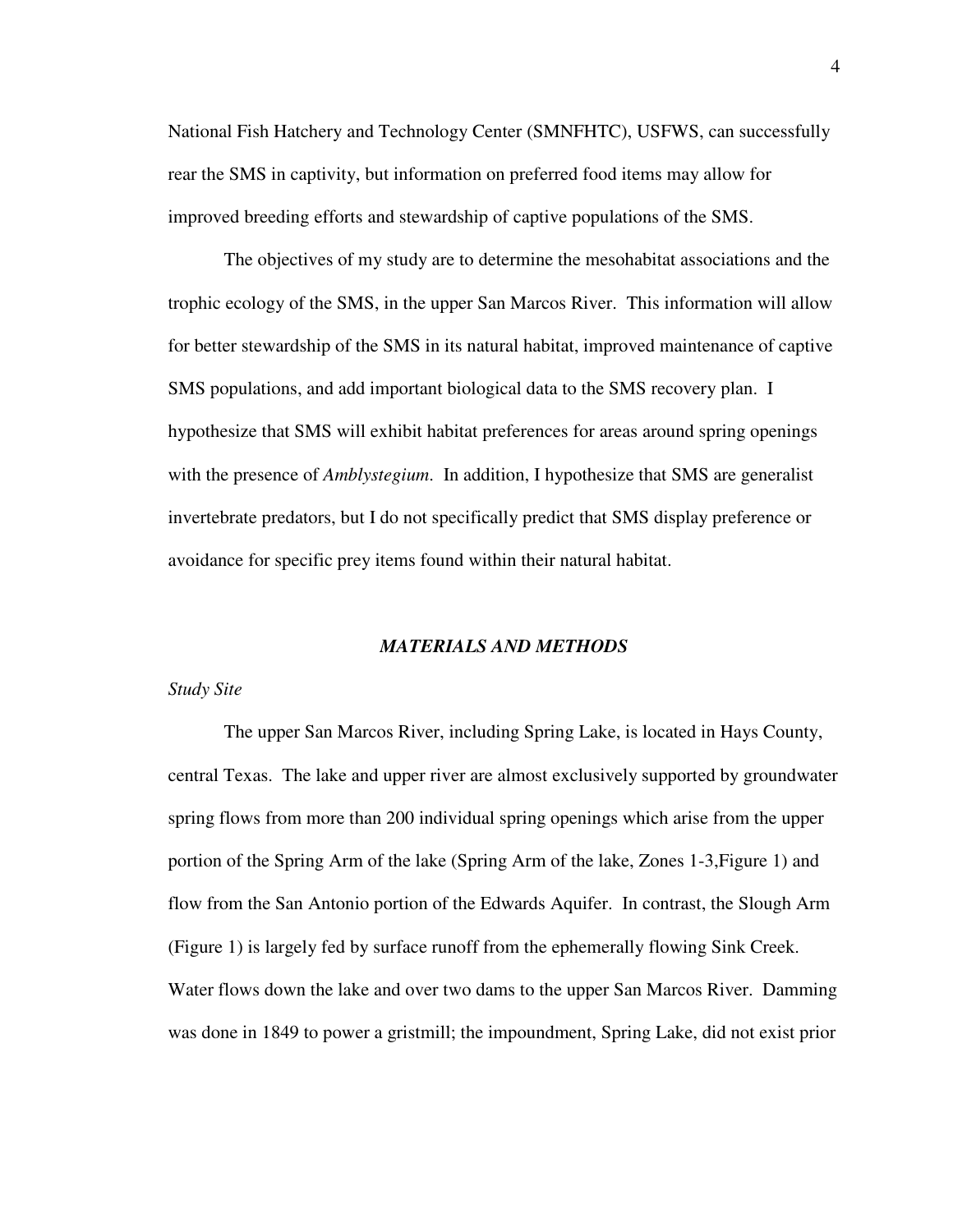to this and early descriptions of the headwaters describe it as a stream which on average was approximately 20 m wide and 1 m deep (McClintock 1846; Kimmel 2006). *Study Design* 

I divided the salamanders' natural habitat into four zones, based upon hydrology, to examine mesohabitat associations and trophic ecology of the SMS (Figure 1). The first three zones are within Spring Lake. Zone 1 encompasses the first 240 m of the spring arm of Spring Lake and contains the highest density of spring openings. Zone 2 extends 180 m to where the Slough Arm of the lake converges with the Spring Arm of the lake. Zone 3 encompasses the remaining 150 m of the lake and contains relatively few spring openings. Zone 4 begins at the dam at the outflow of the lake and ends 50 m downstream. Thus, all four zones examined in this study encompass the SMS entire critical habitat. I did not include the Slough Arm of the lake in my sampling design because its hydrology and water quality are quite different from the Spring Arm of the lake and SMS have never been observed in the Slough Arm portion of the lake.

### *Assessment of Mesohabitat Associations*

Each zone was surveyed for SMS mesohabitat associations five times (May, July, August, November, and December) in 2008. Mesohabitat associations were assessed using a modified random sampling design nested within each of the four sampling zones (Nielson et al 1983). In addition, all samples were divided equally between day and night to determine if diel foraging differences existed in SMS. I define mesohabitat as visually distinct habitats, following Pardo and Armitage (1997). For example, relatively small areas (several square meters) with clearly differing vegetation types and benthic substrates would be classified as different mesohabitats. Transects were run every 15 m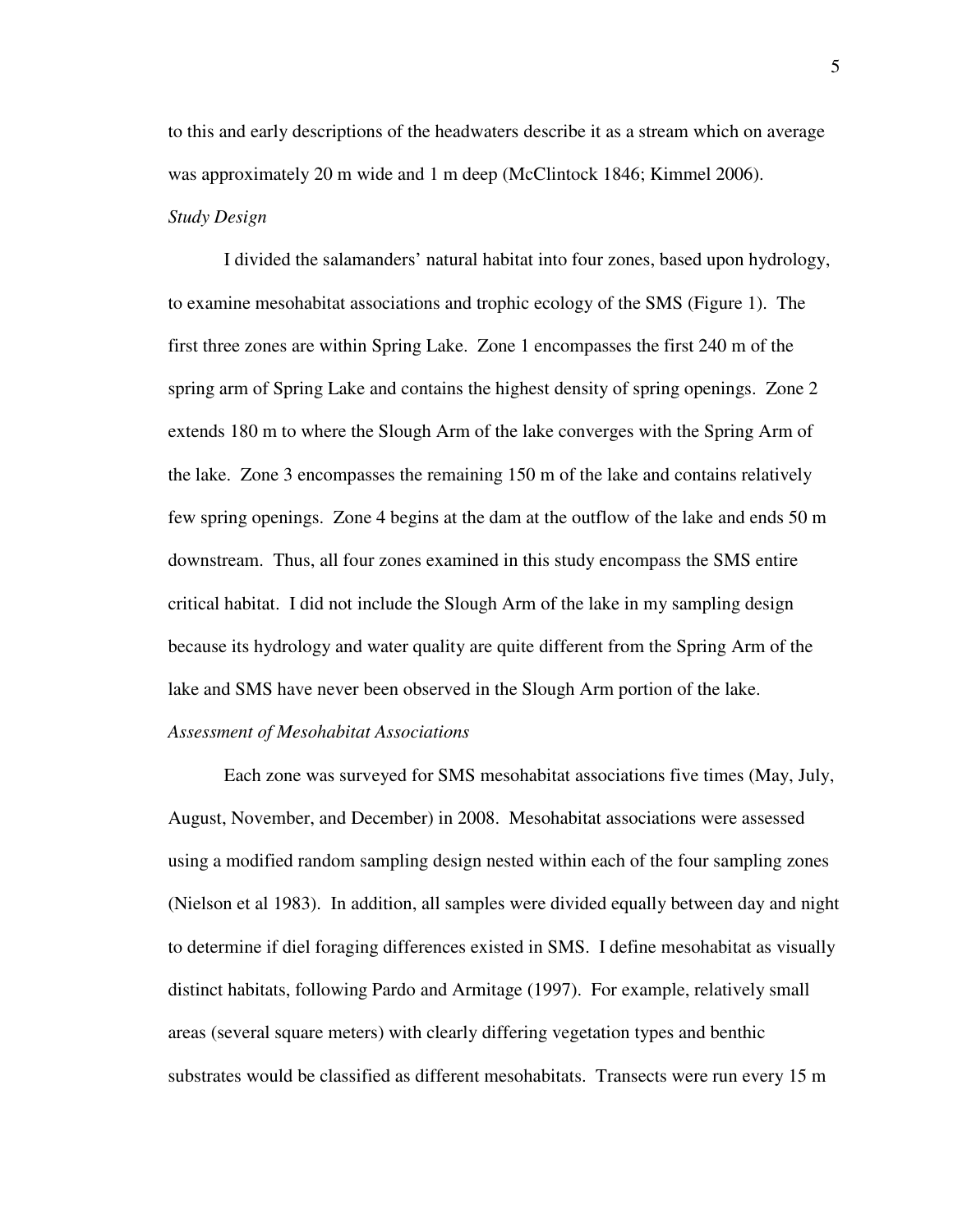in Spring Lake and the upper San Marcos River below Spring Lake dam, and all transects were perpendicular to the lake and river channel. Using pairs of SCUBA divers, a  $1-m<sup>2</sup>$ quadrat was placed on the substrate at randomly generated points along each transect in each zone. I examined an initial set of 50 quadrats throughout the entire Spring Arm and the first 50 m of the San Marcos River below Spring Lake dam in May 2008. Data from this preliminary mesohabitat analysis indicated that SMS were only found along the remnant river channel within Spring Lake. Therefore, the remaining quadrats were taken from the remnant river channel within the Spring Arm; the remnant river channel runs though Zones 1, 2, intermittently through Zone 3, and is the total area of Zone 4.

After delineating the remnant river channel, I attempted to ensure equal sampling effort among zones by basing the number of quadrats sampled within each zone on the surface area of each zone; this was done so that approximately the same proportional area inside each zone was sampled. For each quadrat, macrophytes were identified to genus, and the percent cover of each macrophyte species and dominant substrate type were visually estimated. Substrate types were classified using a modified Wentworth classification scheme (Cummins 1962, Nielsen and Johnson 1989) and included boulder, cobble, gravel, sand, and mud/silt mix. At each quadrat, I noted the presence of spring openings and measured water depth (m). Dissolved oxygen (DO; mg/L), pH, temperature ( $\degree$ C), conductivity ( $\mu$ S/cm), and salinity (ppt) also were recorded at each quadrat using a YSI sonde (Survey 4 sonde). Immediately after recording these data, an active search for SMS by the pair of SCUBA divers was conducted inside each quadrat for a 5-minute period by turning over rocks and debris. While searching, any SMS inside the quadrat were quickly captured using aquarium nets. San Marcos salamanders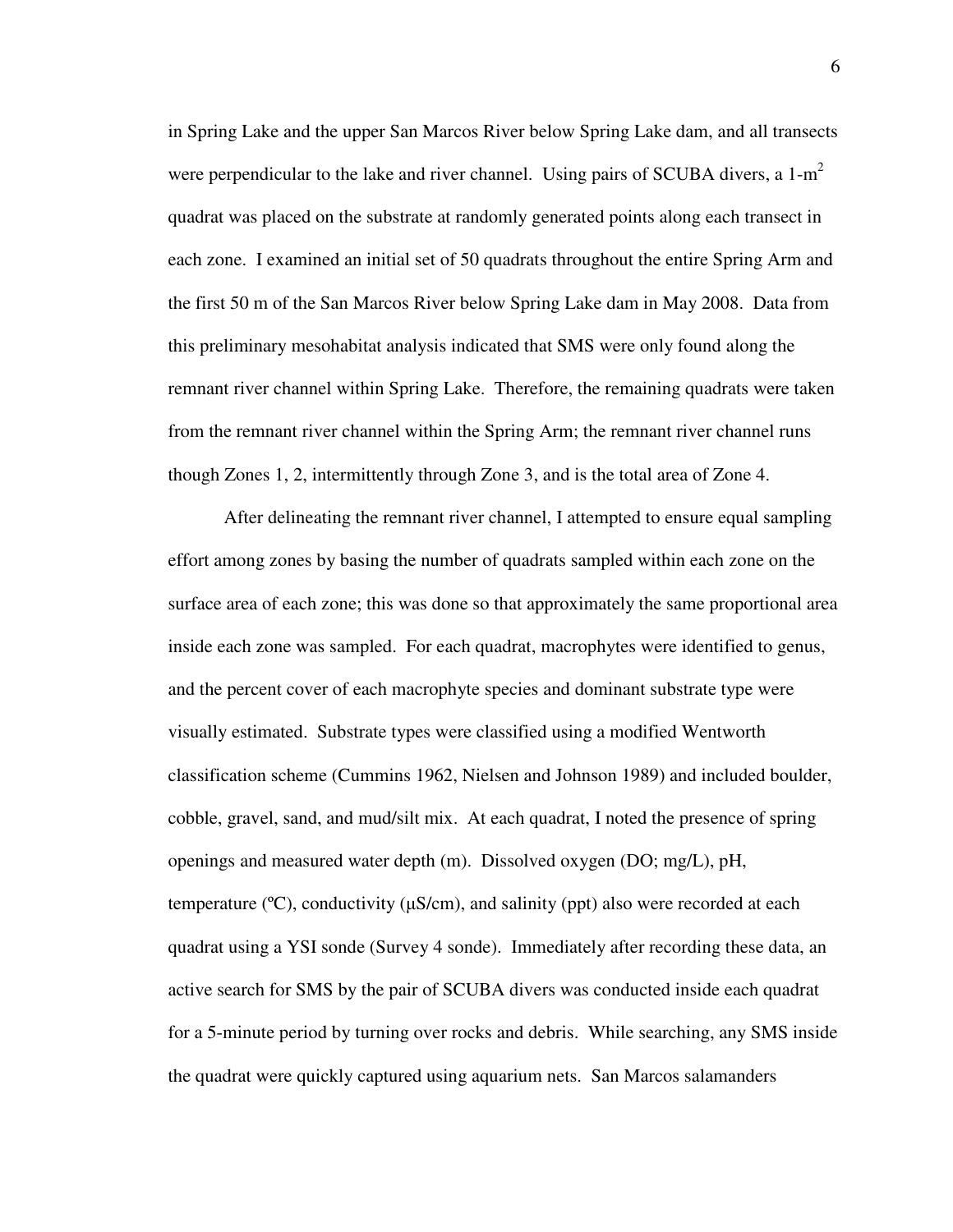captured during the mesohabitat association surveys were used for diet analysis (see Diet and Prey Electivity below).

#### *Diet and Prey Electivity*

After mesohabitat characteristics were determined and SMS had been removed from each quadrat, invertebrate samples were taken to enable calculation of prey electivity. To sample invertebrates inside the 1-m<sup>2</sup> quadrat, a 0.5-m x 0.5-m modified dip net was placed in a downstream position in a corner of the quadrat. The substrate inside the sub-sampled area was agitated continuously for 2 minutes towards the net opening to collect invertebrates, similar to the method used for a Hess sampler. All invertebrates were preserved in 95% ethanol and identified to the lowest practical taxon (Thorp and Covich 2001; Merritt and Cummins 2009).

Traditionally, diet composition and prey electivites of salamanders, have been determined by sacrificing individuals and examining gut contents (Burton 1976; Gunzberger 1999). Given the listed status of the SMS, I made an attempt to prevent the sacrifice of individuals for gut content analysis and examined the efficiency of a gastric lavage technique used for other species (Legler 1977, Legler and Sullivan 1979, Culp et al. 1987, Forbes and Lupus 1993) on hatchery-reared SMS at the SMNFHTC. This took place before any field sampling occurred. Unfortunately, I determined that gastric lavage was ineffective at collecting gut contents of SMS. Therefore SMS were sacrificed to obtain gut contents.

During the mesohabitat assessment, a total of 104 SMS were collected from quadrats within Spring Lake. Federal and state collection permits allowed me to sacrifice a total of 150 SMS so additional quadrats were sampled in probable SMS habitat to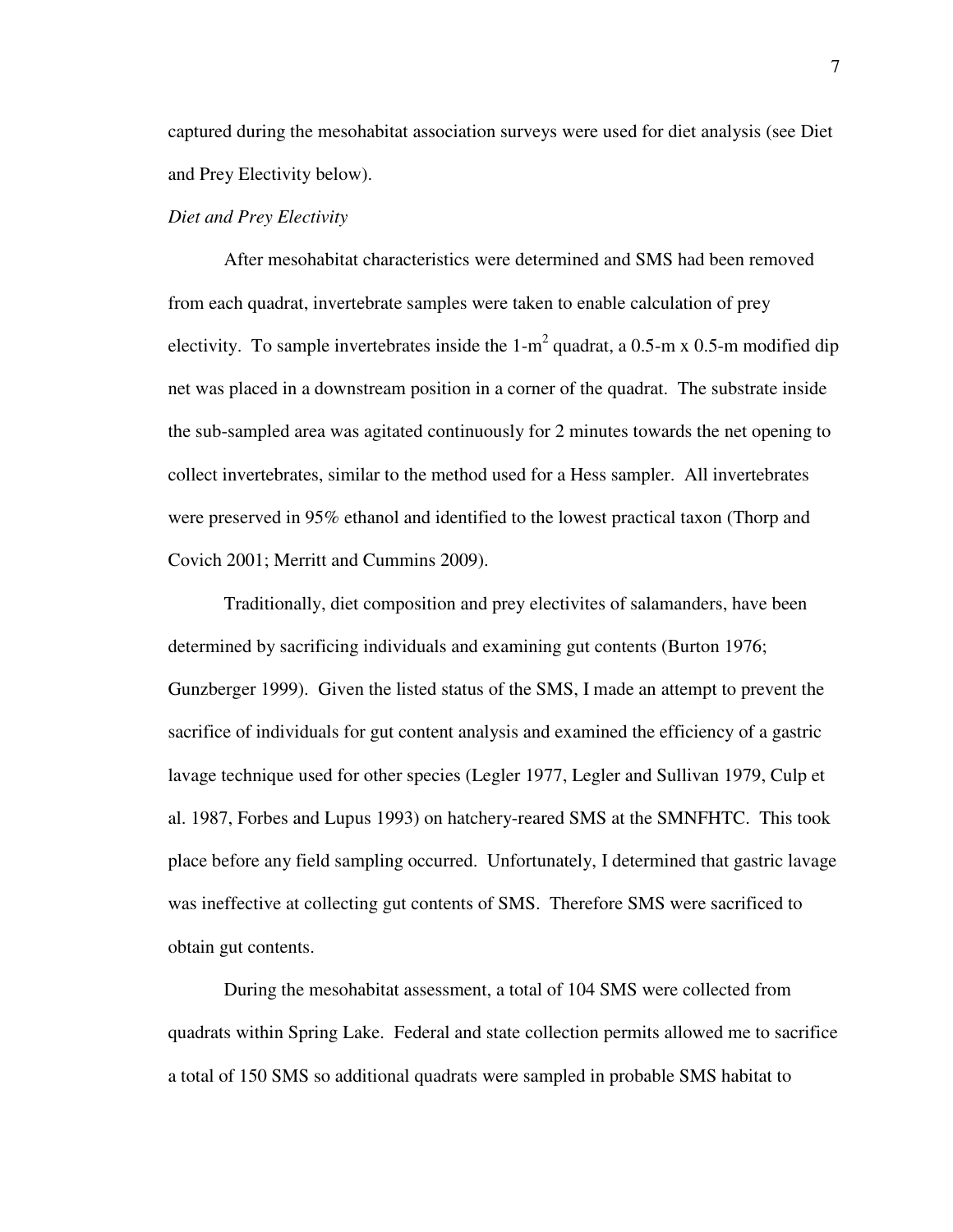collect an additional 46 individuals for gut content analysis. Data from these additional non-randomized quadrats were not included in mesohabitat association analyses.

Upon removal from a quadrat, each individual SMS was pithed and placed into a vial containing 95% ethanol. Length (snout to tail and snout to vent) and gender of all SMS were recorded. The entire digestive tract, a non-convoluted straight tube, was removed. Prey items were collected, and identified to the lowest practical taxonomic level (Thorp and Covich 2001; Merritt and Cummins 2009). In general, prey items from guts were intact because SMS is an engulfing predator that does not greatly masticate prey items (Pers. Obs.). In addition, I observed limited deterioration of hard structures (e.g., exoskeletons, shells) as they moved from foregut to hindgut of SMS.

#### *Data Analyses*

#### *Mesohabitat Analysis*

Available mesohabitat types in SMS natural habitat were determined by principle component analysis (PCA) using the software package R. In the PCA analysis, the abiotic characteristics of each quadrat including pH, DO, conductivity, and temperature were included, along with percentage cover of all vegetation types and the dominant substrate type. All data were z-transformed prior to analysis. Canonical correspondence analysis (CCA) was used to examine mesohabitat associations of SMS using Canoco for Windows version 4.5. For the CCA, I excluded several abiotic variables, including DO, conductivity, temperature, and pH. This was primarily done to prevent an inverted matrix in the CCA (McCune and Grace 2002), but there also were substantial ecological reasons, which supported their exclusion, in order to ascertain mesohabitats associations. Although these variables varied significantly ( $\alpha \le 0.05$ ) among zones (all Kruskal-Wallis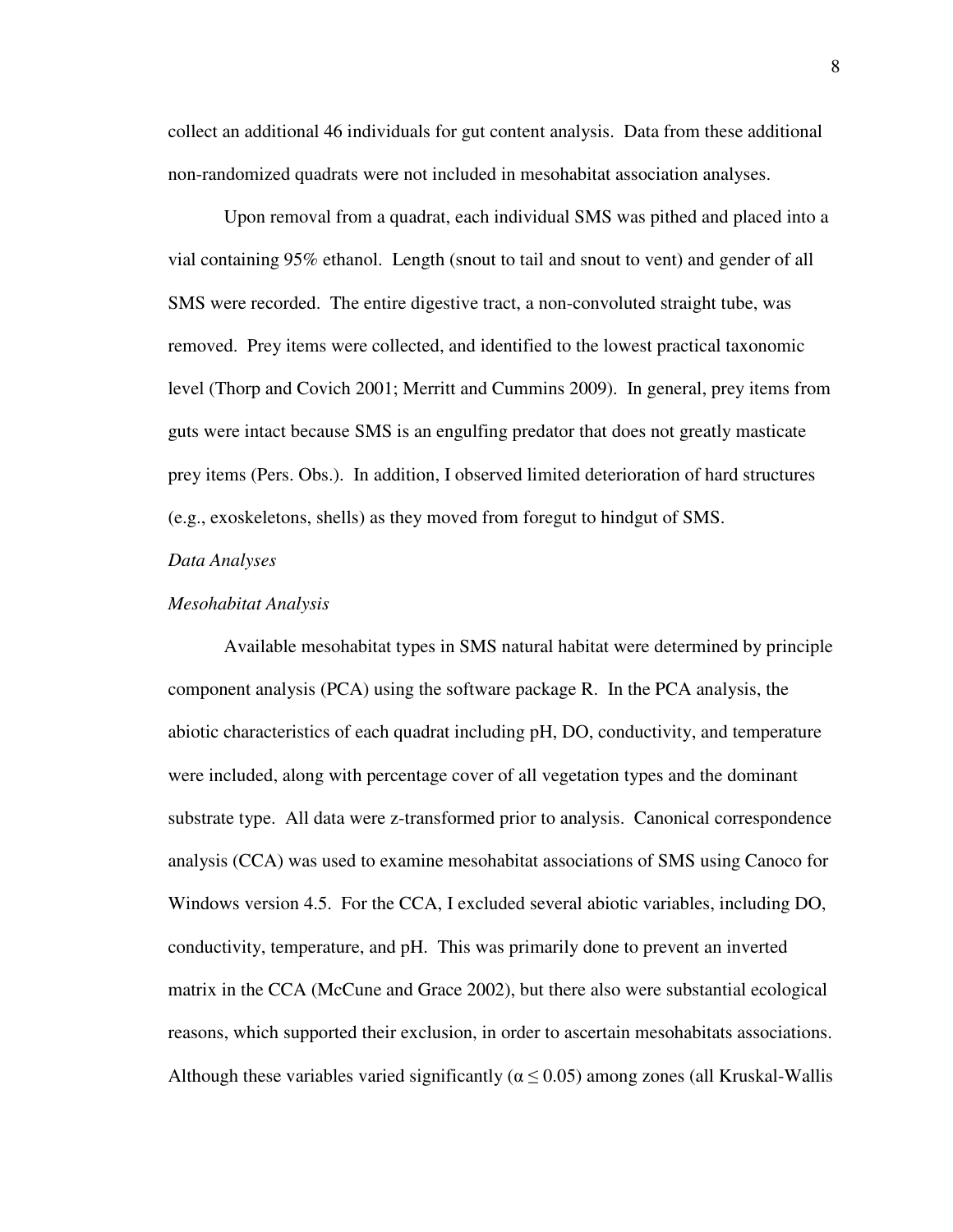tests  $p \le 0.001$ , the magnitude of differences in DO (range = 5.65-7.87 mg/L), temperature (range =  $21.68 - 22.50$  °C), conductivity (range =  $0.57 - 0.58$   $\mu$ S/cm), and pH (7.43-7.67) among zones (Table A-1) were in reality not that large and great enough to influence the abundance and distribution of SMS. Abiotic variables in CCA analysis were dominant substrate type and percent cover of all vegetation types while biotic variables were densities of aquatic invertebrates and salamanders for each quadrat. To determine the significance of the CCA model, Monte Carlo permutations were done (999 permutations).

#### *Diet Analysis*

To examine the diet of SMS, Kruskal-Wallis Tests were conducted to compare the percent composition of the various macroinvertebrate groups collected in the guts of SMS of different sexes, and SMS collected in the day versus in the night. To examine if SMS diet differed temporally, I compared the percent composition of the various macroinvertebrate groups in SMS guts in summer (May, July, and August dates combined) to individuals collected in the winter (November and December dates combined). These analyses were conducted only for the top five taxa found in the diet and the environment: *Hyalella* sp., *Stenocypris* cf*. major*, *Cypria opthalmica*, *Chironomini*, *Chimarra* sp., Chydoridae. In several cases, the number of prey items in SMS guts collected on a given date was too small to analyze  $(\leq 10$  SMS). All percentages were arcsin-transformed prior to analysis. In addition, the percent composition and frequency of occurrence for the diet of SMS were determined following Murphy and Willis (1996).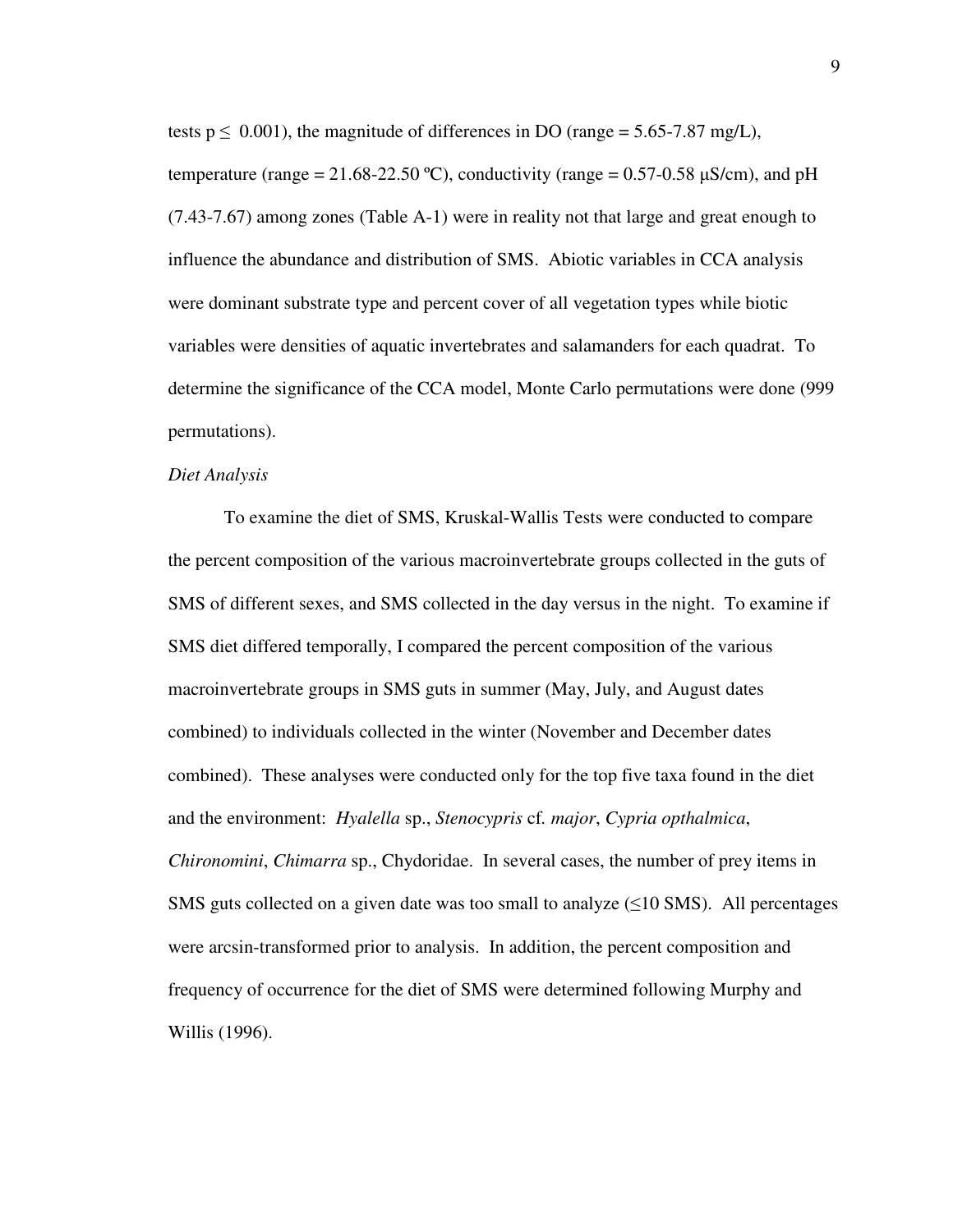To examine electivity of prey items, Strauss's linear index (*Lo*) was calculated, using the equation  $L_0 = r_i - p_i$ , where  $r_i$  is the relative abundance of each prey item in the digestive tract and  $p_i$  is the relative abundance of each prey item in the community (Strauss 1979; Strauss 1982). Strauss index values range from +1 to –1, with values close to  $+1$  indicating high selectivity, values close to  $-1$  indicating avoidance, and values close to zero indicating no selection. This index was selected because of its ability to accommodate dissimilar sample sizes in the gut and in the community (Strauss 1979), and has been used by other studies to analyze prey electivity of other salamander species (e.g., Muenz et al. 2008).

#### *RESULTS*

#### *Mesohabitat Associations of SMS*

In Zones 1 and 2, the remnant river channel is pronounced and created a corridor of sand, gravel, cobble, and boulders with numerous spring openings running the length of these zones. However, in Zone 3, mud and silt comprised the majority of the area, with relatively small patches of gravel associated with the remnant river channel running down the length of the zone. In Zone 4, the habitat changes from more lentic to lotic in nature with habitat dominated by large boulders and cobble with no obvious spring openings. Principle component analysis revealed distinct separation between quadrats sampled in portions of the natural habitat (Figure 2). PCA axis I and II (PC I and PC II) cumulatively explained 25% of the variation among sites. PC I clearly separated sites sampled in Spring Lake from those in the San Marcos River below Spring Lake dam. Negative loadings along PC I were DO (-0.43), temperature (-0.38), the macrophyte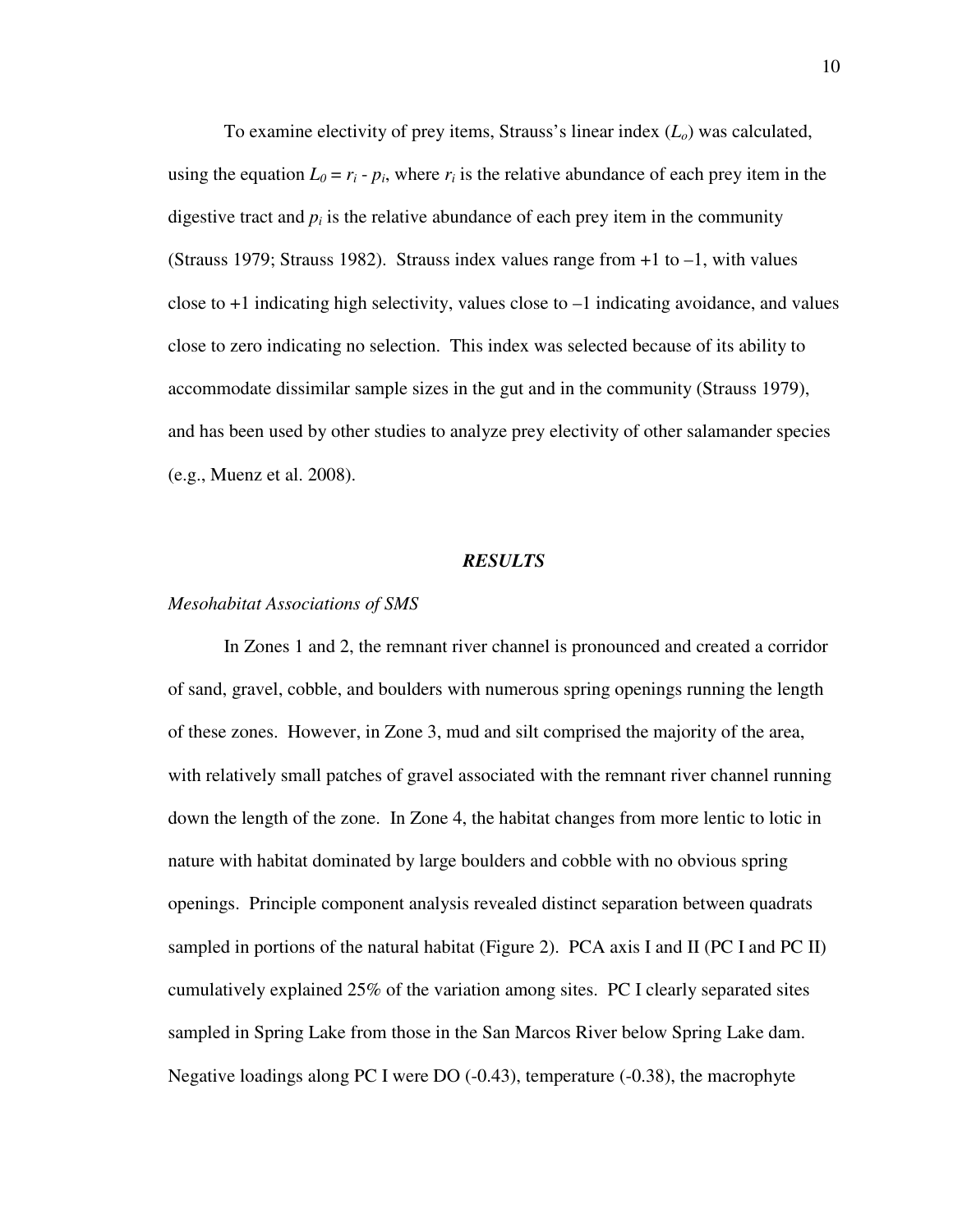*Hydrocaudal* sp. (-0.21) and gravel (-0.21), whereas positive loadings along PC I were water depth (0.36), presence of spring openings (0.21), the macrophyte *Myriophyllum* sp. (0.17), and *Amblystegium* (0.15). Although PC I displayed the gradient from the lake to the river, PC II described a gradient of habitats within Spring Lake. The negative loadings along PC II were mud and silt (-0.52), with the macrophytes *Ceratophyllum* sp. (0.31), *Sagittaria* sp*.* (-0.20), and conductivity (-0.15), to positive loadings of *Amblystegium* (0.39), the presence of spring openings (0.31), cobble (0.25), and algae (0.24). PC II exhibits a gradient of mud and silt and *Ceratophyllum* to *Amblystegium* and cobble with the presence of spring openings. The positive loadings on PC II are indicative with the habitats found largely throughout Zone 1 and the remnant river channel in Zones 2 and 3.

Due to the obvious separation between sampling sites in the lake and the river in the PCA, I assessed the mesohabitat associations in the CCA for the first three zones (i.e., Spring Lake) and the fourth zone (i.e., the river below Spring Lake dam) separately. The first two axes of the CCA accounted for  $21\%$  ( $p = 0.006$ ) of the variation in the Spring Lake community (Figure 3a and b). Of the  $21\%$  explained by the model, canonical axis (CA) I explained 39% ( $p = 0.040$ ), and CA II explained an additional 24% of the total variance in community composition. CA I described an environmental gradient of gravel (0.46), filamentous algae (0.31), *Amblystegium* (0.30) and boulder (0.29) mesohabitats, to mesohabitats composed of mud and silt (-0.66), the macrophytes *Cabomba* sp., (-0.71) and *Sagittaria* (-0.12) (note: bi-plot scores presented). The gradient along CA I separated specific mesohabitats with cobble, gravel, and *Amblystegium* from the majority of mesohabitat within Spring Lake. The environmental gradient along CA II displayed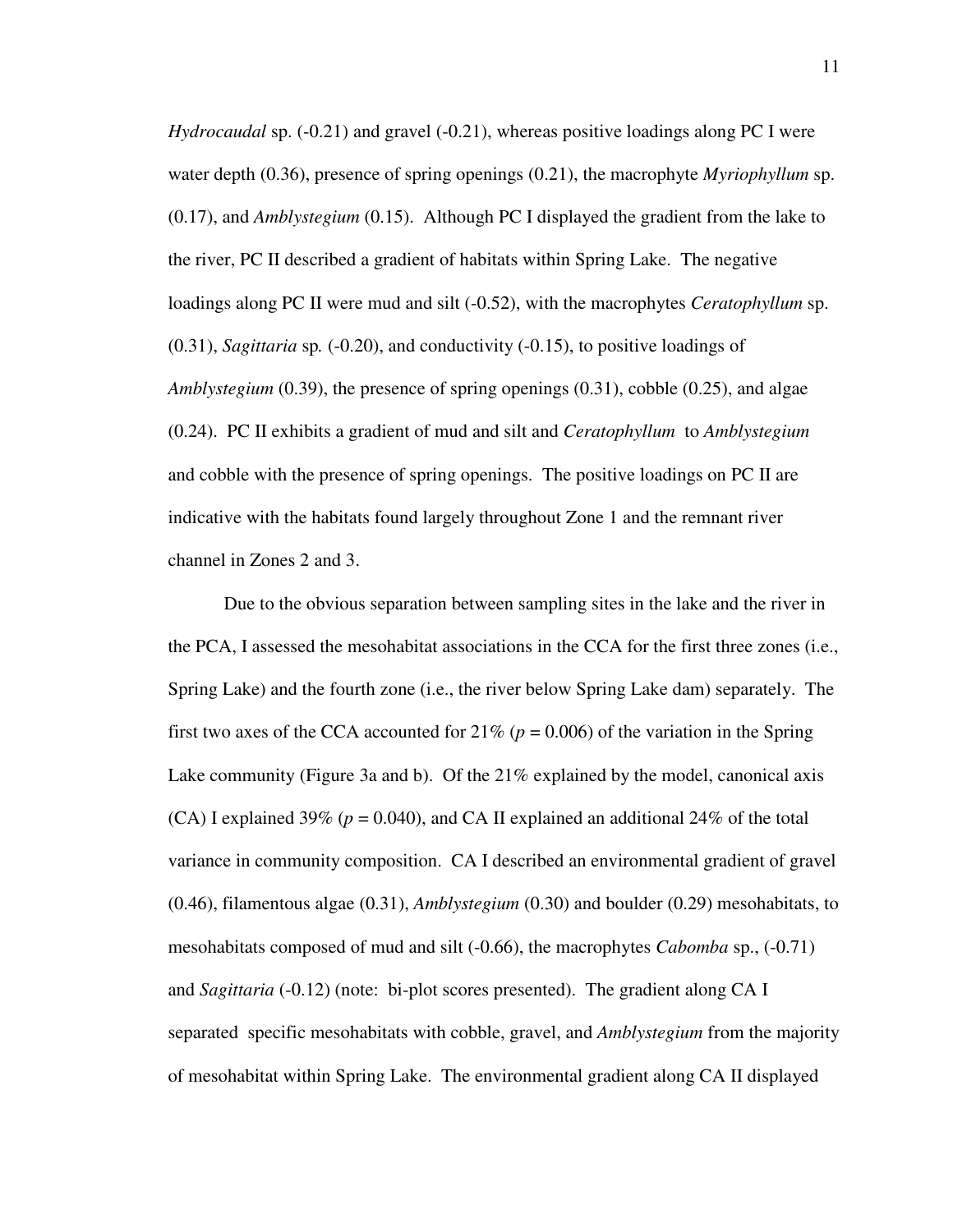positive loadings of *Myriophyllum* (0.43), *Cabomba* (0.39), gravel (0.22), and spring openings (0.18), while the opposite end of this gradient was represented by meoshabitats composed of *Ceratophyllum* (-0.57), boulder (-0.27), mud and silt (-0.18), and *Sagittaria* (-0.15). CA II represented a longitudinal gradient of mesohabitats along the remnant river channel, ranging from mesohabitats in the remnant river channel in Zones 1, which have more spring openings to mesohabitats farther down in the river channel characterized by boulders and filamentous algae.

There were 133 SMS observed within Spring Lake, with 95 in Zone 1, 34 in Zone 2, and four in Zone 3. On the CCA species bi-plot (Figure 3b), SMS occur in the upper right quadrant of the species plot, indicating that SMS is associated with mesohabitats composed of gravel, cobble, spring openings, and *Amblystegium*. This mesohabitat type is mainly found through Zone 1 and sporadically along the remnant river channel in Zone 2. In addition, four macroinvertebrates (*Stenocypris* cf. *major*, Chydoridae, Turbellaria and *Elimnia* sp.) are associated with this same mesohabitat type. On CA II, the gastropods *Elimnia*, Hydrobidae*,* and *Gyralus* sp*.* were associated with mesohabitats containing *Myriophyllum*, *Cabomba*, and gravel. *Palaemonetes* sp. and *Tricorythodes* sp. were associated with mesohabitats containing *Ceratophyllum* and boulder. *Hyalella* sp*.*, the most abundant species in Spring Lake, was near the origin of the CCA species bi-plot, indicating its cosmopolitan distribution across mesohabitats in the lake.

The CCA from the upper San Marcos River below Spring Lake dam explained 55% of the variation in community composition and distribution in Zone 4 ( $p = 0.010$ ) (Figure 4a and b). CA I explained  $36\%$  ( $p = 0.010$ ) of the total variance, while CA II explained another 22%. CA I described a gradient of mesohabitats containing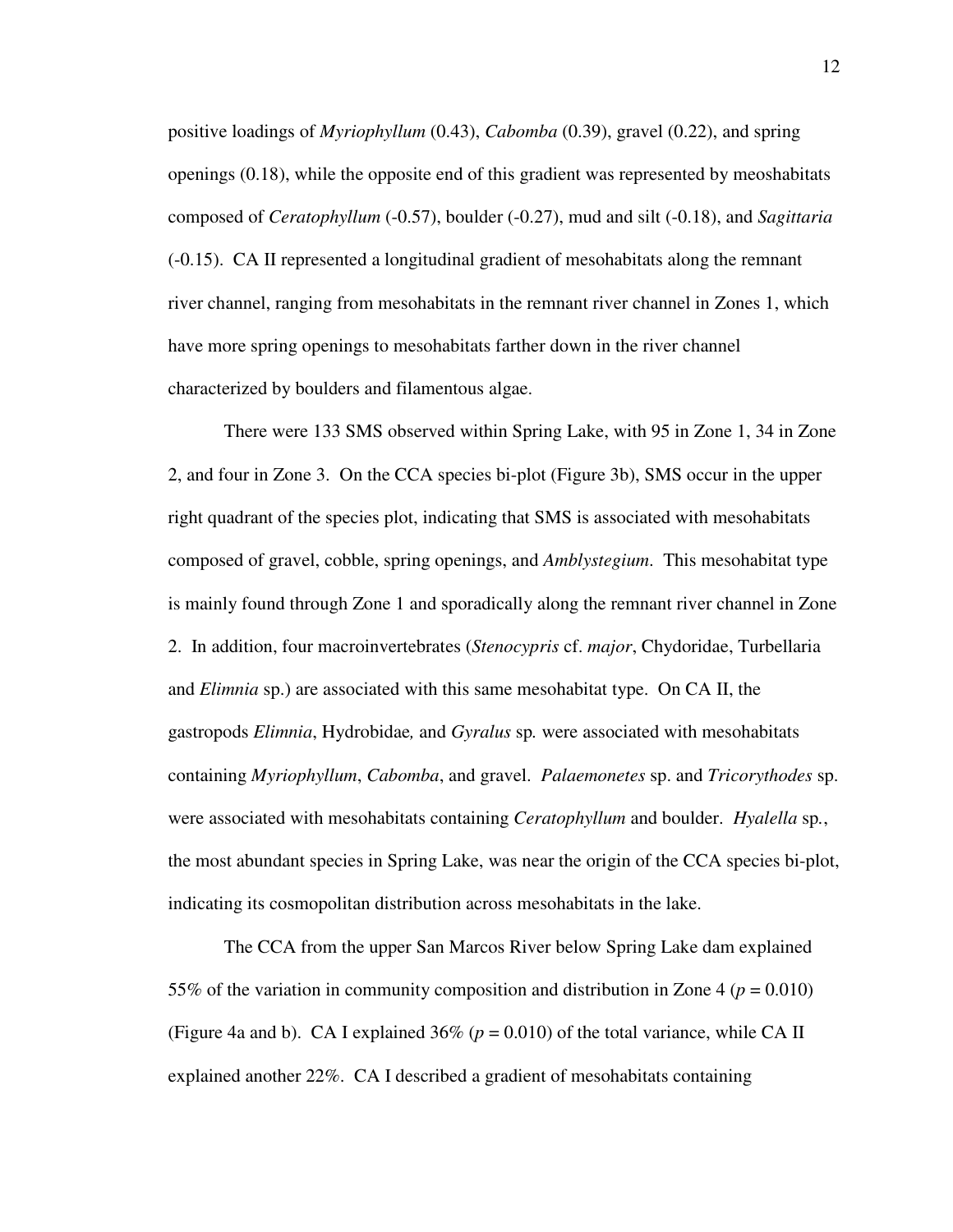*Hydrocaudal* sp. (0.67), *Amblystegium* (0.47), cobble (0.48, and *Zizania texana* (0.45) to mesohabitats composed of *Hygrophila* sp. (-0.61), mud and silt (-0.55), *Potamogetan* sp*.* (-0.48), and *Vallisneria* sp. (-0.20). Positive loadings on CA II were *Amblystegium*  $(0.82)$ , cobble  $(0.15)$ , mud and silt  $(0.9)$ , filamentous algae  $(0.7)$  and negative loadings along this axis were *Z. texana* (-0.37), *Heteranthera* sp. (-0.21), gravel (-0.17), and sand  $(-0.16)$ .

A total of 73 SMS were observed in the upper San Marcos River below Spring Lake dam, and were associated with mesohabitats consisting of cobble, *Amblystegium*, filamentous algae, and relatively low macrophyte cover (Figure 4b). Invertebrate taxa co-occurring with SMS were Turbellaria (flatworms) and *Chimarra* (caddisflies). Similar to my findings in Spring Lake, *Hyalella* ordinated near the center of the biplot in multivariate space, indicating its cosmopolitan distribution across mesohabitats. *SMS Diet and Prey Electivity* 

A total of 101 SMS from Spring Lake were used for diet analysis (Zone  $1 = 62$ ; Zone  $2 = 37$ ; Zone  $3 = 2$ ) consisting of 26 female, 55 male, and 20 juveniles that ranged in size from 11-79 mm. A total of 493 prey items were identified from the digestive tracts of all SMS from Spring Lake with five SMS having empty digestive tracts. A total of 56 SMS were captured in the San Marcos River below Spring Lake dam (Zone 4), consisting of 19 females, 32 males, and 5 juveniles, with individuals ranging in size from 11-76 mm. A total of 177 prey items were removed from the guts and four individuals had empty guts.

In Spring Lake, a total of 68,336 aquatic macroinvertebrates were collected from 100 quadrats, representing 35 families and 53 genera. *Hyalella* made up 62% of the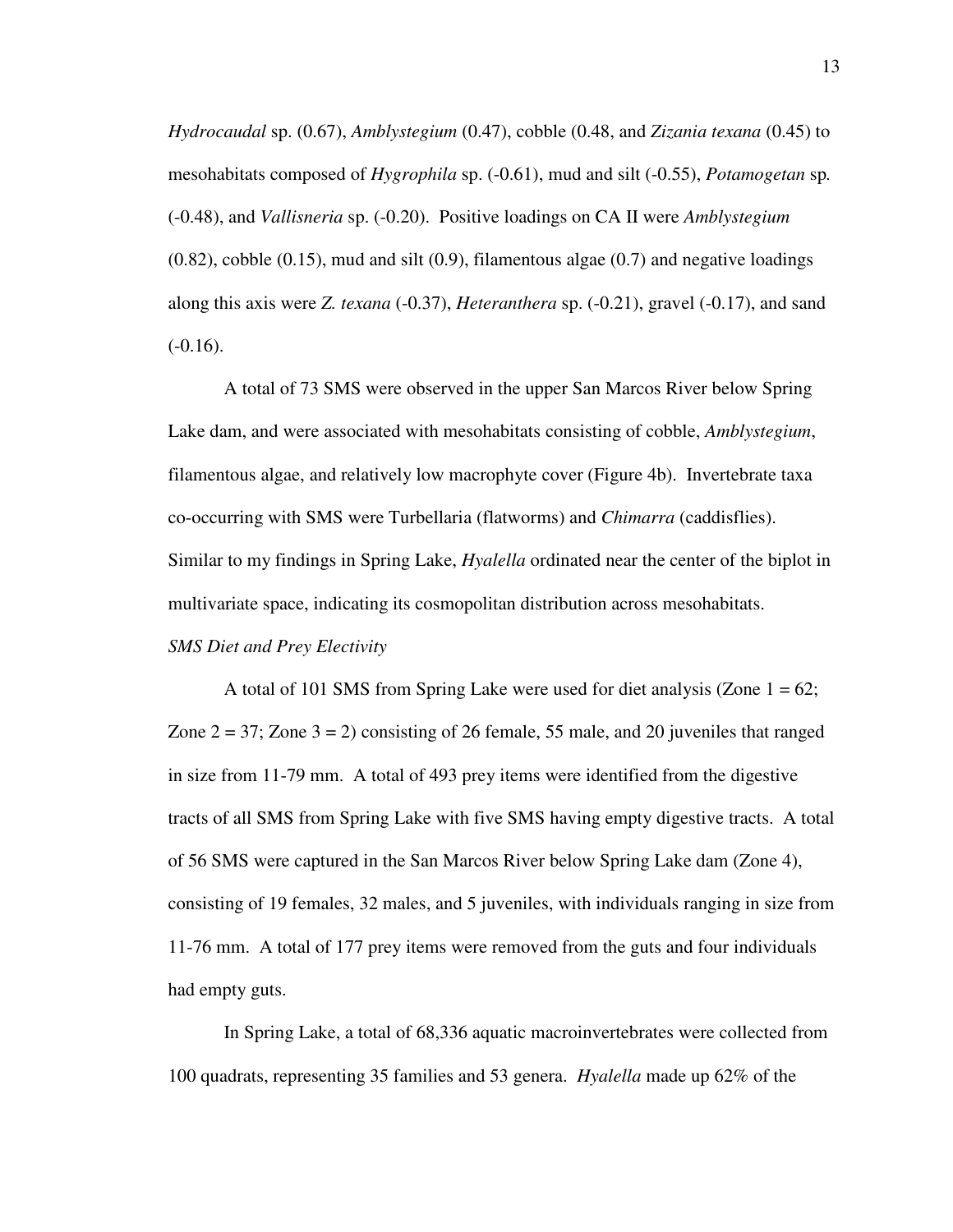invertebrate community sampled, followed by the ostrocad, *Stenocypris* cf. *major* (10%), and the dipteran tribe Chironomini (6.64%) (Figure 5a). The invertebrate community demonstrated temporal shifts in Spring Lake for the taxa *Hyalella* (*p* < 0.001), Chironomini ( $p < 0.001$ ), and Orthocladiinae ( $p < 0.001$ ) (Table 1). For the analysis in the river, a total of 10,208 aquatic invertebrates were enumerated. The macroinvertebrate community in the headwaters of the San Marcos River below Spring Lake dam was more diverse than in Spring Lake, having 50 families and 88 genera present. An endemic species of concern (Bowles and Arsuffi 1992) was found exclusively in Zone 4, *Oxyelophila* sp*.* (Lepidoptera), and this species is only found in Texas and considered rare (Merritt and Cummins 2009). Out of the 45 quadrats sampled, *Hyalella* made up 43%, followed by *Stenocypris* cf. *major* (16%) and *Tricorythodes* sp. (11%) (Figure 5b). There were no significant temporal changes in invertebrate community of the San Marcos River below Spring Lake dam ( $p \ge 0.100$ ; Table 2).

*Hyalella* were the most frequently occurring taxa in Spring Lake SMS guts (83%), followed by *Stenocypris* cf. *major* (70%), *Cyria opthalmica* (ostrocoda; 49%), and Chironomini (16%) (Figure 6a). Collectively, these taxa composed 84% of the diet for SMS in the lake. The percent composition of the prey items in the diet of SMS closely tracked the frequency of occurrence data (Figure 6b). I detected no significant differences in percent composition of these four invertebrate taxa when I compared SMS captured at night versus day ( $p \ge 0.416$ ) or salamander sexes ( $p \ge 0.134$ ) (Table 3). However, there were significant differences between temporal trends in the percent composition of *Hyalella* (*p* < 0.001), *Stenocypris* cf. *major* (*p* = 0.002), and Chironomini (*p* < 0.001) in the diets of Spring Lake SMS. Additionally, the percent composition of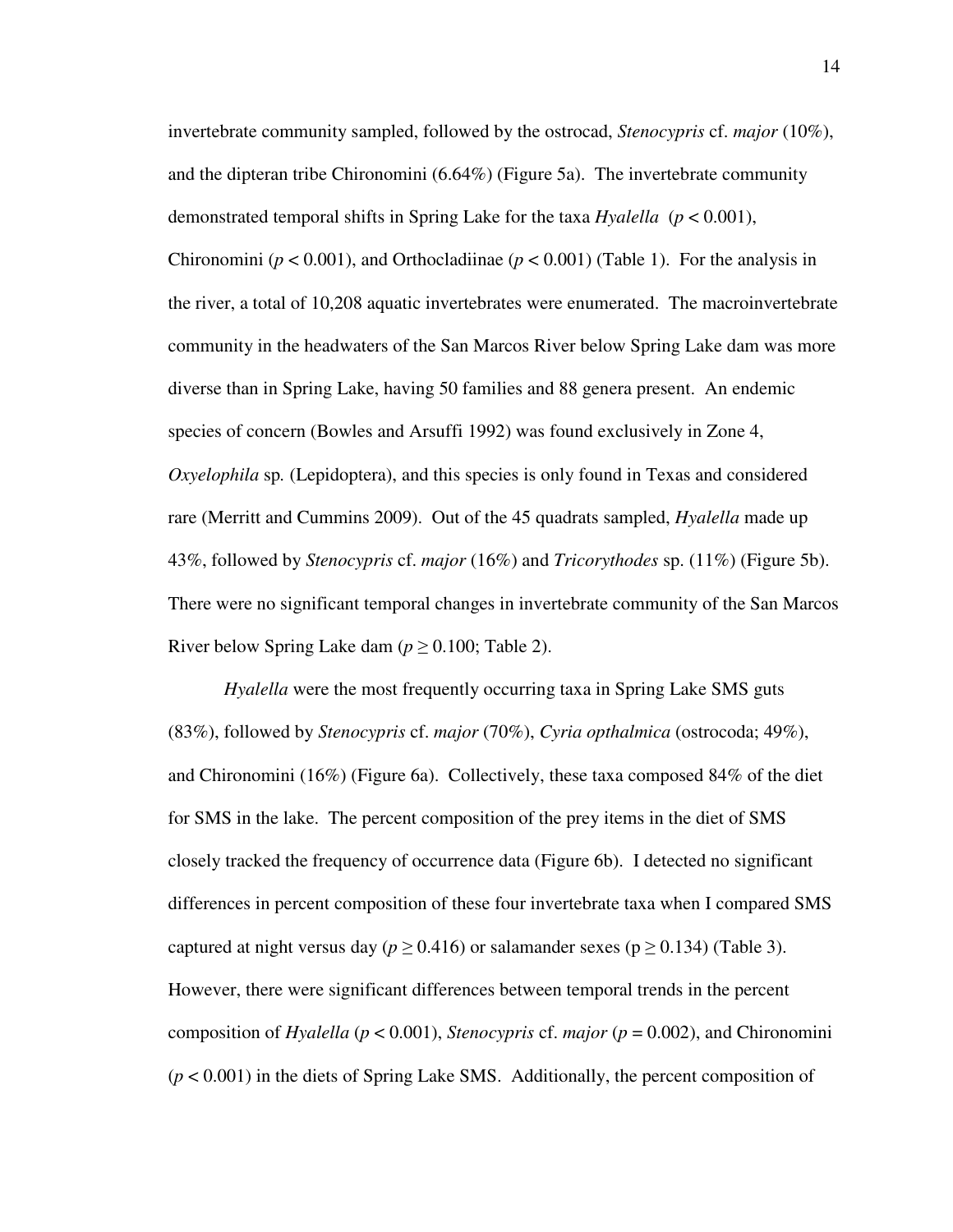these prey items did not significantly vary within SMS size (total length) (Figure A-1). For the riverine SMS, the ostrocad *Stenocypris* cf. *major* (48%), the caddisfly *Chimarra* (37%), *Hyalella* (26%) and *Cypria opthalmica* (19%) constituted the majority (66%) of their diet (Figure 7a). The percent composition by number again followed the frequency of occurrence data (Figure 7b). For the four invertebrate taxa there were no significant differences in their composition for the diet of SMS collected during the day versus night  $(p \ge 0.063)$ . However, there was a significant seasonal change in the abundance of *Hyalella* in the diet of riverine SMS, with a reduced abundance in the winter months ( $p =$ 0.047; Table 4). However, it is notable that Gastropods from five different genera made up about 10% of the diet for the SMS that lived below Spring Lake dam in the San Marcos River. Again, percent consumption of prey items was not significant when examined with total length of SMS within the river (Figure A-2).

Strauss's linear index (*Lo*) indicated there was no apparent electivity or avoidance of prey items in Spring Lake SMS (Table 5). SMS actually showed a slightly negative selection for *Hyalella,* presumably due to the high percentage of this group in all the invertebrate samples  $(L<sub>o</sub> = -0.08; n = 70)$ . *Stenocypris* cf. *major* had the highest electivity  $(L<sub>o</sub> = 0.18; n = 43)$  followed by *Cypria opthalmica*  $(L<sub>o</sub> = 0.11; n = 37)$ . When temporal changes in the percentage of macroinvertebrate samples are examined with percentages of diet, the shifts in diet appear to be loosely dictated by the community of invertebrates present (Figure 8). Similar to the lake SMS, the riverine SMS showed no significant electivity (i.e.,  $L_0$  near zero) for any of the invertebrate taxa (Table 6). Again, as in the lake, temporal changes in the diet composition loosely followed the temporal changes of invertebrate community (Figure 9).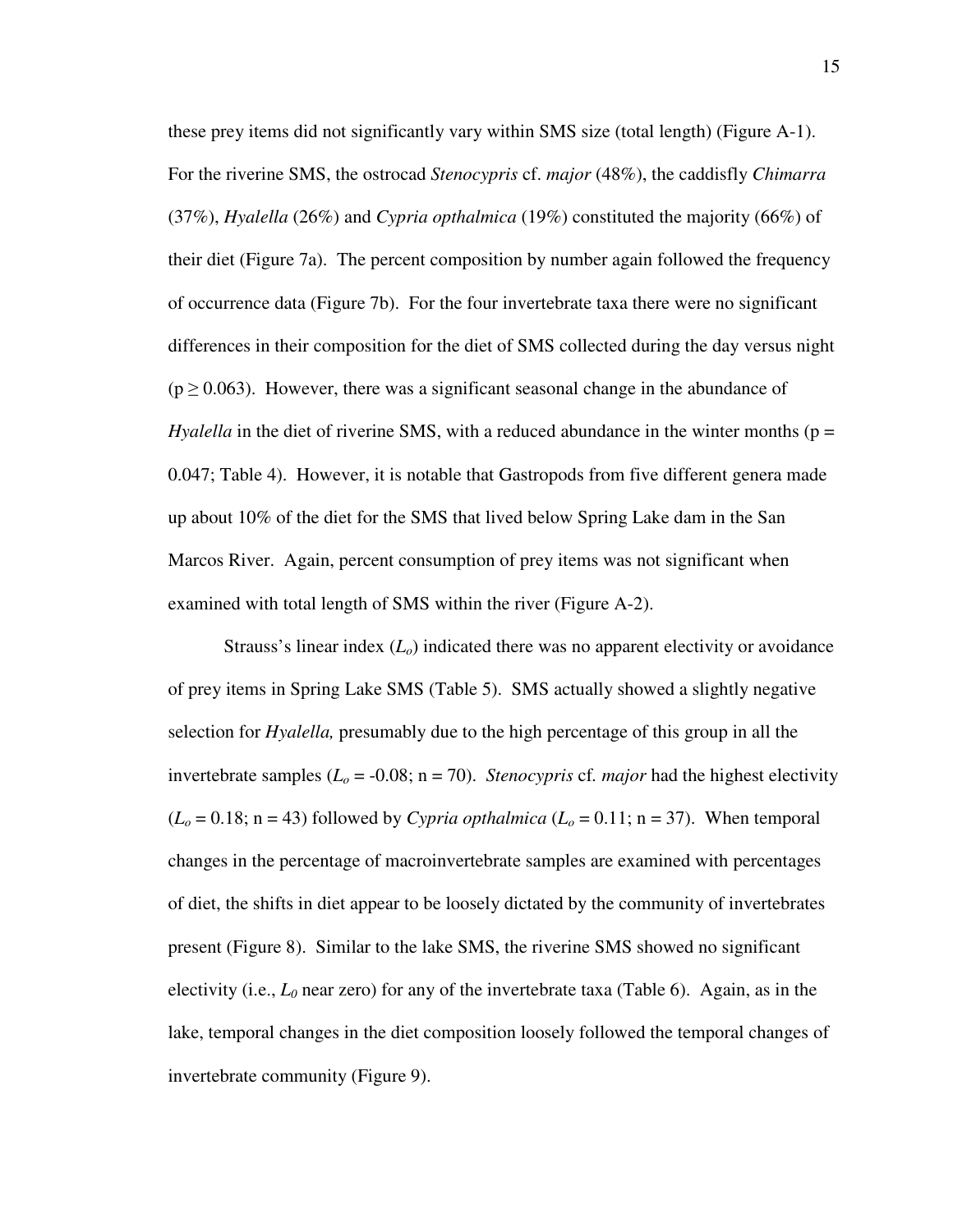#### *DISCUSSION*

#### *San Marcos Salamander Mesohabitat Associations*

I observed strong and specific mesohabitat associations of SMS throughout Spring Lake and the river area. SMS generally were found in mesohabitats containing cobble and gravel substrates with coverage of *Amblystegium* and filamentous algae. Association of SMS with cobble and gravel substrates is not entirely unexpected because other species of aquatic *Eurycea* also are associated with these types of substrates (Tumlinson et al. 1990; Bowles et al. 2006). Rock and gravel substrates may create spatial refuges for *Eurycea* spp. (Dundee 1958; Tumlinson et al. 1990) from potential predators such as fish (Barr and Babbitt 2002) and crayfish (Tumlinson et al. 1990; Bowles et al. 2006). *Eurycea* are susceptible to fish predation and sufficient presence of predators may lead to their elimination from habitats (Barr and Babbitt 2002). Crayfish frequently co-occur with aquatic salamanders and may consume *Eurycea* (Tupa and Davis 1976); however, Bowles et al. (2006) determined habitat selection by a closely related salamander species, the Jollyville salamander, *E. tonkawae,* was not influenced by the presence of crayfish.

SMS found within Spring Lake displayed clear associations with mesohabitats composed of gravel, cobble, *Amblystegium,* filamentous algae, and the presence of spring openings. A longitudinal gradient of these mesohabitats occurs within the lake with highest SMS densities in Zone 1, and lowest densities in Zone 3. These mesohabitats were almost exclusively associated with the clearly defined areas of the remnant river channel within the lake. Within the remnant river channel, two main mesohabitat types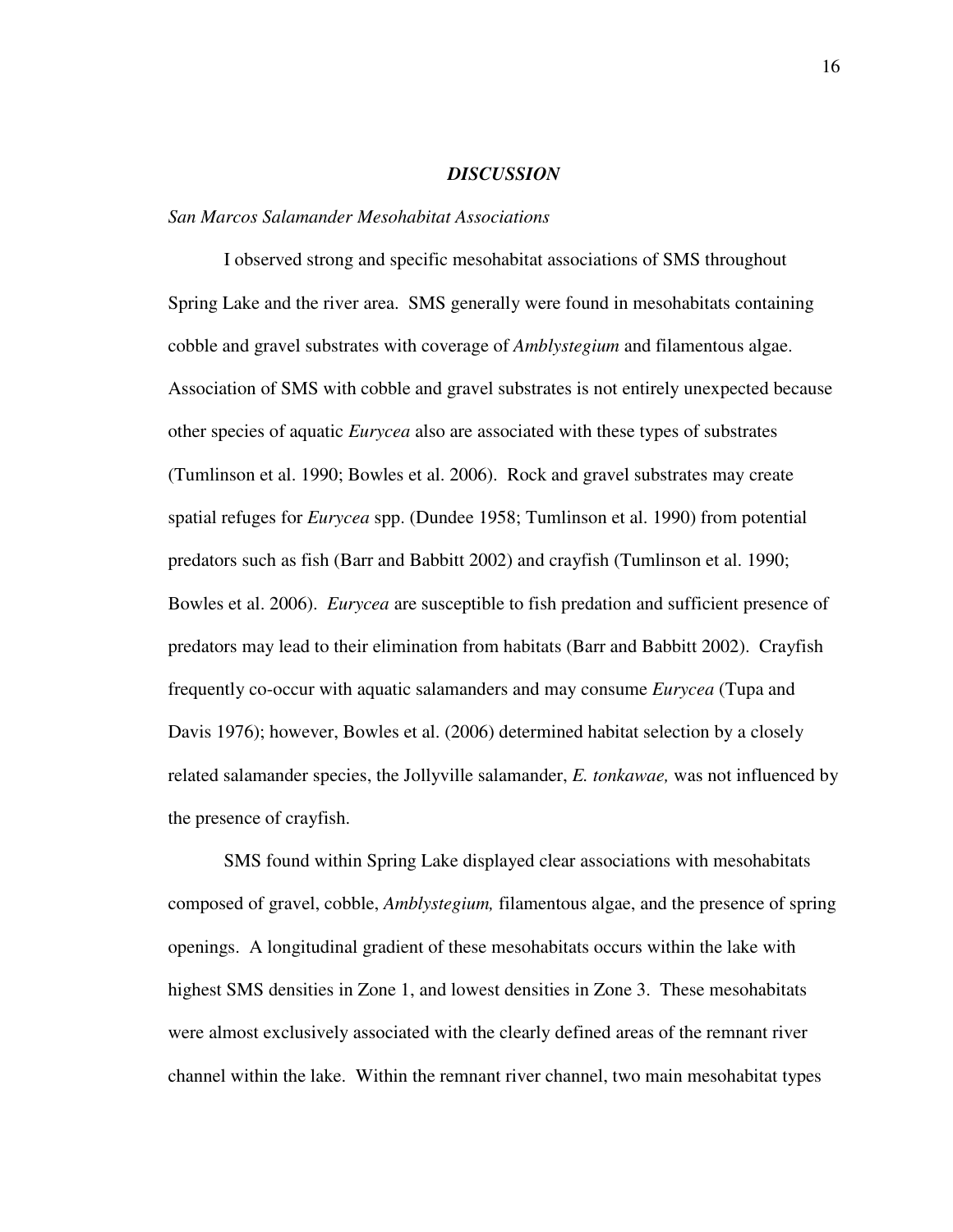occur that SMS associated with, the first being gravel, cobble, and *Amblystegium*, and the second with boulder, cobble, and filamentous algae. The closely related *E. tonkawae*, which also occurs in central Texas, also associates with large rocks and sites that were spring-influenced (Bowles et al. 2006). San Marcos salamander associations for these specific mesohabitats in Spring Lake are likely an externality of the conditions in which the SMS first evolved as a species. Prior to impoundment in 1849 the headwaters of the San Marcos River (San Marcos Springs) was largely lotic in nature (McClintock 1846; Kimmel 2006) and past evidence of this condition is still clearly observable in the lake today (i.e., the remnant river channel). The results of this study clearly indicate that, although SMS are found in Spring Lake, they are associated with specific mesohabitats within the lake, which are more representative of lotic conditions.

Results of the mesohabitat analysis in Spring Lake indicate that SMS exhibit a restricted distribution within their designated critical habitat. Preliminary sampling indicated that their distribution was strongly associated with the area in and around the remnant river channel in Spring Lake (see Methods). However, mesohabitats in the remnant river channel constitute a small fraction of the critical habitat within Spring Lake. After completion of my mesohabitat association data collection, I sampled transects, lengthened to encompass the entire breadth of the lake, for additional mesohabitat types. I sampled a total of  $566 1-m^2$  quadrats to estimate the aerial portions of different mesohabitats within the Spring Arm of the lake. Mesohabitats inside these quadrats were classified according to dominant substrate type (see Methods) and whether low growing (e.g., *Amblystegium* and filamentous algae) or long-stemmed macrophytes were present. Based upon these surveys, I estimated that about 14% of the area within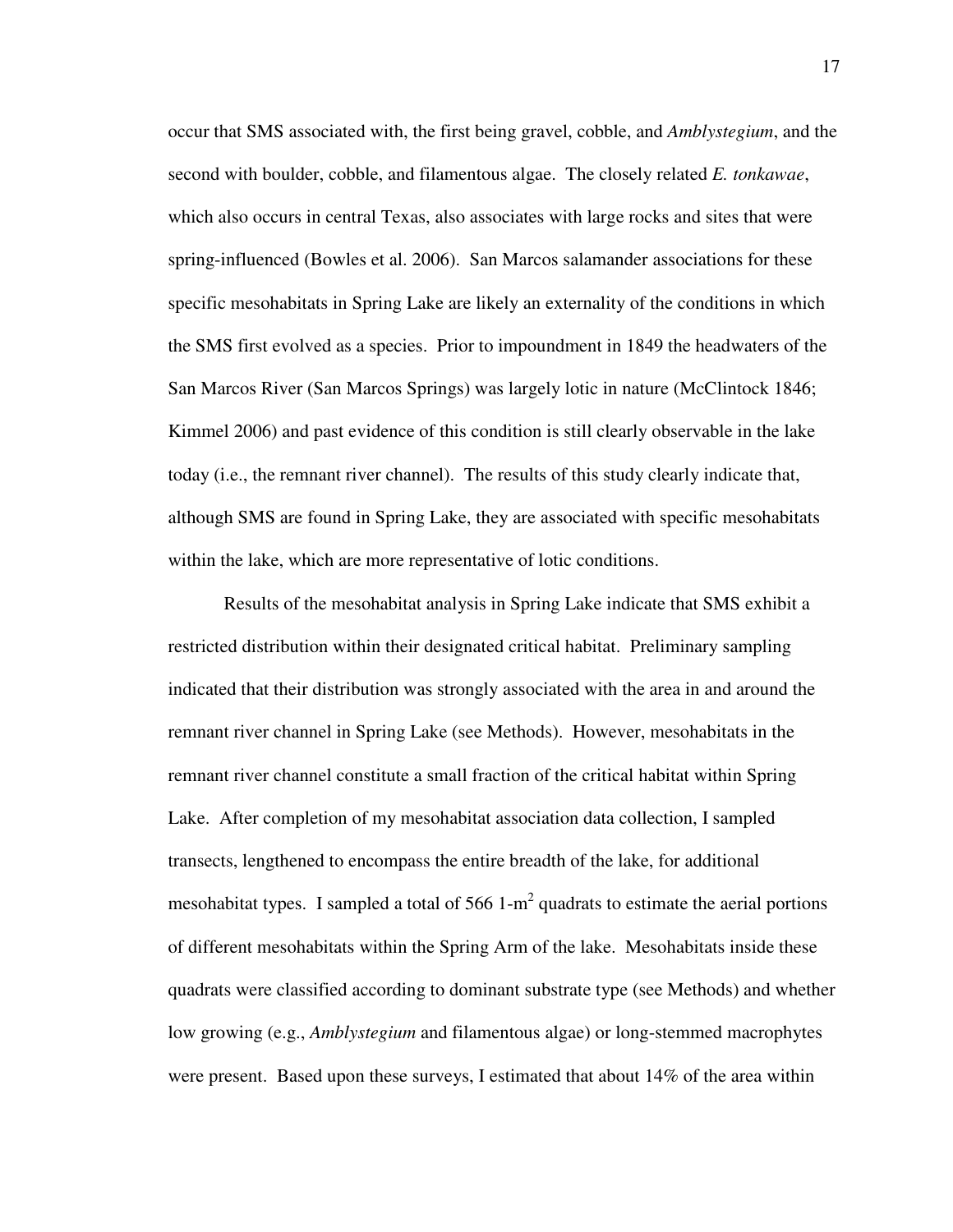the Spring Arm of the lake would be considered probable mesohabitats which would could be associated with the presence of SMS (i.e., habitats composed of cobble, gravel or boulder substrates, the presence of *Amblystegium* and attached filamentous algae). These findings clearly indicate that although all of Spring Lake is considered critical habitat for the SMS, the actual mesohabitats they probably occupy in the lake is a much smaller portion of the critical habitat.

 Much like the lake populations of SMS, riverine SMS were associated with cobble substrates. However, riverine SMS were not as strongly associated with *Amblystegium* and were more frequently found in mesohabitats containing no or low macrophyte abundance (>85% of SMS observed). In addition, my results indicate that SMS were only found in the first 20 m of the 50-m riverine reach in the critical habitat. This, coupled with similar findings in the lake, indicates that SMS populations likely are limited to a small fraction of the area designated as their critical habitat.

#### *San Marcos Salamander Trophic Ecology*

 Results from this study suggest that the SMS in Spring Lake and the San Marcos River below Spring Lake dam are generalist predators of aquatic invertebrates. Prey electivities indicate that SMS consumed prey items that were the most common in the environment. For example, *Hyalella* is ubiquitous in the lake and the river and on average comprised 26% of the diet for SMS in both environments. Consequently, the cosmopolitan distribution and high abundance of *Hyalella* in both systems led to an electivity value of this prey item to be close to zero. Generalist predator behavior observed in the SMS is consistent with other *Eurycea* throughout the southeastern U.S. (McMillan and Semlitsch 1980; Petranka 1984; Tumlinson et al. 1990; Muenz et. al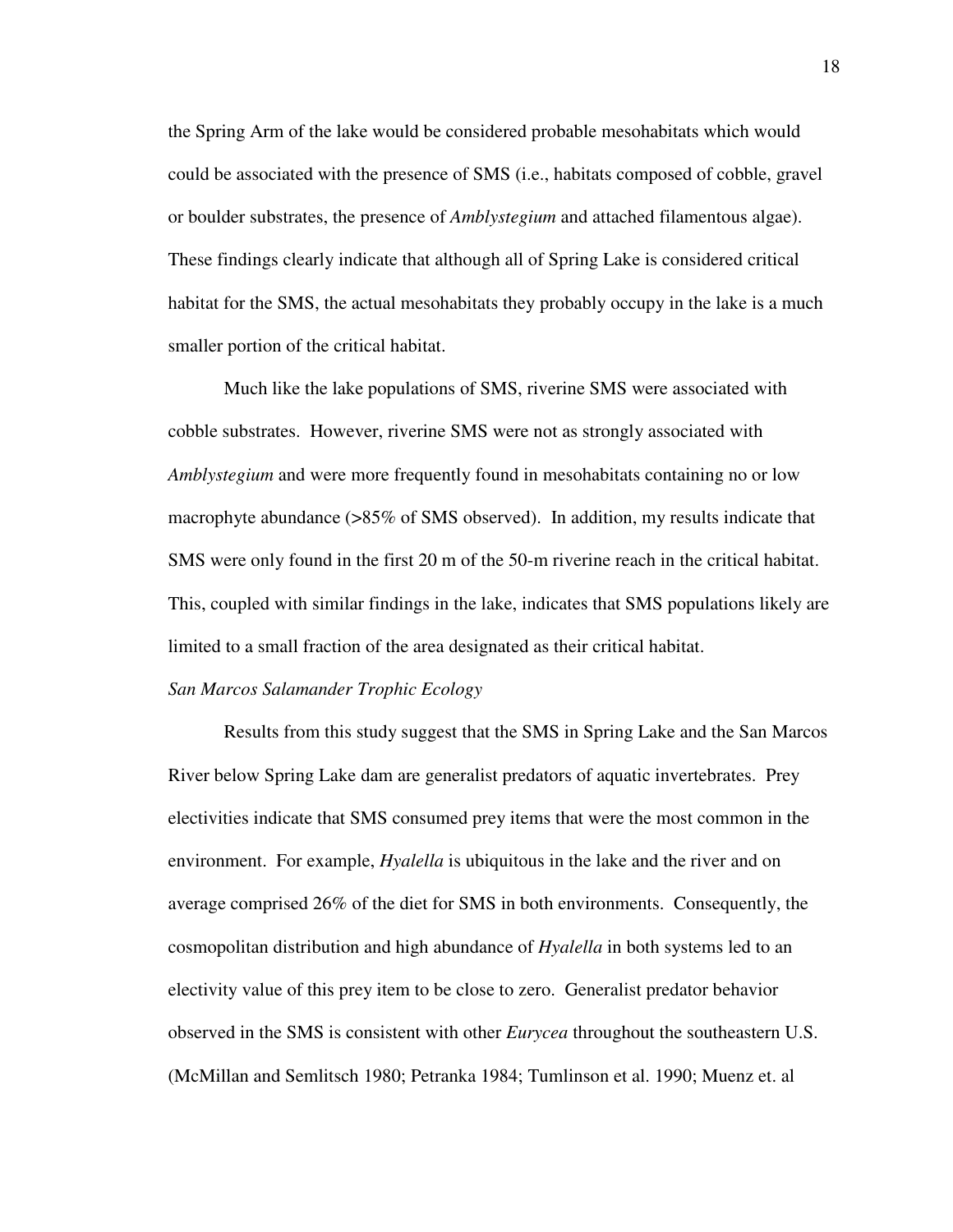2008). In addition, my study found little evidence that diel variation, sex, or salamander size had a substantial influence on the diet composition or prey electivities of SMS. Petranka (1984) found that the prey composition in the guts of *Eurycea bislineata* did not differ between day and night. In conclusion, SMS was an opportunistic generalist predator, showing little electivity for specific prey taxa while primarily consuming benthic prey dwelling in the salamanders' habitat, invertebrates such as ostracads and amphipods which have poor swimming abilities (Thorp and Covich 2001).

 I observed that temporal changes in the proportion of prey items in SMS diets closely tracked the temporal changes in the abundance of invertebrate communities. For example, Spring Lake SMS consumed more chironomids in July and August, which coincided with the highest abundance and largest size prior to emergence of this tribe in the community (see Figure 8). Burton (1976) and Caldwell and Houtcooper (1973) similarly found that chironomid larvae composed a greater proportion of the diet of *Eurycea bislineata* during summer when chironomid larval densities are greatest.

 Results from my study also indicate that foraging activity and success of prey consumption may partially depend upon visual cues from prey items. SMS are thought to be most active at night (i.e., a largely nocturnal activity pattern) (Thaker et al. 2006). Predominantly nocturnal activity would suggest that visual forging cues would be less important for foraging success in SMS. However, evidence from my study does not entirely support this hypothesis. Although the composition of prey items in the guts of SMS did not significantly differ between SMS captured in the day and night, the overall number of prey items found in SMS guts did significantly differ (t-test; day average = 4.65; night average  $= 3.54$ ;  $p = 0.03$ ); SMS captured during the day had a significantly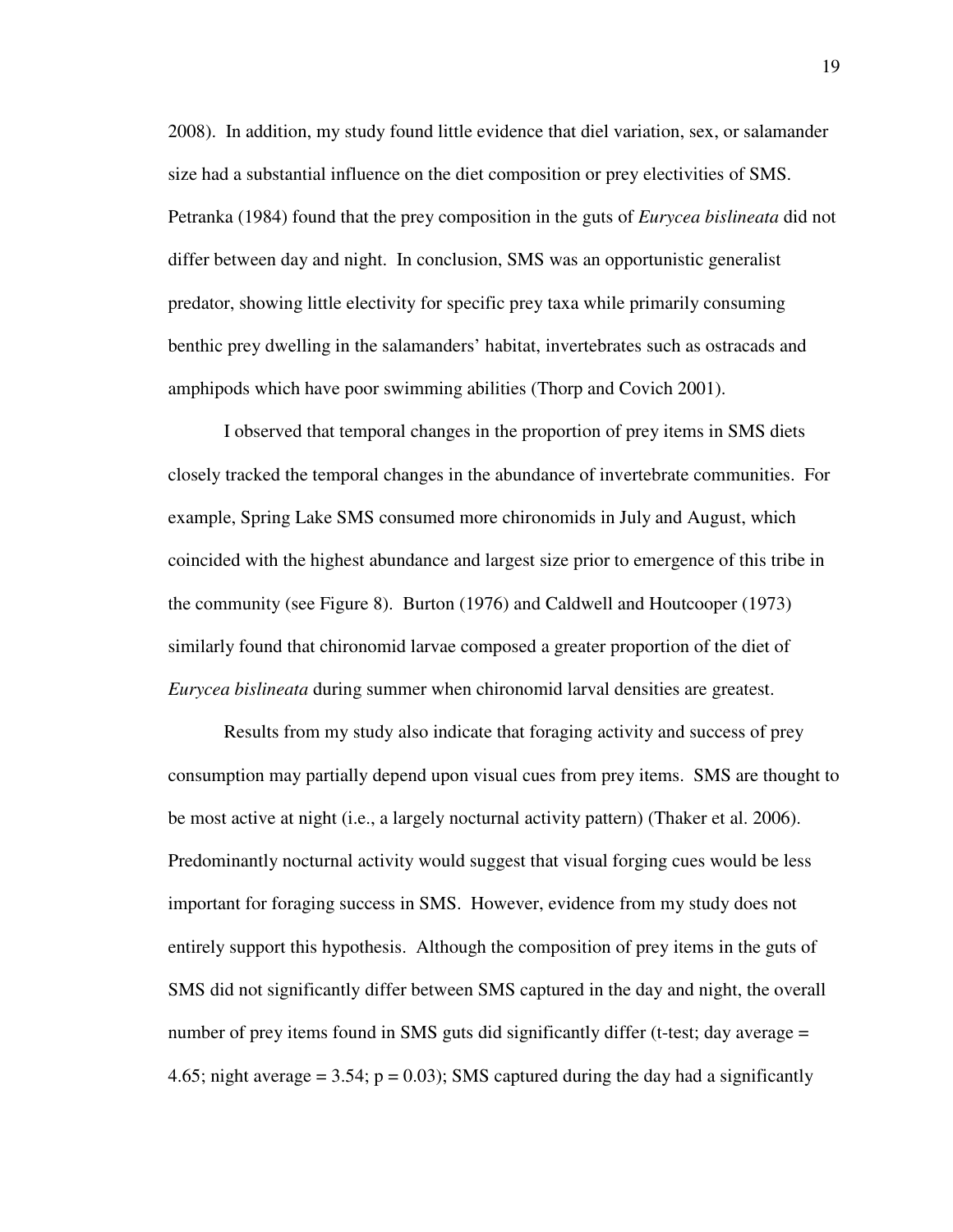greater number of prey items in their guts than those captured at night. Petranka (1998) stated that *E. cirrigeria* mainly uses visual cues to forage for prey, which may explain the difference between day versus the night analysis for the overall number of prey items in the guts of SMS.

Although diets of SMS in the lake and river were largely similar, there were some notable differences between the diets of SMS in the two habitats due to the inherent abiotic conditions present in each system. For example, in the lake, caddisflies adapted to lentic conditions (*Oxytheria* sp.; Wiggins 1996) were consumed; while in the river they consumed *Chimarra*, *Smicridea* sp., and *Protoptila* sp., that are more associated with a lotic environment (Merritt and Cummins 2009). In addition, I observed differences in the genera of mayflies consumed by SMS in the two systems: the mayfly,*Tricorythodes* sp. was consumed in the lake, and the lotic taxa, *Leptohypes* sp., was consumed in the river.

#### *Conservation Implications*

I found that SMS has a distribution limited to a small portion of its designated critical habitat. Critical habitats and the requirements of species associated with these are not well understood because operational definitions, conservation approaches, and the amount of information needed to identify critical habitat are poorly elucidated (Rosenfeld and Hatfield 2006). Rosenfeld and Hatfield (2006) identify the critical information required for the identification and maintenance of critical habitats and include information on organism life histories, the amount of available habitat, the specific recovery targets, if there are habitat-abundance relationships, and the actual amount of habitat required to meet recovery goals. For the SMS, the critical habitat area has been identified, but this study indicates that the SMS uses only a small fraction of this area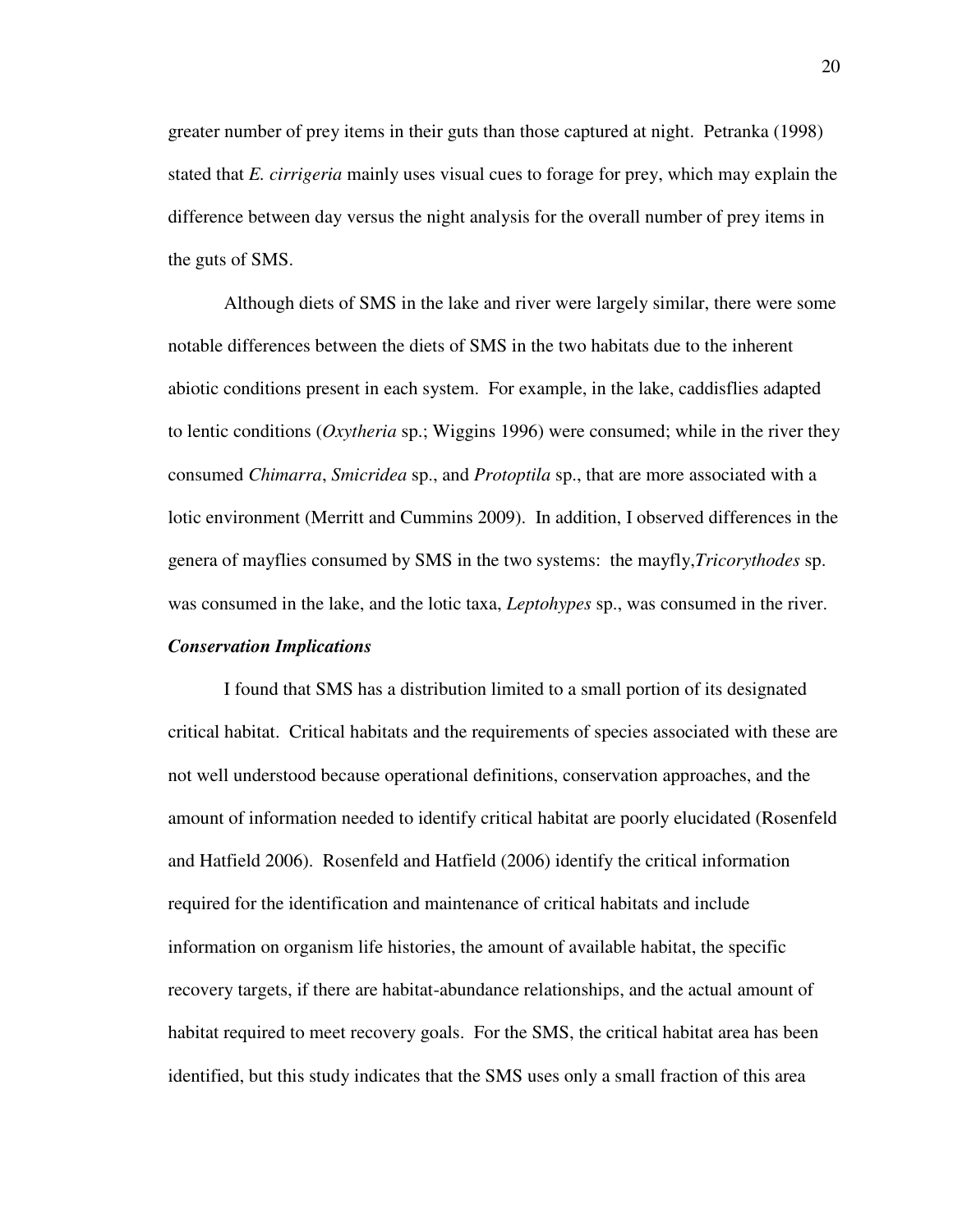$\left($  <15%) and that historical anthropogenic alterations to the ecosystem have likely modified the type and proportions of mesohabitats in the historical range of the SMS.

The current distribution of SMS in Spring Lake shows a 'ghost of disturbance past' and that its current spatial distribution is likely influenced by anthropogenic pressures (e.g., see Knight and Arthington 2008). Indeed, the creation of the dam in 1849, while undoubtedly adding more wetted area to the San Marcos River headwaters, likely caused the loss of some mesohabitat for SMS though alteration of flow rates and increased siltation. I propose that the successful maintenance and recovery of SMS should include the specific limited mesohabitats inside their critical habitat area.

The SMS is a generalist invertebrate predator and the results from my study indicate that the current population shows no evidence of specialized co-evolved feeding relationships with specific invertebrate taxa. Currently, the USFWS feeds hatcheryreared SMS a diet composed of *Hyalella*, snails, miscellaneous zooplankton, and blood worms. I hypothesize that the hatchery diet is likely adequate and should not present any major issues associated with the captive breeding efforts. In addition, the opportunistic and flexible diet of the SMS indicates that it preys largely upon invertebrate taxa which are found throughout their critical habitat area such as amphipods, ostrocads, and chironomids which are tolerant of a broad array of environmental conditions (Thorp and Covich 2001). Thus, it is likely that conservation and recovery issues related to the diet and food availability for SMS should be less of a concern than issues related to mesohabitat availability.

The conservation and recovery of threatened and endangered species is a large concern and has been the focus of research and management efforts. In North America, a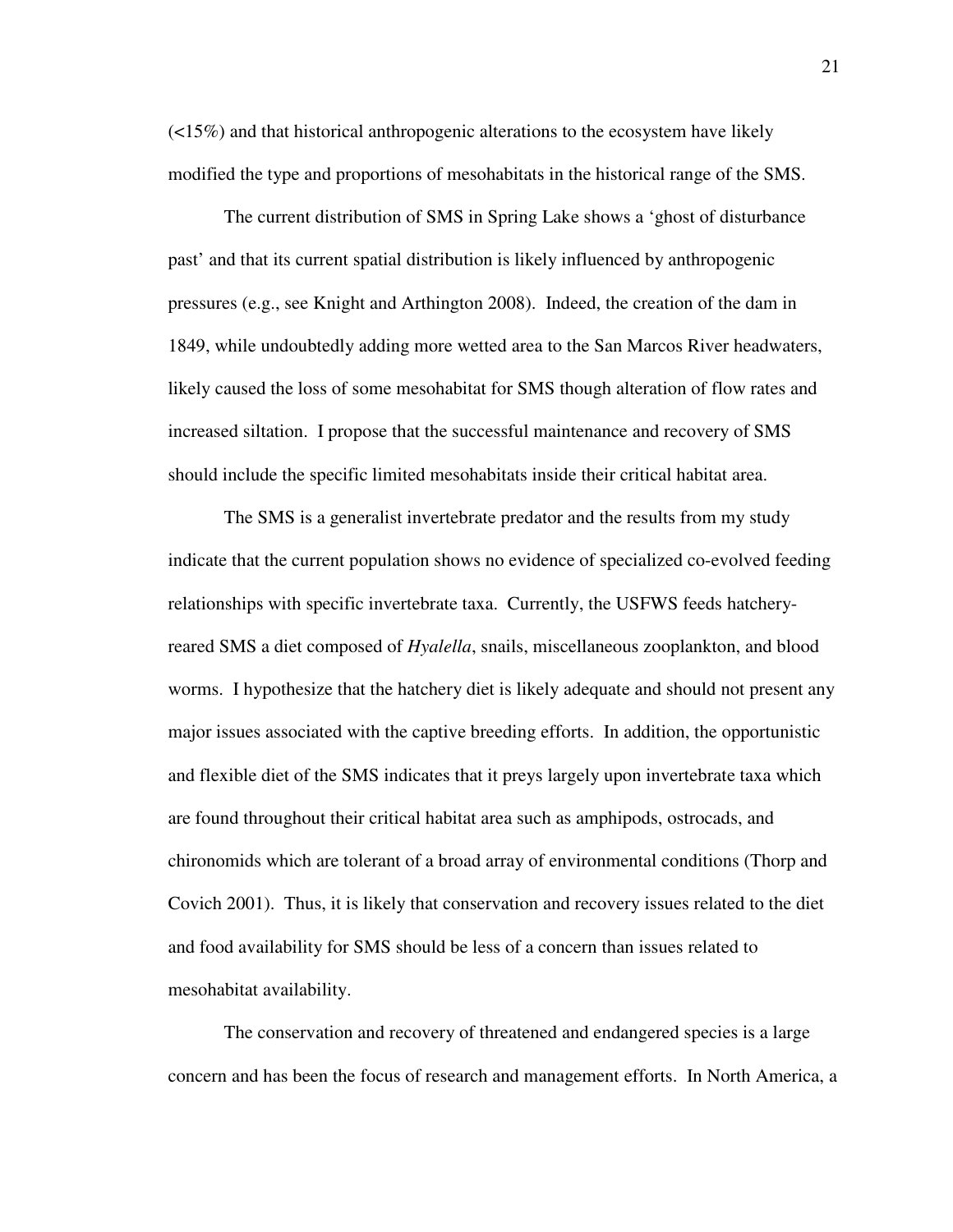substantial portion of aquatic species are under threat of extinction (Fausch et al. 2002). Here, I show that undertaking research with the goal of understanding basic ecological aspects of a threatened species is a highly productive approach to the maintenance and recovery of that species. Understanding linkages between local or small scale processes (e.g., human effects across the entire geographic range of a species) are critical for setting and meeting recovery and restoration targets (Bond and Lake 2003). Thus, future studies examining the abundance and distribution of imperiled taxa should focus on examining population and ecological interactions at multiple spatial scales (Fausch et al. 2002; Knight and Arthington 2008).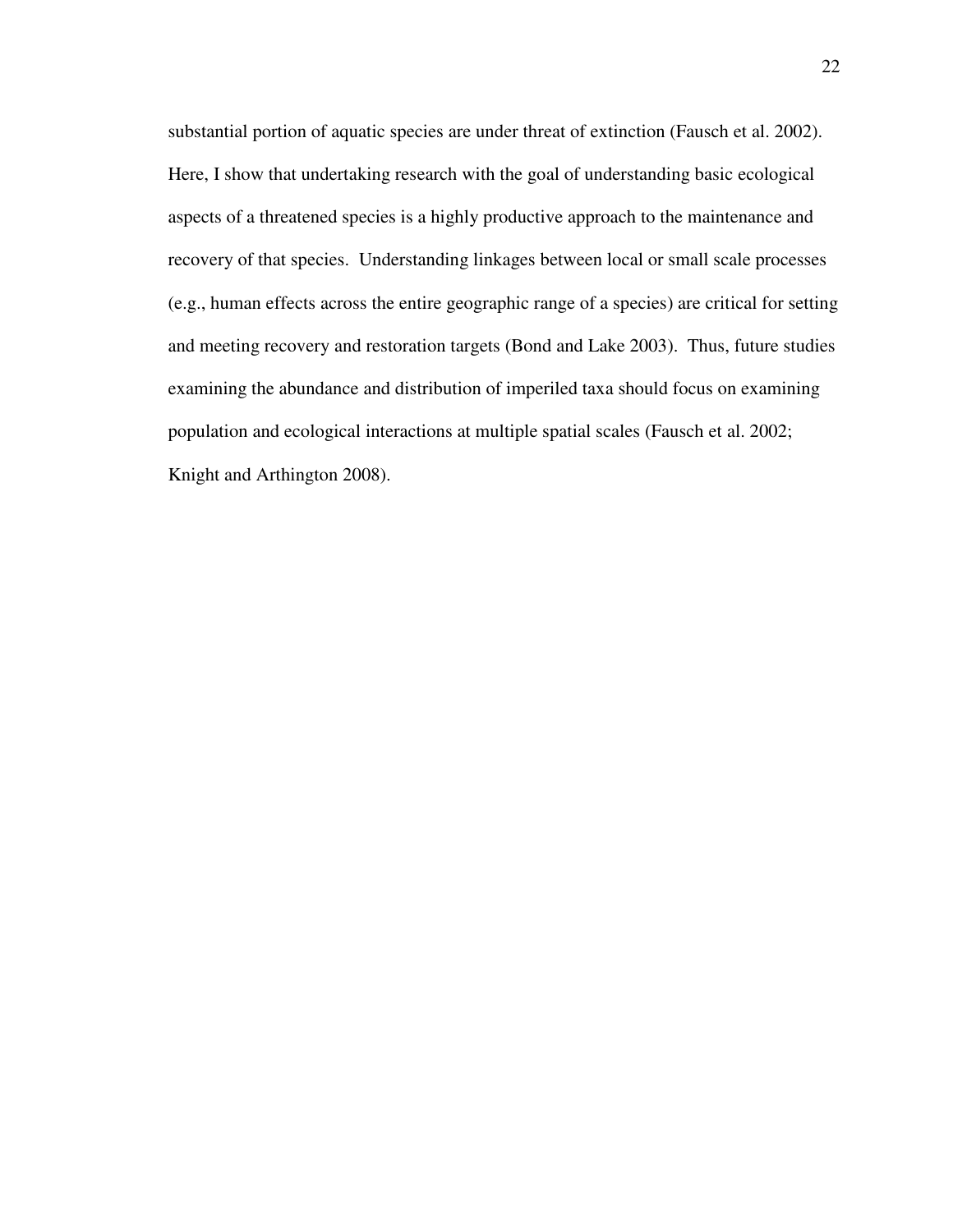**Table 1. Kruskal-Wallis results for Spring Lake showing invertebrate samples analyzed by sample period (May, July, and August combined versus November and December combined). An asterisk notes significant values p-values.** 

| Spring Lake Taxa   | Summer Average | Winter Average | p-values    |
|--------------------|----------------|----------------|-------------|
| Hyalella           | 55             | 72             | $< 0.0001*$ |
| <b>Stenocypris</b> | 10             | 7.4            | 0.1830      |
| Cypria             | 2.2            | 1.9            | 0.5667      |
| Chironomini        | 8.9            | 1.1            | $< 0.0001*$ |
| Orthocladiinae     | 3.1            | 0.3            | $< 0.0001*$ |
| Chydoridae         | 2.2            | 1.8            | 0.2857      |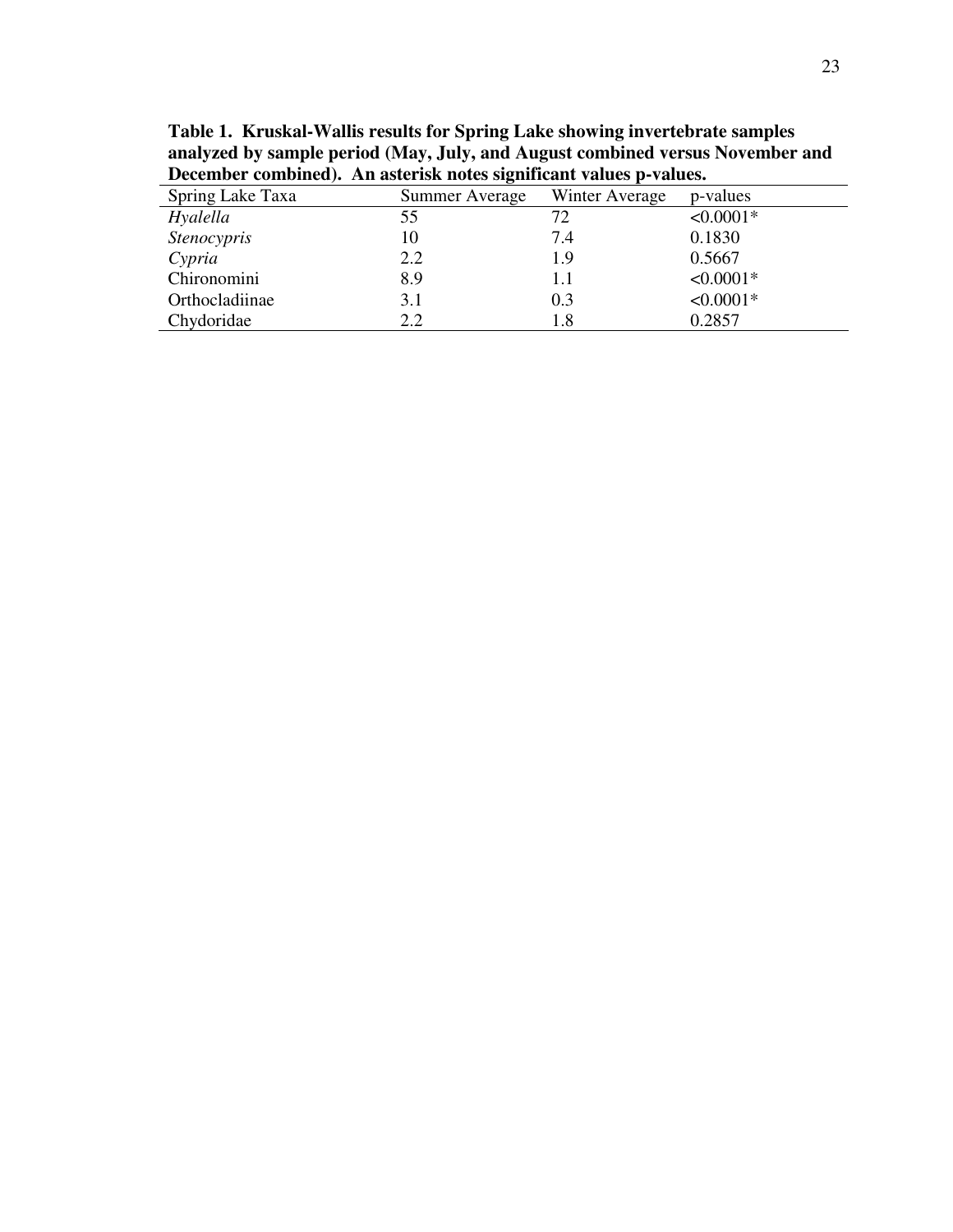**Table 2. Kruskal-Wallis results for San Marcos River below Spring Lake dam showing invertebrate samples analyzed temporally (May, July and August to November and December). An asterisk notes significant values p-values.**

| San Marcos River Taxa | Summer Average | Winter Average | p-value |
|-----------------------|----------------|----------------|---------|
| Hyalella              | 36             |                | 0.1007  |
| Chimarra              |                |                | 0.1378  |
| Cypria                | IJ. I          | 0.7            | 0.2997  |
| <b>Stenocypris</b>    | 9.8            |                | ) 3293  |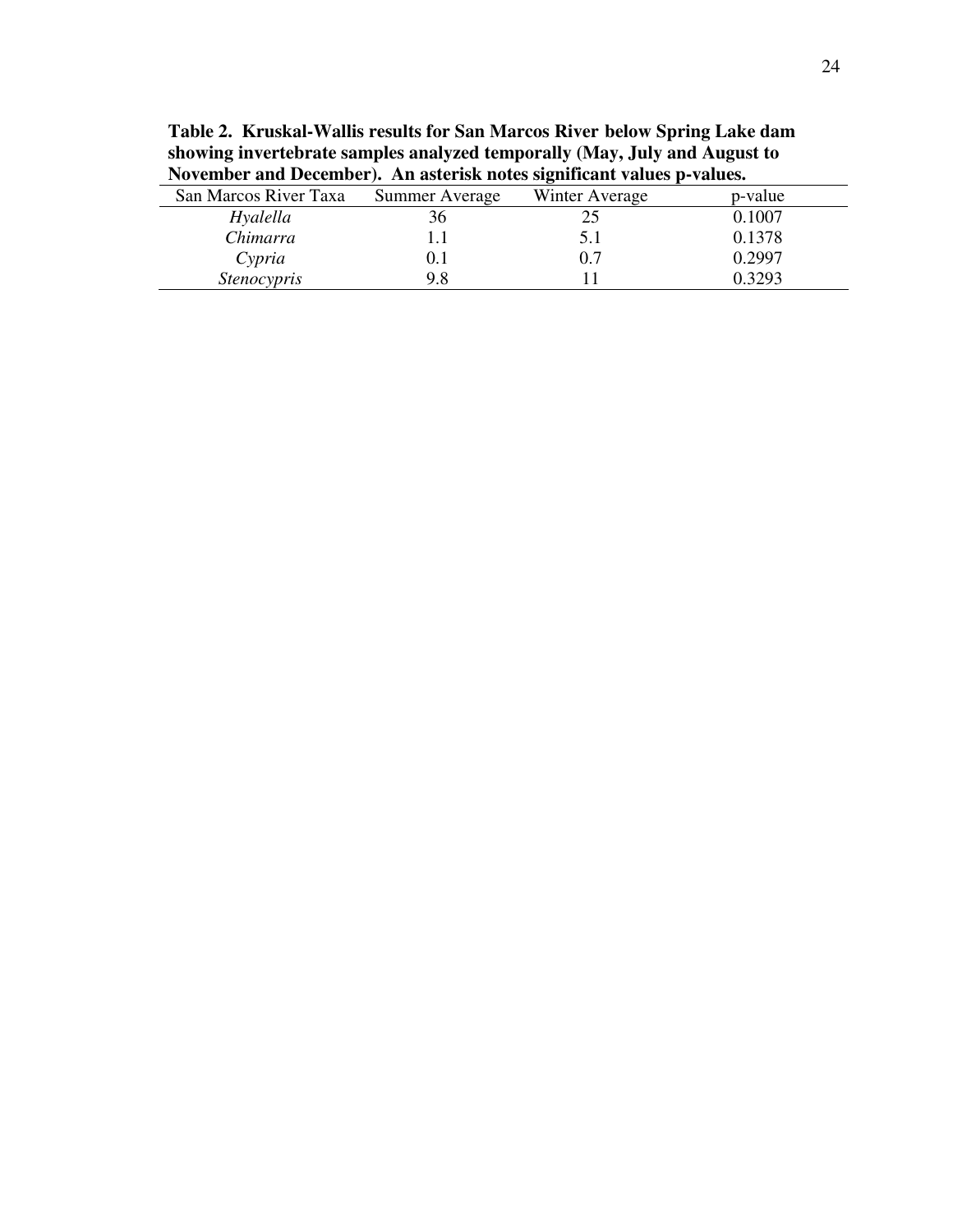**Table 3. Kruskal-Wallis results for Spring Lake, with diet samples analyzed temporally (May, July and August to November and December). Male and female and day and night samples were examined as a total. An asterisk notes significant values p-values.** 

| Spring Lake Taxa                   | Average | Average | p-value     |
|------------------------------------|---------|---------|-------------|
| <i>Hyalella Diet Seasonally</i>    | 21      | 51      | $0.0001*$   |
| <i>Hyalella</i> Diet Day and Night | 40      | 36      | 0.4405      |
| Hyalella Male and Female           | 35      | 51      | 0.4957      |
| Stenocypris Diet Seasonally        | 29      | 17      | $0.0024*$   |
| Stenocypris Diet Day and Night     | 22      | 16      | 0.4160      |
| Stenocypris Male and Female        | 24      | 13      | 0.1348      |
| Cypria Diet Seasonally             | 14      | 11      | 0.1796      |
| Cypria Diet Day and Night          | 13      | 12      | 0.8056      |
| Chironomini Diet Seasonally        | 11      | 1.0     | $< 0.0001*$ |
| Chironomini Diet Day and Night     | 4.4     | 5.6     | 0.7028      |
| Chironomini Male and Female        | 5.8     | 2.6     | 0.1665      |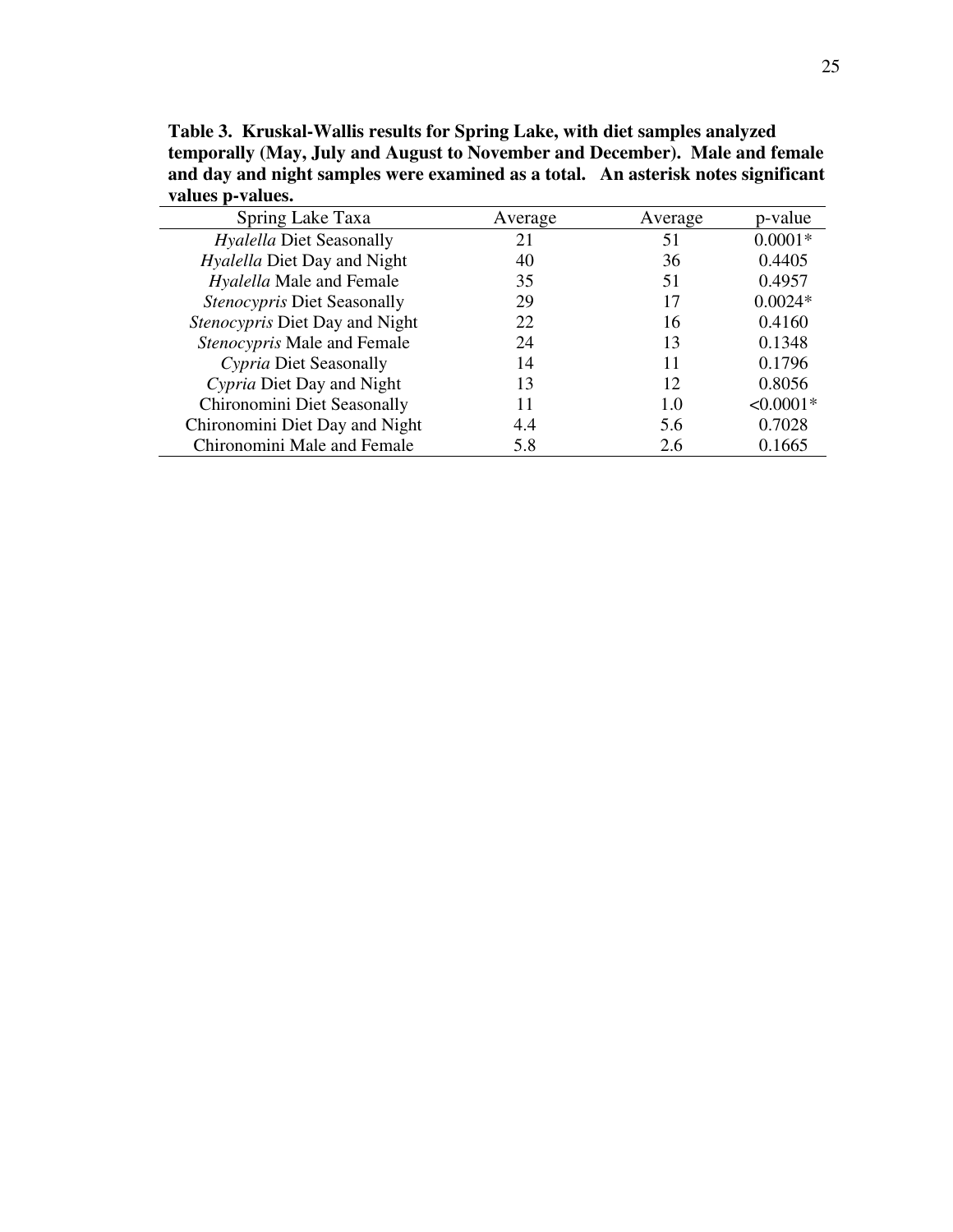| All asterisk hotes significant values p-values. |                 |                |           |  |
|-------------------------------------------------|-----------------|----------------|-----------|--|
| San Marcos River Taxa                           | Average $(\% )$ | Average $(\%)$ | p-value   |  |
| Hyalella Diet Seasonally                        | 22              | 5.2            | $0.0478*$ |  |
| <i>Hyalella</i> Diet Day and Night              | 18              | 4.1            | 0.0639    |  |
| Chimarra Diet Seasonally                        |                 | 10             | 0.0743    |  |
| Chimarra Diet Day and Night                     | 20              | 22             | 0.9615    |  |
| Cypria Diet Seasonally                          | 13              | 3.7            | 0.0698    |  |
| Cypria Diet Day and Night                       | 7.9             | 7.1            | 0.8276    |  |
| Stenocypris Diet Seasonally                     | 31              | 19             | 0.0991    |  |
| <i>Stenocypris</i> Diet Day and Night           | 26              | 18             | 0.3150    |  |

**Table 4. Kruskal-Wallis results for San Marcos River below Spring Lake dam, with diet samples analyzed temporally (May, July and August to November and December). Male and female and day and night samples were examined as a total. An asterisk notes significant values p-values.**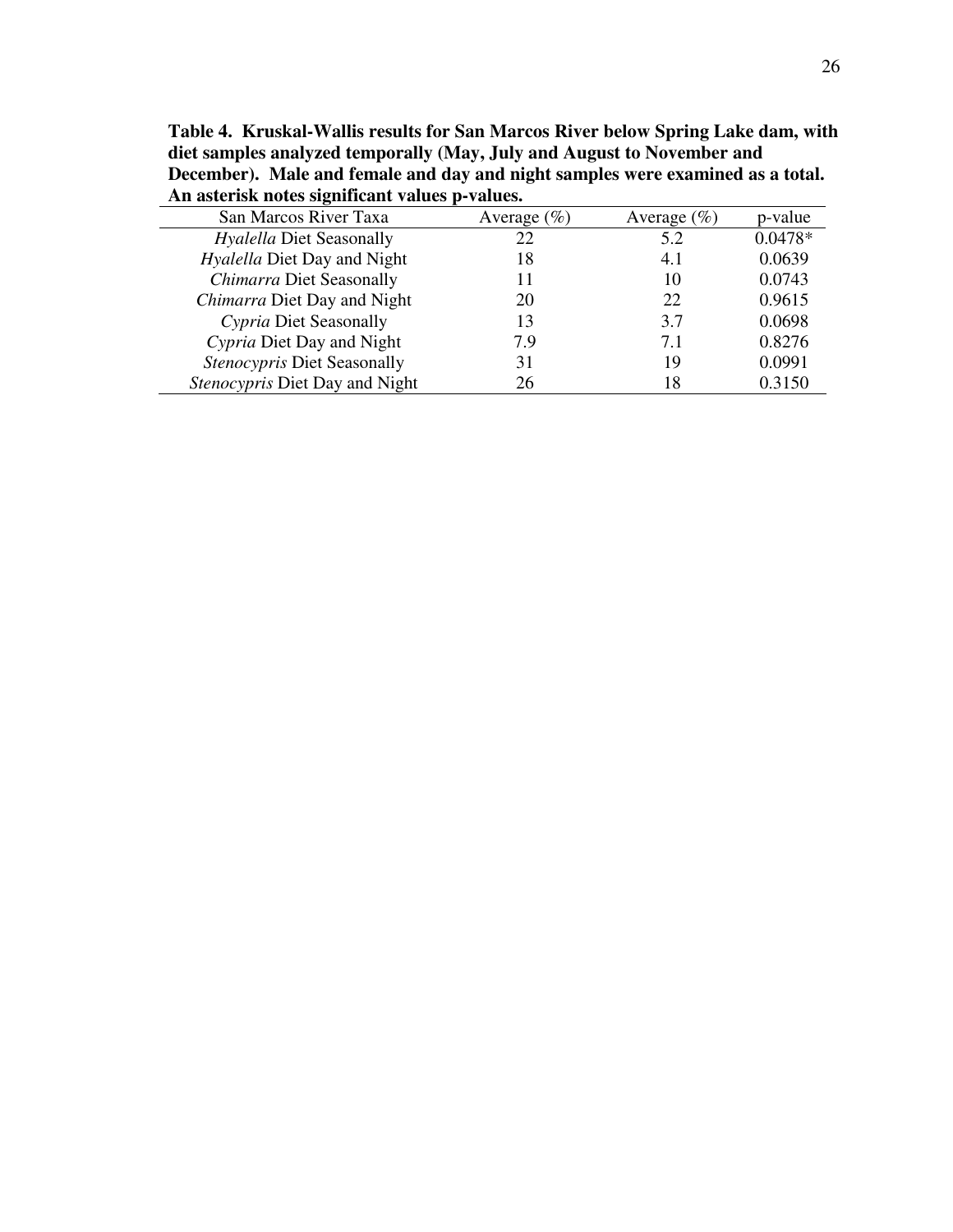|                    |         | minimum values with the humber of state that consumed a specific prey field (n). |         |    |
|--------------------|---------|----------------------------------------------------------------------------------|---------|----|
| Prey Items         | $L_0$   | Maximum                                                                          | Minimum | n  |
| Hyalella           | $-0.08$ | 0.51                                                                             | $-0.90$ | 70 |
| <b>Stenocypris</b> | 0.18    | 0.97                                                                             | 0.05    | 43 |
| $C$ <i>ypria</i>   | 0.11    | 0.97                                                                             | 0.04    | 37 |
| Orthocladiinae     | 0.009   | 0.072                                                                            | 0.09    |    |
| A. limosa          | 0.01    | 0.99                                                                             | 0.33    |    |
| Tricorythodes      | 0.02    |                                                                                  | 0.06    |    |
| Chironomini        | 0.02    | 0.56                                                                             | $-0.27$ |    |

**Table 5. Strauss Electivity Scores (***Lo***) for Spring Lake showing maximum and minimum values with the number of SMS that consumed a specific prey item (n).**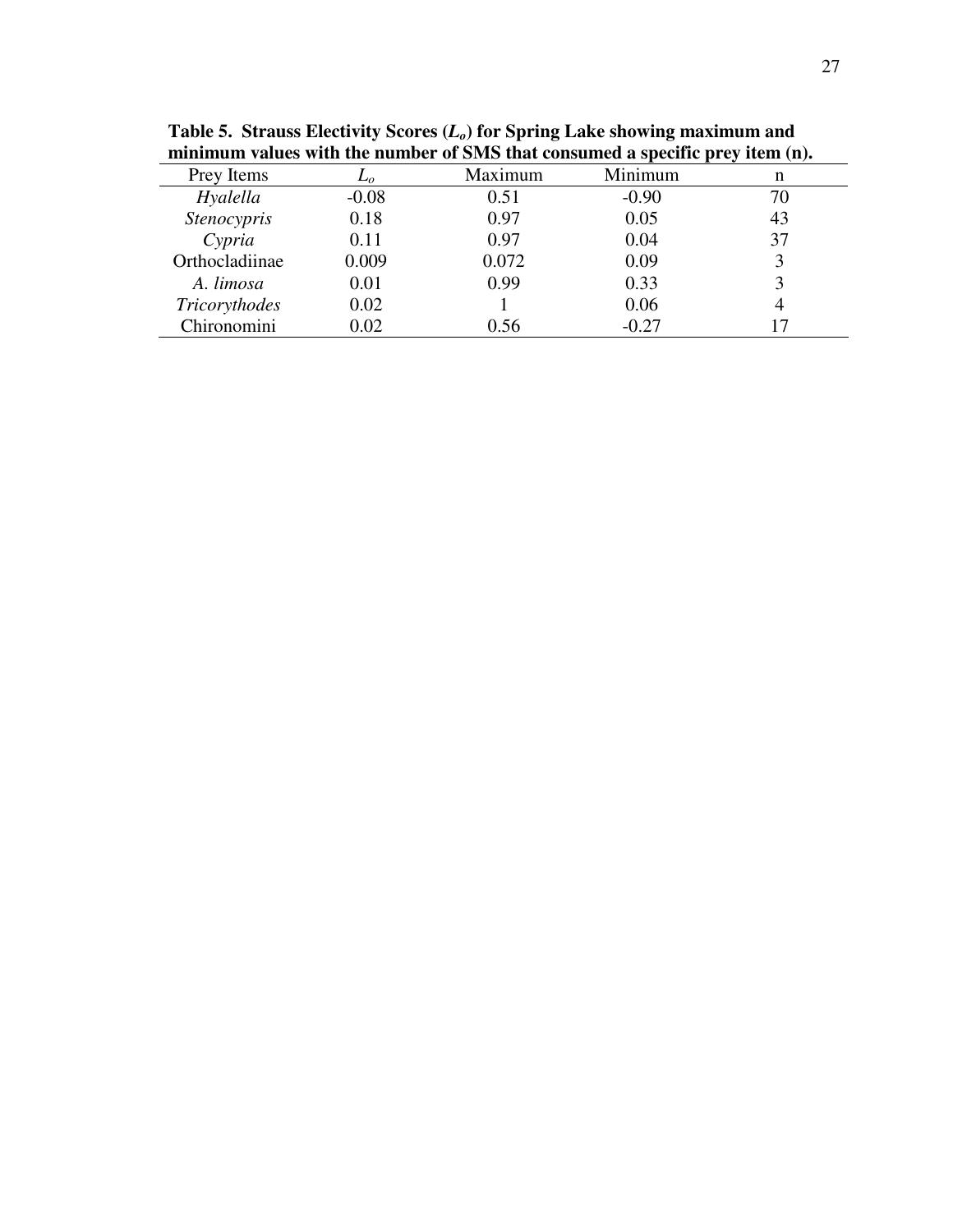| $\alpha$ consumed a specific pressure $\mu$ . |       |         |           |    |  |
|-----------------------------------------------|-------|---------|-----------|----|--|
| Prey Items                                    | $L_o$ | Maximum | Minimum   | n  |  |
| Hyalella                                      | 0.05  | 0.48    | $-0.40$   | 14 |  |
| <b>Stenocypris</b>                            | 0.20  | 0.96    | $-0.0028$ | 27 |  |
| Cypria                                        | 0.07  | 0.75    | 0.16      |    |  |
| Orthocladiinae                                | 0.04  |         | 0.25      |    |  |
| <i><u><b>Smicridea</b></u></i>                | 0.02  | 0.96    | 0.23      |    |  |
| Chimarra                                      | 0.17  |         | $-0.26$   | 21 |  |
| Turberellia                                   | 0.02  | 0.091   | $-0.29$   |    |  |
|                                               |       |         |           |    |  |

**Table 6. Strauss Electivity Scores (***Lo***) for the San Marcos River below Spring Lake dam showing maximum and minimum values with the number of SMS that consumed a specific prey item (n).**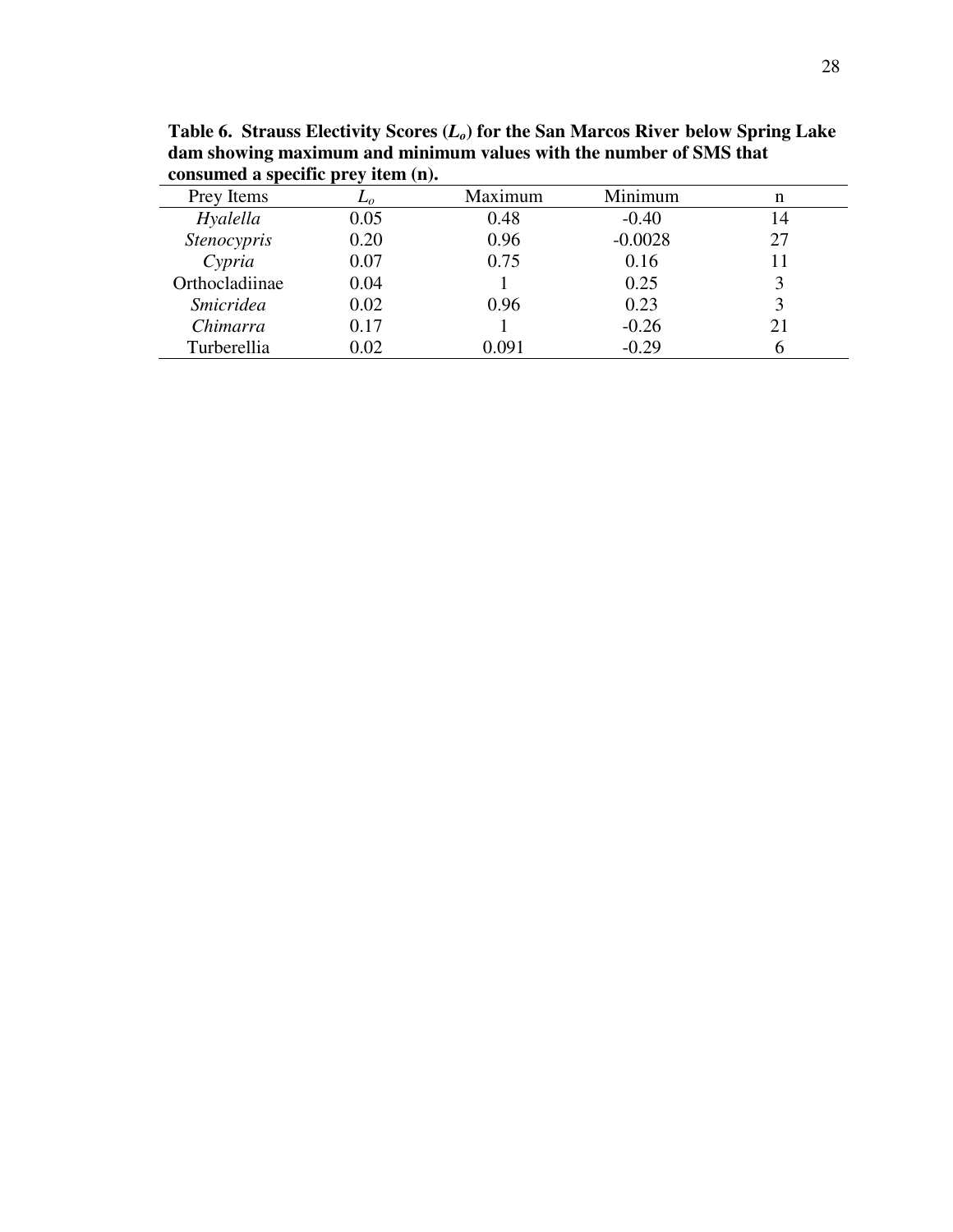

**Figure 1. Spring Lake (Zones 1-3) and the upper San Marcos River below Spring Lake dam (Zone 4)**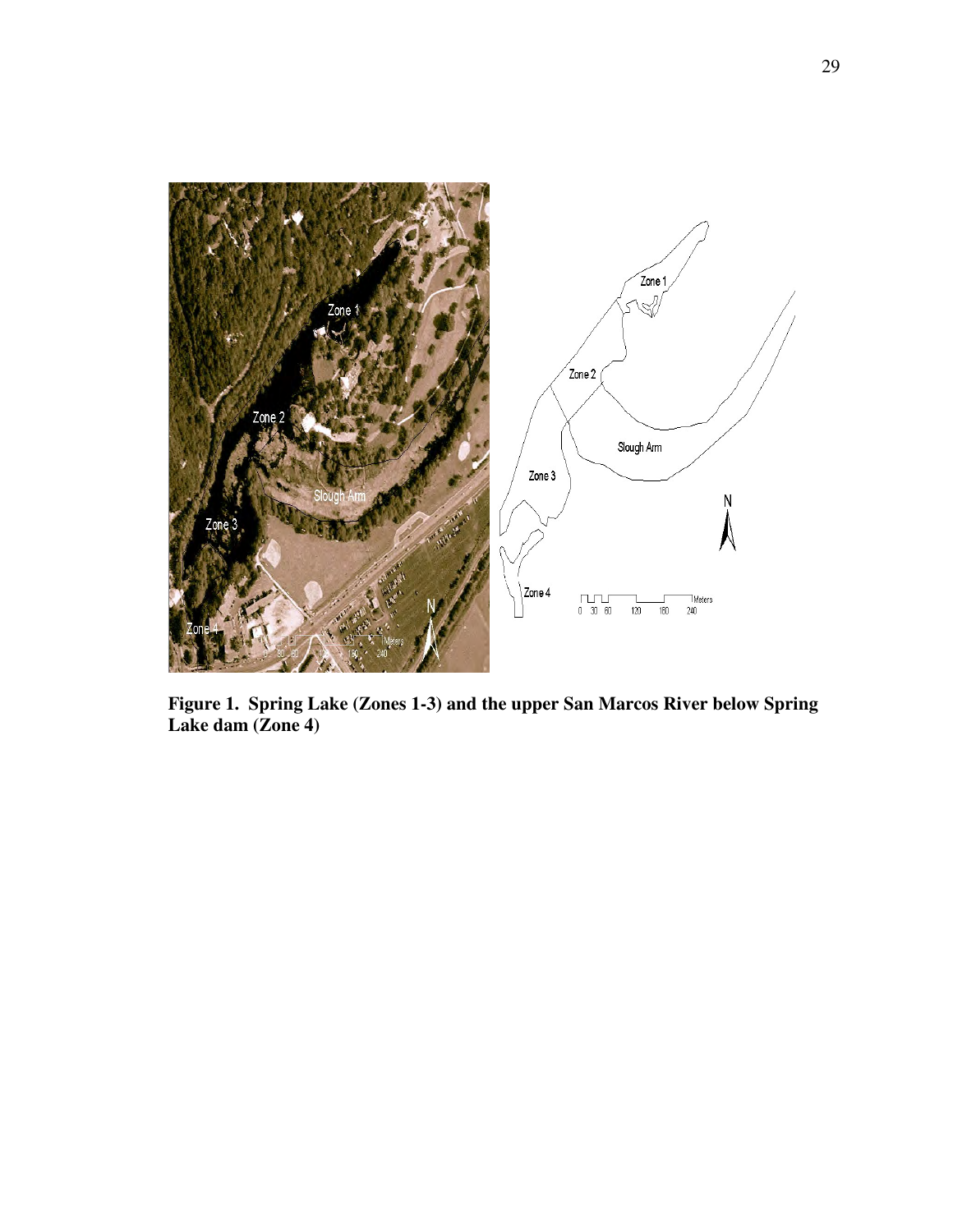

**Figure 2. Results of PCA of critical habitat for Spring Lake (**●**) and the San Marcos River below Spring Lake dam (**○**) showing biplot scores**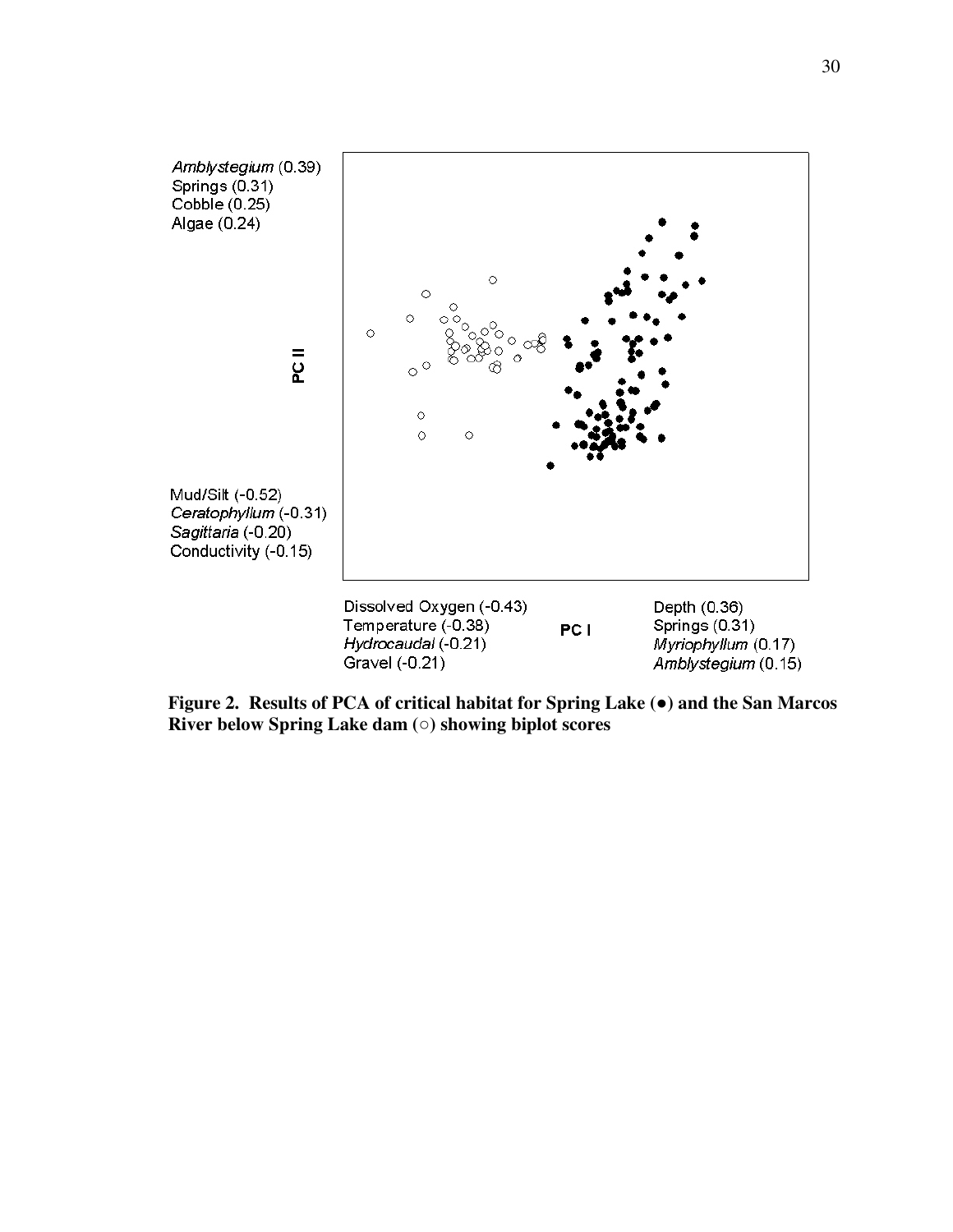

**Figure 3. Results of CCA of physical characteristics for Spring Lake with loadings (a) and species biplot (b)**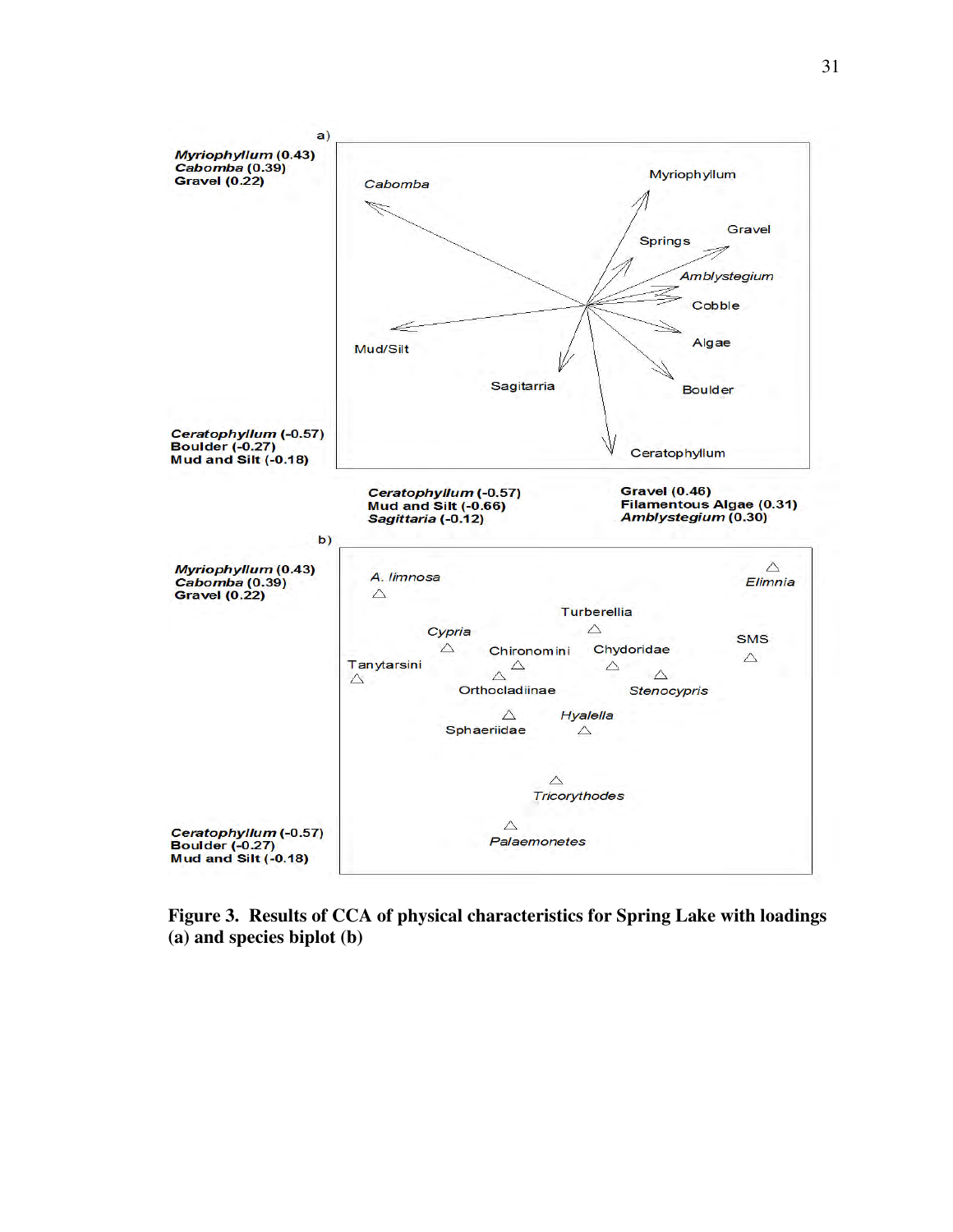

**Figure 4. CCA of physical characteristics for the San Marcos River below Spring Lake dam with loadings (a) and species bi-plot (b)**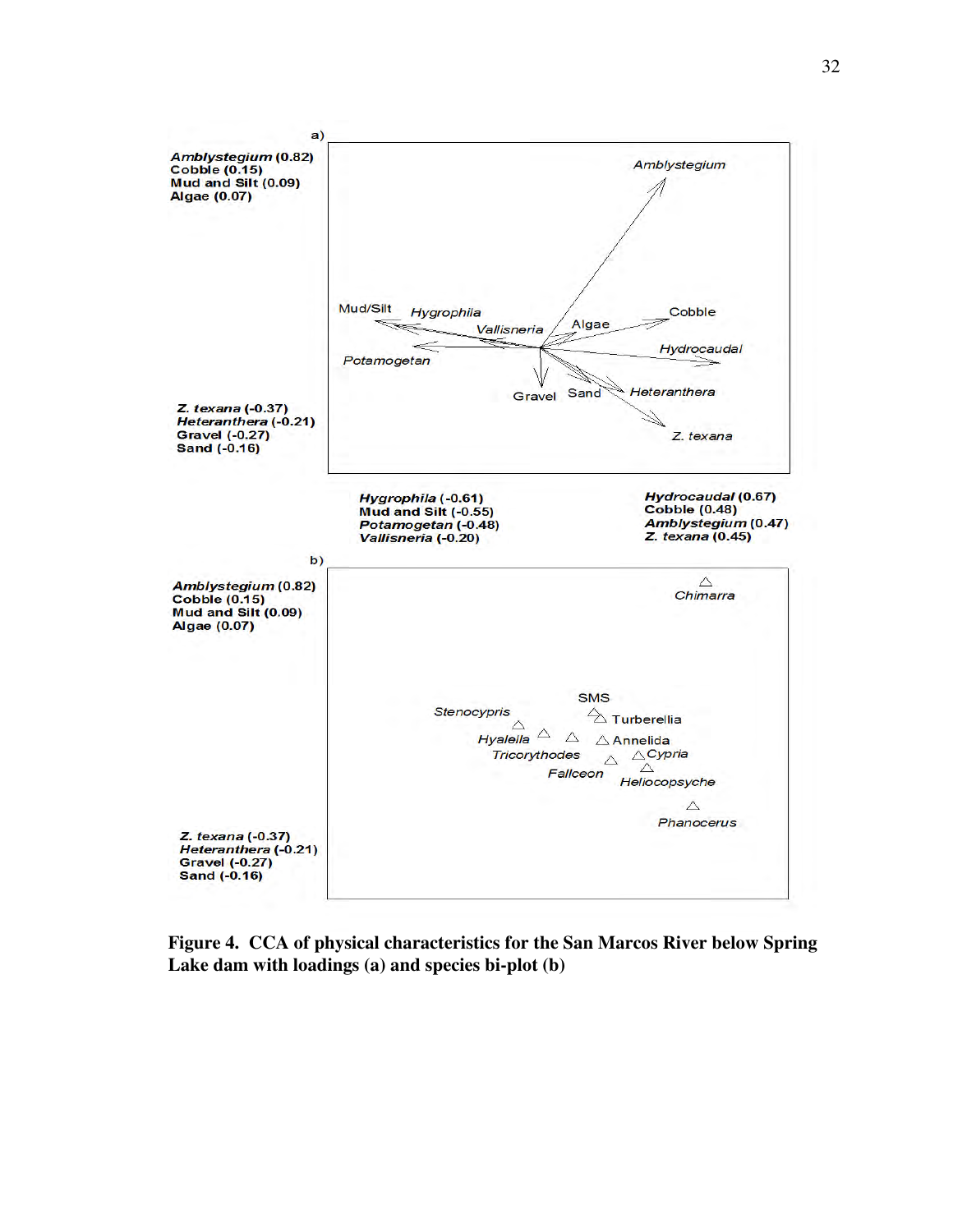

**Figure 5. Percentages of the total invertebrates collected from Spring Lake (a) and the San Marcos River below Spring Lake dam (b) showing the most abundant taxa during habitat survey to be used in evaluation of SMS diet**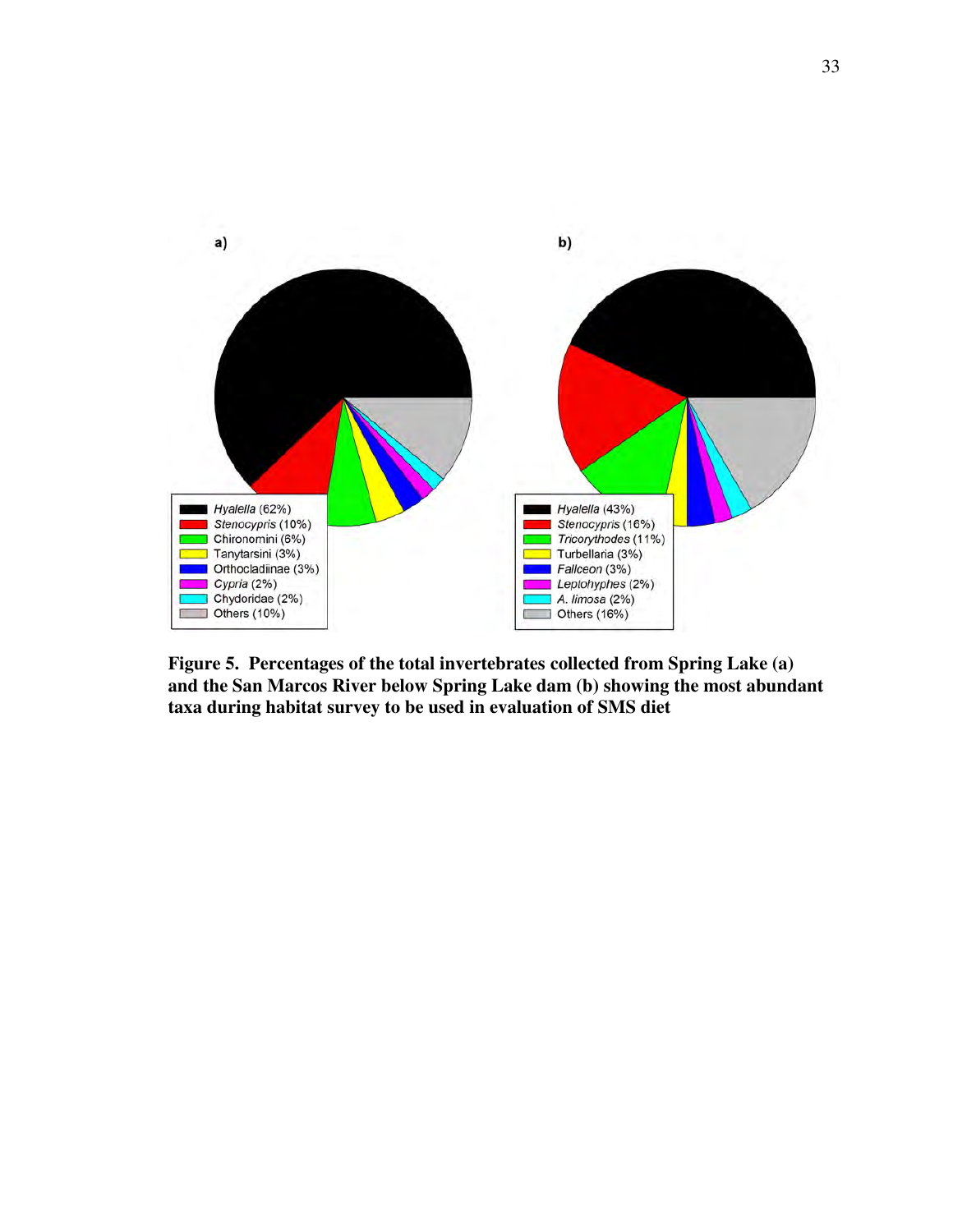



**Figure 6. Frequency of occurrence (a) and percent composition (b) in the diet of San Marcos salamanders in Spring Lake**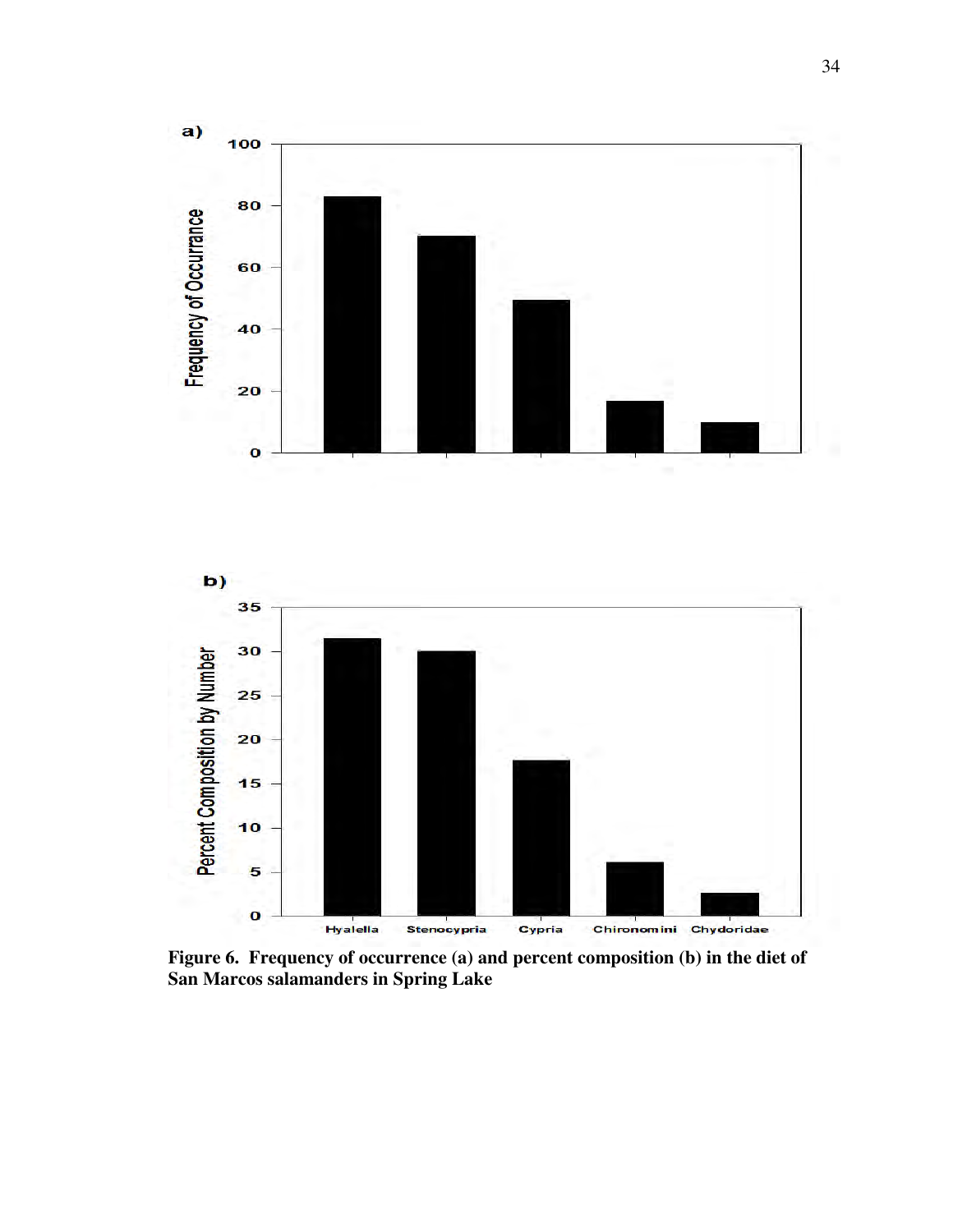





**Figure 7. Frequency of occurrence (a) and percent composition (b) in the diet of San Marcos salamanders in the San Marcos River below Spring Lake dam**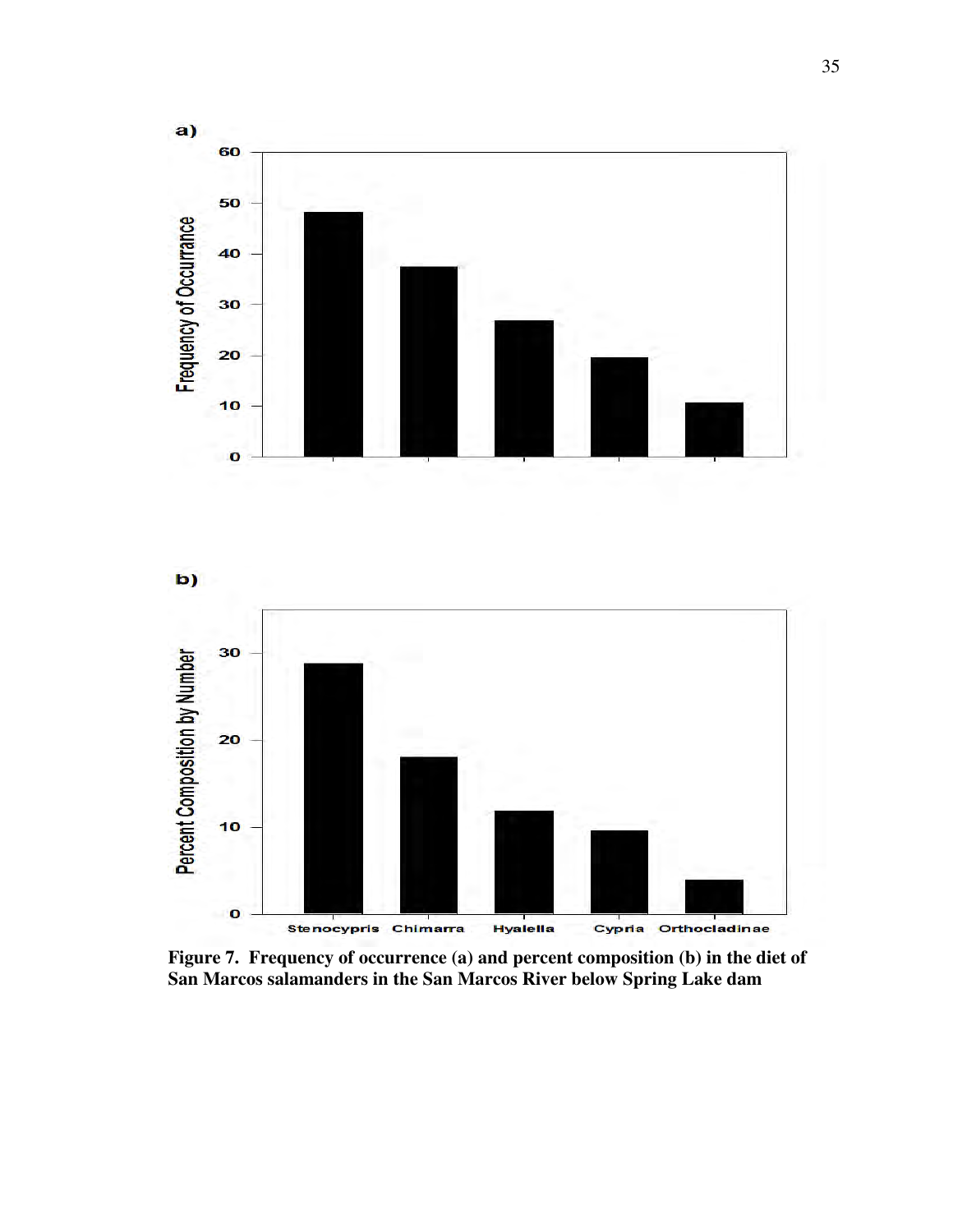

Figure 8. Percent composition in the diet (a-d), environment (e-h), and linear electivity (i-l) of *Hyalella*, Chironomini, *Stenocypris,* **and** *Cypria* **in Spring Lake**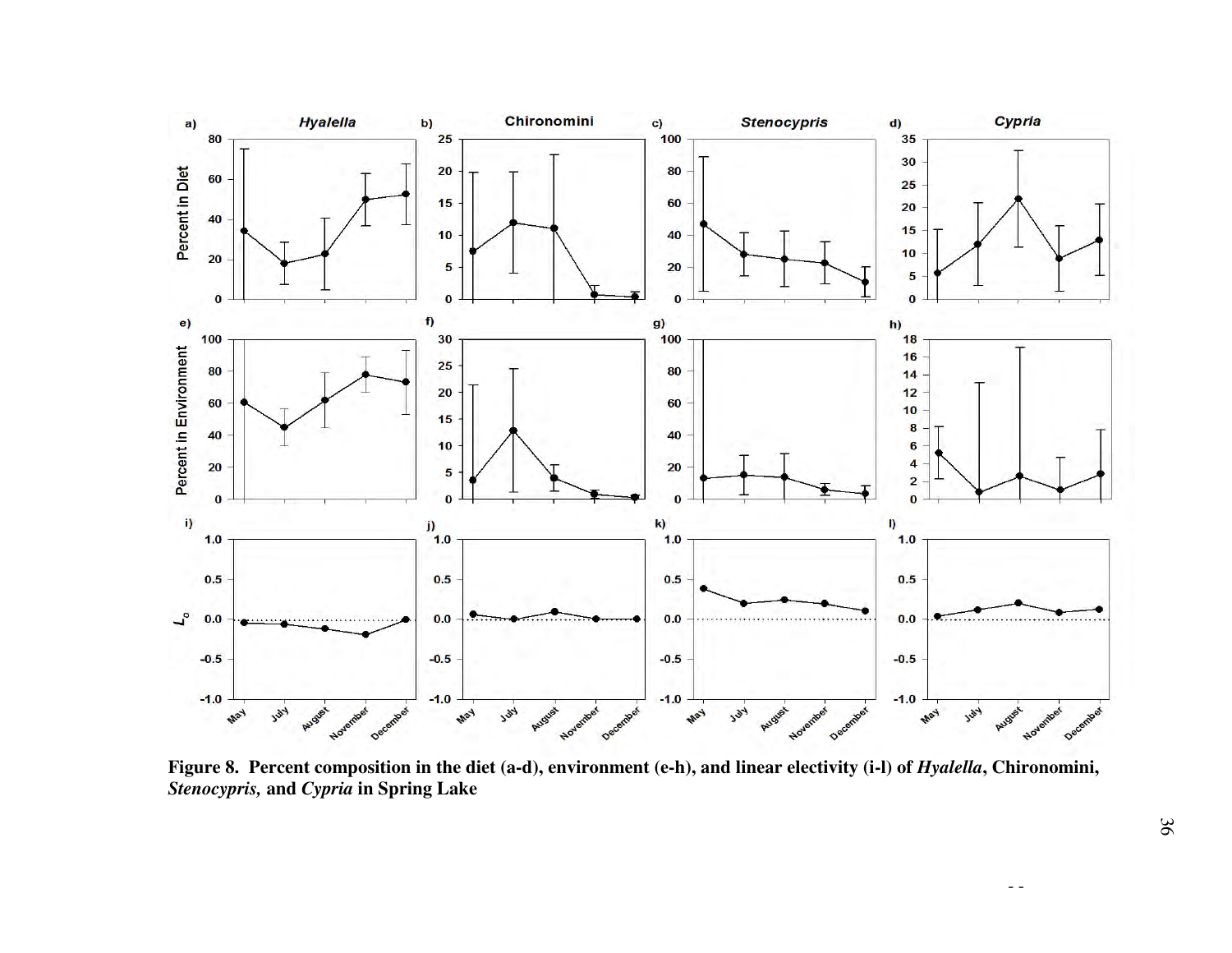

**Figure 9. Percent composition in the diet (a-c), environment (d-f), and linear electivity (g-i) for** *Stenocypris, Chimarra, and Hyalella* **in the San Marcos River below Spring Lake dam**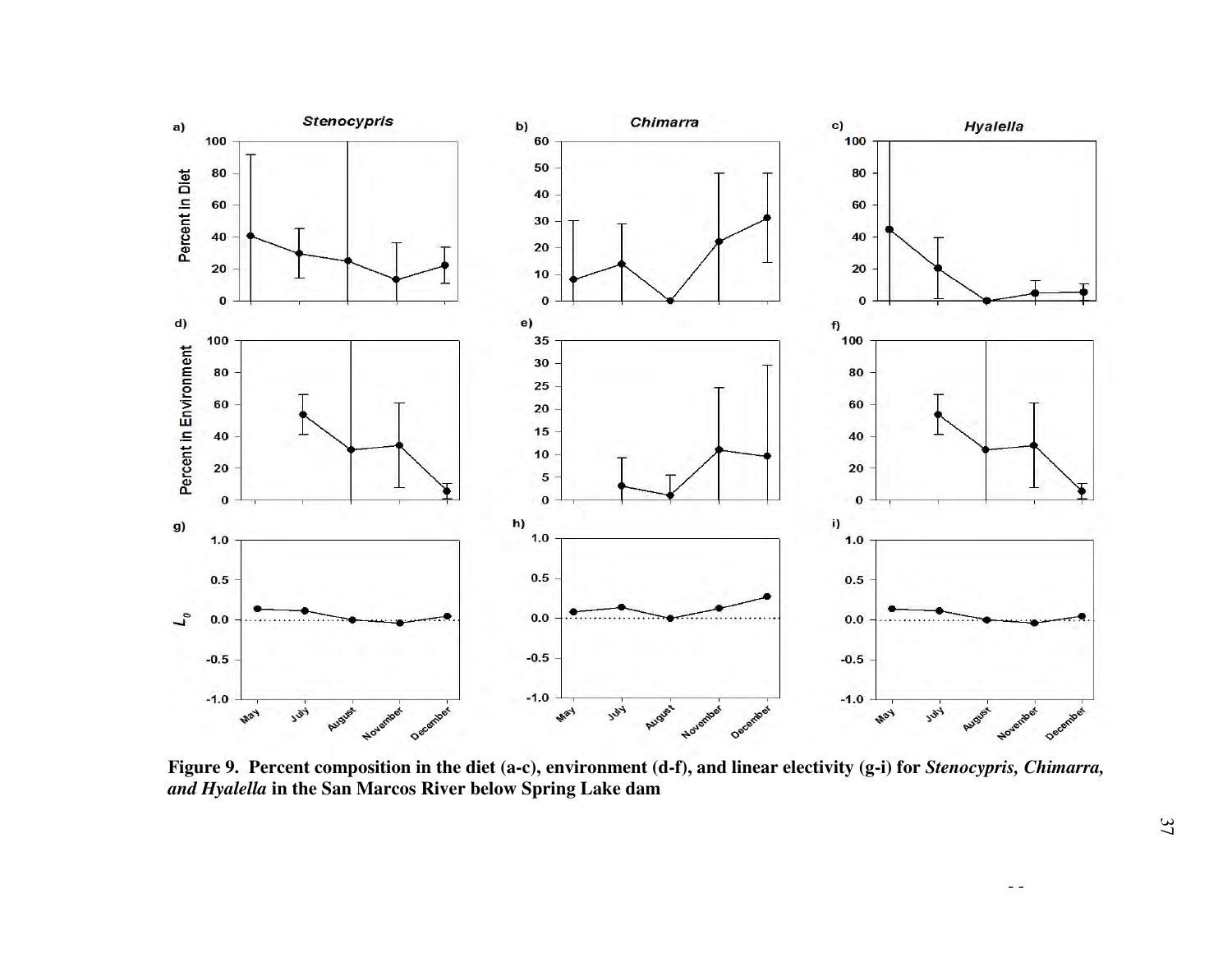**Appendix**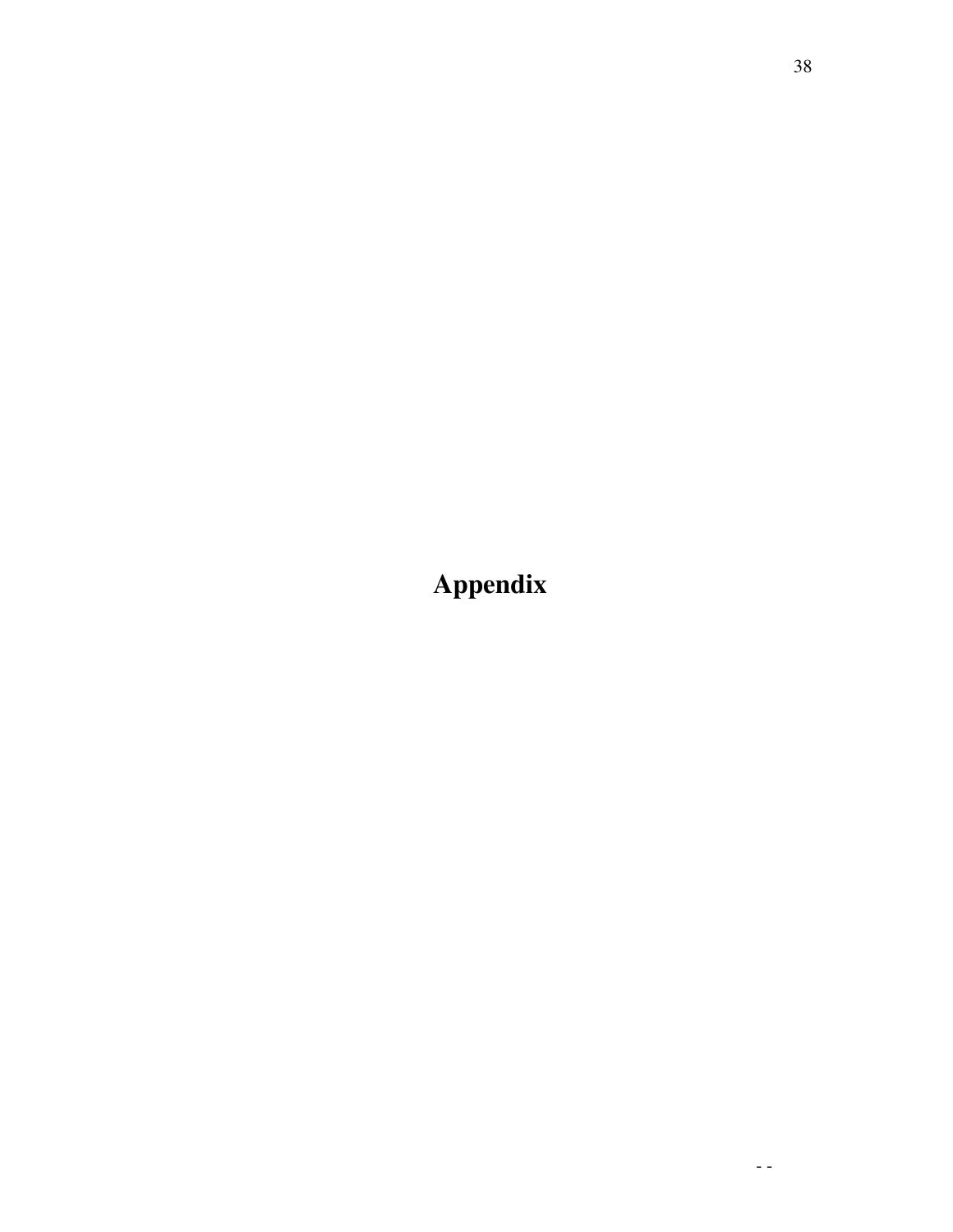|                |         | Zone D.O. $(mg/L)$ Temperature $(C^{\circ})$ Conductivity |              | pH      |
|----------------|---------|-----------------------------------------------------------|--------------|---------|
|                |         |                                                           | $(\mu S/cm)$ |         |
|                | 5.65    | 21.68                                                     | 0.571        | 7.67    |
| $\overline{2}$ | 5.85    | 21.94                                                     | 0.580        | 7.63    |
| 3              | 6.40    | 22.08                                                     | 0.582        | 7.43    |
|                | 7.87    | 22.50                                                     | 0.579        | 7.55    |
|                | < 0.001 | < 0.001                                                   | < 0.001      | < 0.001 |
|                |         |                                                           |              |         |

**Table A-1. Results from the Kruskal-Wallis tests by zone for water chemistry data in the critical habitat with mean**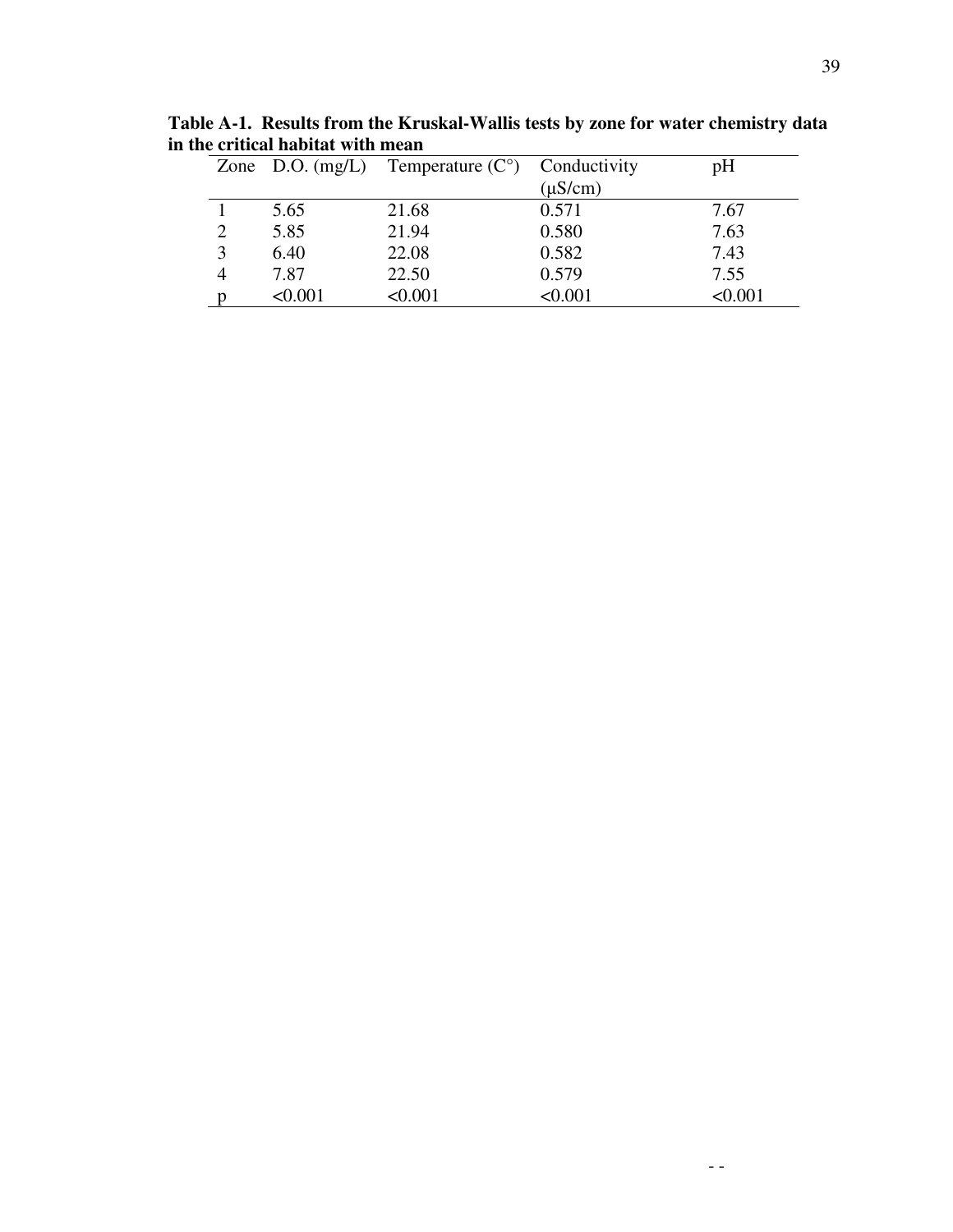| Order / sub-order  | Family             | Sub-Family | Genus                      |
|--------------------|--------------------|------------|----------------------------|
| Ephemeroptera      | Isonychiidae       |            | Isonychia sicca            |
|                    | Ephemeridae        |            | Hexagenia bilineata        |
| $^{\prime \prime}$ | 11                 |            | Tricorythodes              |
| "                  | $^{\prime\prime}$  |            | Leptohyphes                |
| "                  | $^{\prime\prime}$  |            | Vacupernius packeri        |
| "                  | Leptophlebiidae    |            | Thraulodes gonzalesi       |
| "                  | Baetidae           |            | <b>Baetis</b>              |
| "                  | $^{\prime\prime}$  |            | <b>Baetodes</b>            |
| "                  | $^{\prime\prime}$  |            | Callibaetis pictus         |
| "                  | 11                 |            | C. floridanus              |
| "                  | 11                 |            | Camelobaetidius variabilis |
| $^{\prime \prime}$ | $^{\prime\prime}$  |            | Fallceon quilleri          |
| Odonata/Zygoptera  | Coenagrionidae     |            | Argia                      |
|                    | "                  |            | Enallagma                  |
| $^{\prime \prime}$ | $^{\prime\prime}$  |            | <b>Ischnura</b>            |
| "                  | $^{\prime\prime}$  |            | Telebasis salva            |
| 11                 | Calopterygidae     |            | Hetaerina vulnerata        |
| Odonata/Anisoptera | Libelullidae       |            | Brechymorhoga mendax       |
|                    | $^{\prime\prime}$  |            | Erythemis                  |
| "                  | Aeshnidae          |            | Anax                       |
| "                  | Gomphidae          |            | Hagenius brevistylus       |
| 11                 | Cordulidae         |            | Macromia                   |
| Trichoptera        | Leptoceridae       |            | <b>Oecitis</b>             |
| "                  | "                  |            | Nectopsyche                |
| "                  | Heliocopsychidae   |            | Helicopsyche piroa         |
| "                  | Hydropsychidae     |            | Smicridea fasciatella      |
| "                  | $\pmb{\mathsf{H}}$ |            | Cheumatopsyche             |
| 11                 | Hydroptilidae      |            | Hydroptila                 |
|                    |                    |            | Oxyethira                  |
| 11                 | $^{\prime\prime}$  |            | Ochrotrichia               |
| "                  | 11                 |            | Leucotrichia saritia       |
|                    | Glossosomatidae    |            | Protoptila                 |
| "                  | Hydrobiosidae      |            | Atopsyche erigia           |
| "                  | Polycentropodidae  |            | Cernotina                  |
| "                  | 11                 |            | Polycentropus              |
| "                  | Philopotamidae     |            | Chimarra                   |
| Lepidoptera        | Crambidae          |            | Paraponyx                  |
|                    | 11                 |            | Petrophila                 |

**TableA-2. Aquatic invertebrates collected from benthic samplin during the study.**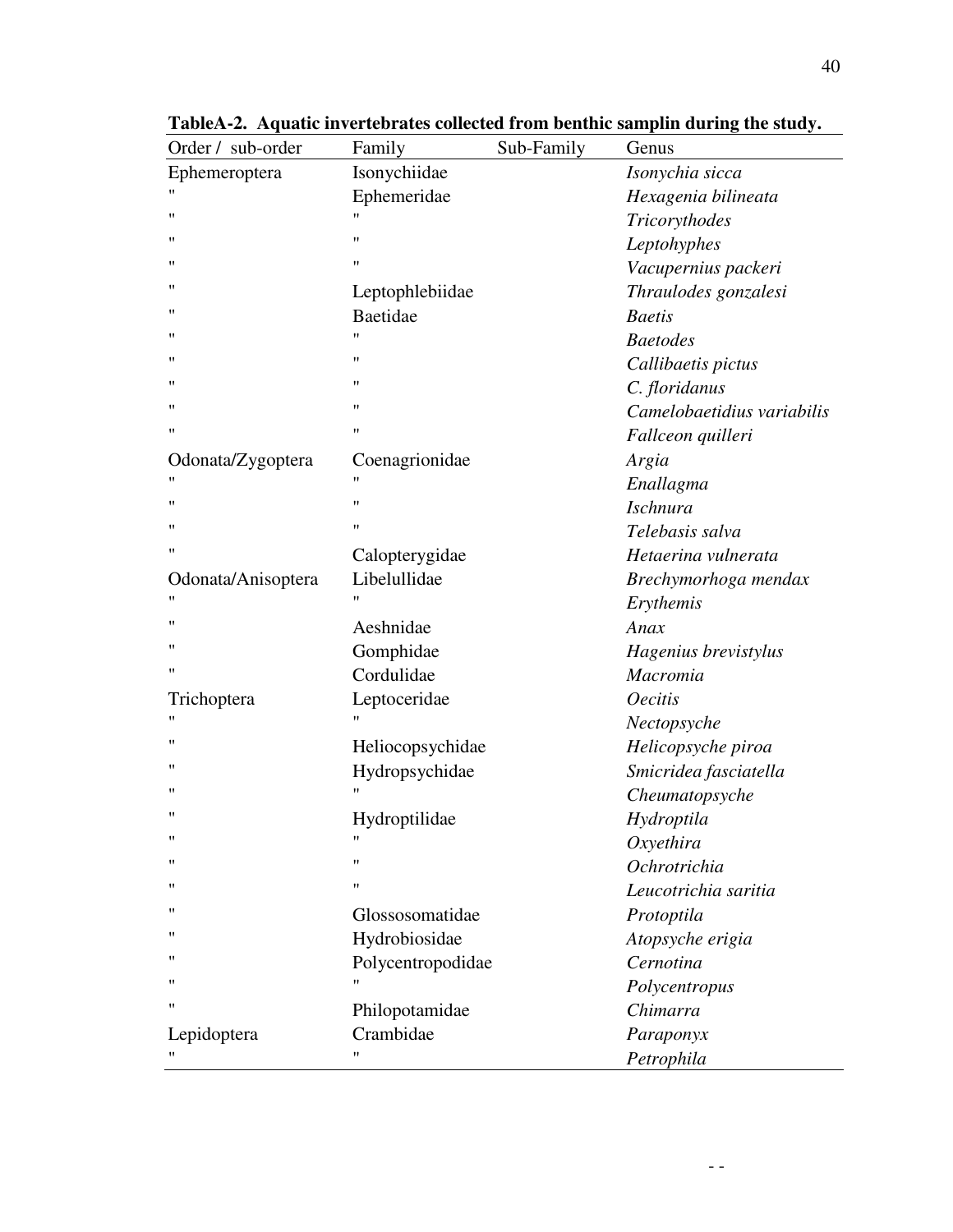| Hexacylloepus ferrugineus |
|---------------------------|
| Phanocerus clavicornis    |
|                           |
|                           |
| Microcylloepus pusillus   |
|                           |
|                           |
|                           |
|                           |
|                           |
|                           |
|                           |
|                           |
|                           |
|                           |
|                           |
|                           |
|                           |
|                           |
|                           |
|                           |
|                           |
|                           |
|                           |
|                           |
|                           |
|                           |
|                           |
|                           |
|                           |
|                           |
|                           |
|                           |
|                           |
|                           |
|                           |
|                           |
|                           |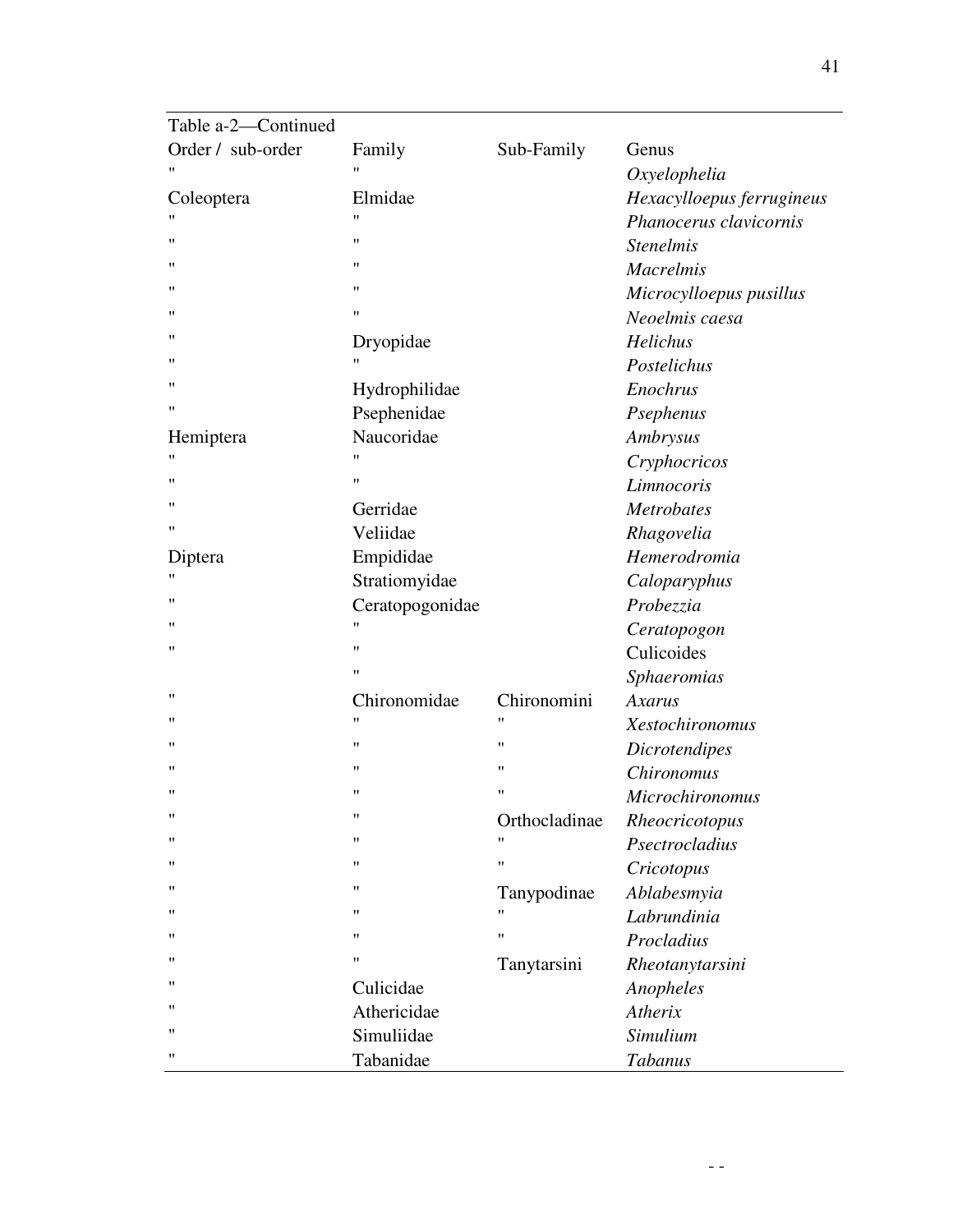| Table A-2-Continued |                |            |                             |
|---------------------|----------------|------------|-----------------------------|
| Order / sub-order   | Family         | Sub-Family | Genus                       |
|                     | Tipulidae      |            |                             |
| $^{\prime\prime}$   | Rhagionidae    |            | Chrysopilus                 |
| Decapoda            | Palaemonidae   |            | Palaemonetes                |
|                     | Cambaridae     |            |                             |
| Anomopoda           | Chydoridae     |            |                             |
| Amphipoda           | Hyalellidae    |            | Hyalella                    |
|                     | Crangonictidae |            | Crangonyx                   |
| Mesogastropoda      | Thiaridae      |            | <b>Melanoides</b>           |
|                     | $^{\prime}$    |            | Tarebia                     |
| $^{\prime\prime}$   | Hydrobiidae    |            | Amnicola limosa             |
| $^{\dagger}$        | $^{\prime}$    |            | Pyrgophorus spinosus        |
| $^{\prime\prime}$   | Pleuroceridae  |            | Elimia                      |
| Limnophila          | Planorbidae    |            | Gyralus                     |
| "                   | "              |            | Helisoma                    |
| $^{\dagger}$        | Physidae       |            |                             |
| $^{\dagger}$        | Ancylidae      |            | Hebetancylus                |
| Veneroida           | Corbiculida    |            |                             |
| 11                  | Sphaeriidae    |            |                             |
| Ostrocada           |                |            | Darwinula stevensoni        |
| "                   |                |            | Cypria ophtalmica           |
| 11                  |                |            | Chlamydotheca texasiensis   |
| 11                  |                |            | Stenocypris cf. major       |
| $^{\dagger}$        |                |            | Physocypria kreapelini      |
| $^{\dagger}$        |                |            | Pseudocandona cf. stagnalis |
| $^{\prime\prime}$   |                |            | Candona cf. neglecta        |
| $^{\prime\prime}$   |                |            | Typhlocypris sp.            |
| $^{\prime\prime}$   |                |            | Bradleycypris oblique       |
| $^{\prime\prime}$   |                |            | Eucypris cf. pigra          |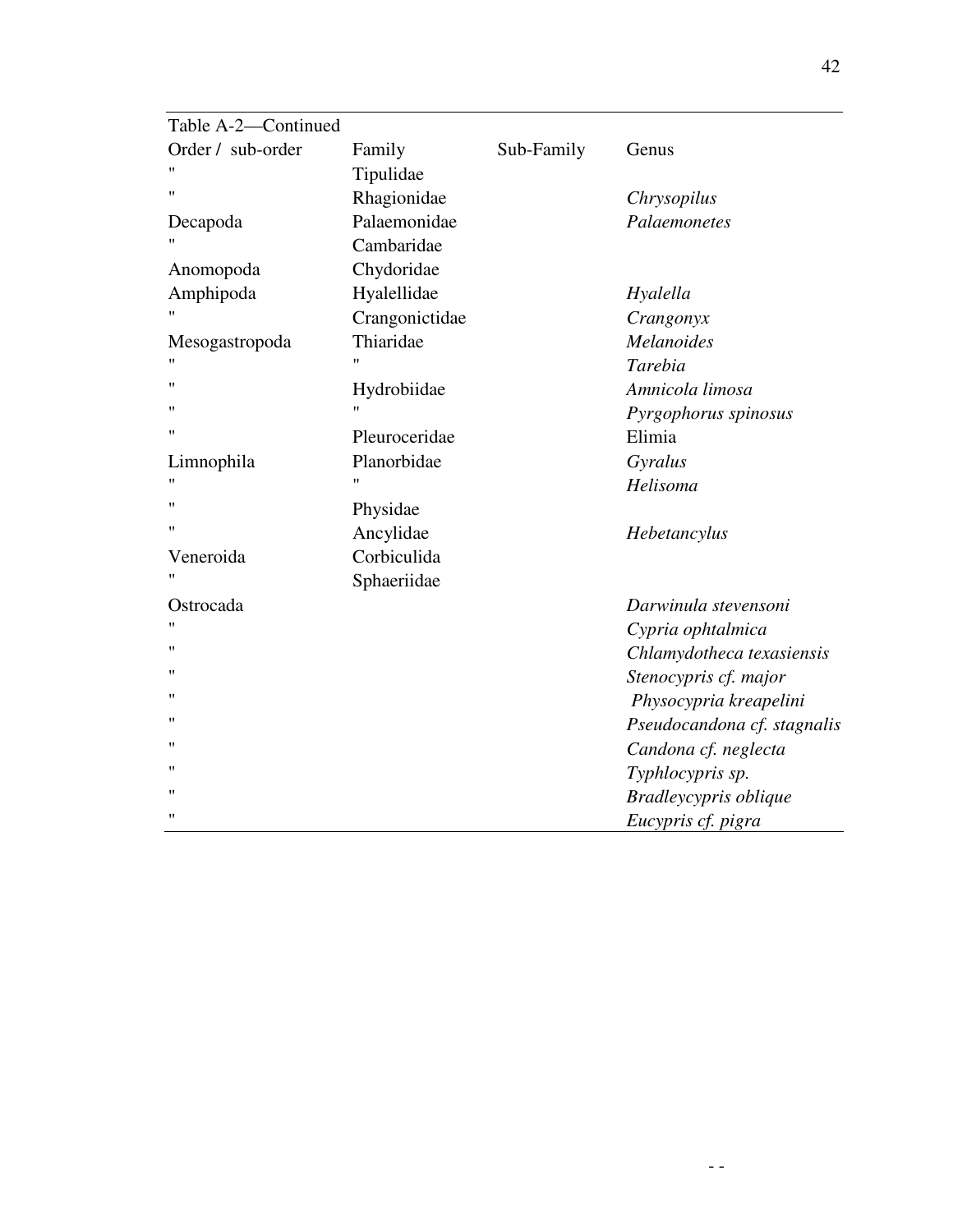| Taxa             |                   | Spring           | Spring           | San              | San Marcos                |
|------------------|-------------------|------------------|------------------|------------------|---------------------------|
|                  |                   | Lake<br>Count    | Lake             | Marcos<br>River  | River below               |
|                  |                   |                  | Frequency        | below            | <b>Spring Lake</b><br>dam |
|                  |                   |                  |                  | Spring           | Frequency                 |
|                  |                   |                  |                  | Lake             |                           |
|                  |                   |                  |                  | dam              |                           |
|                  |                   |                  |                  | Count            |                           |
| Baetidae         | Fallceon          | $\boldsymbol{0}$ | $\boldsymbol{0}$ | 1                | 0.99                      |
| $\epsilon$       | Callibaetis       | 1                | 0.99             | $\boldsymbol{0}$ | $\boldsymbol{0}$          |
| Leptohyphidae    | Leptohyphes       | $\boldsymbol{0}$ | $\overline{0}$   | 5                | 7.14                      |
| $\zeta$ $\zeta$  | Tricorythodes     | 5                | 4.95             | $\overline{0}$   | $\overline{0}$            |
| Naucoridae       | Ambrysus          | $\overline{0}$   | $\boldsymbol{0}$ | 3                | 5.36                      |
| Elmidae          | Microcylloepus    | $\boldsymbol{0}$ | $\boldsymbol{0}$ | $\overline{2}$   | 3.57                      |
| $\zeta$ $\zeta$  | <b>Macrelmis</b>  | $\boldsymbol{0}$ | $\overline{0}$   | $\overline{2}$   | 3.57                      |
| $\epsilon$       | <b>Stenelmis</b>  | $\overline{2}$   | 1.98             | $\boldsymbol{0}$ | $\boldsymbol{0}$          |
| Heliocopsychidae | Heliocopsyche     | $\overline{0}$   | $\boldsymbol{0}$ | $\overline{2}$   | 3.57                      |
| Hydropsychidae   | <b>Smicridea</b>  | $\boldsymbol{0}$ | $\overline{0}$   | 3                | 5.36                      |
| Philopotamidae   | Chimarra          | $\boldsymbol{0}$ | $\boldsymbol{0}$ | 32               | 37.50                     |
| Hydroptilidae    | Oxytheria         | 2                | 0.99             | $\boldsymbol{0}$ | $\boldsymbol{0}$          |
| Glossosomatidae  | Protoptila        | $\boldsymbol{0}$ | $\boldsymbol{0}$ | 1                | 1.79                      |
| Chironomidae     | Pupa              | $\boldsymbol{0}$ | $\boldsymbol{0}$ | 1                | 1.79                      |
| $\epsilon$       | Orthocladiinae    | 5                | 7.92             | 7                | 10.71                     |
| $\epsilon$       | Pseudochironomini | $\overline{7}$   | 4.95             | $\overline{0}$   | $\boldsymbol{0}$          |
| 66               | Chironomini       | 30               | 16.83            | $\boldsymbol{0}$ | $\boldsymbol{0}$          |
| $\leq$           | Tanypodinae       | 5                | 2.97             | $\boldsymbol{0}$ | $\overline{0}$            |
| $\zeta$ $\zeta$  | Tanytarsini       | $\boldsymbol{0}$ | $\boldsymbol{0}$ | 1                | 1.79                      |
| Simuliidae       | Simulium          | $\boldsymbol{0}$ | $\overline{0}$   | $\overline{2}$   | 3.57                      |
| Asellidae        | Lirceolus         | $\overline{2}$   | 1.98             | $\overline{0}$   | $\boldsymbol{0}$          |
| Cirolanidae      | Cirolanides       | $\mathbf{1}$     | 0.99             | $\overline{0}$   | $\boldsymbol{0}$          |
| Hyalellidae      | Hyalella          | 155              | 83.17            | 21               | 26.79                     |
| Chydoridae       |                   | 13               | 9.90             | $\mathbf{1}$     | 1.79                      |
| Copepoda         |                   | 5                | 6.93             | 3                | 3.57                      |
| Ostrocada        | Cypria opthalmica | 87               | 49.50            | 17               | 19.64                     |
| $\epsilon$       | Stenocypris cf.   | 148              | 70.30            | 51               | 48.21                     |
|                  | major             |                  |                  |                  |                           |
| $\zeta$ $\zeta$  | Darwinula         | 3                | 1.98             | $\overline{0}$   | $\boldsymbol{0}$          |
|                  | stevensoni        |                  |                  |                  |                           |
| Physidae         |                   | $\overline{2}$   | 1.98             | $\boldsymbol{0}$ | $\boldsymbol{0}$          |
| Planorbidae      | Gyralus           | $\overline{0}$   | $\boldsymbol{0}$ | $\overline{2}$   | 3.57                      |
| Pleuroceridae    | Elimnia           | 6                | 4.95             | $\overline{0}$   | $\overline{0}$            |
| Thiridae         | Tarebia           | $\boldsymbol{0}$ | $\boldsymbol{0}$ | 3                | 3.57                      |

Table A-3. SMS prey items in critical habitat by count and frequency of occurrence (%), for each system, excluding unknowns.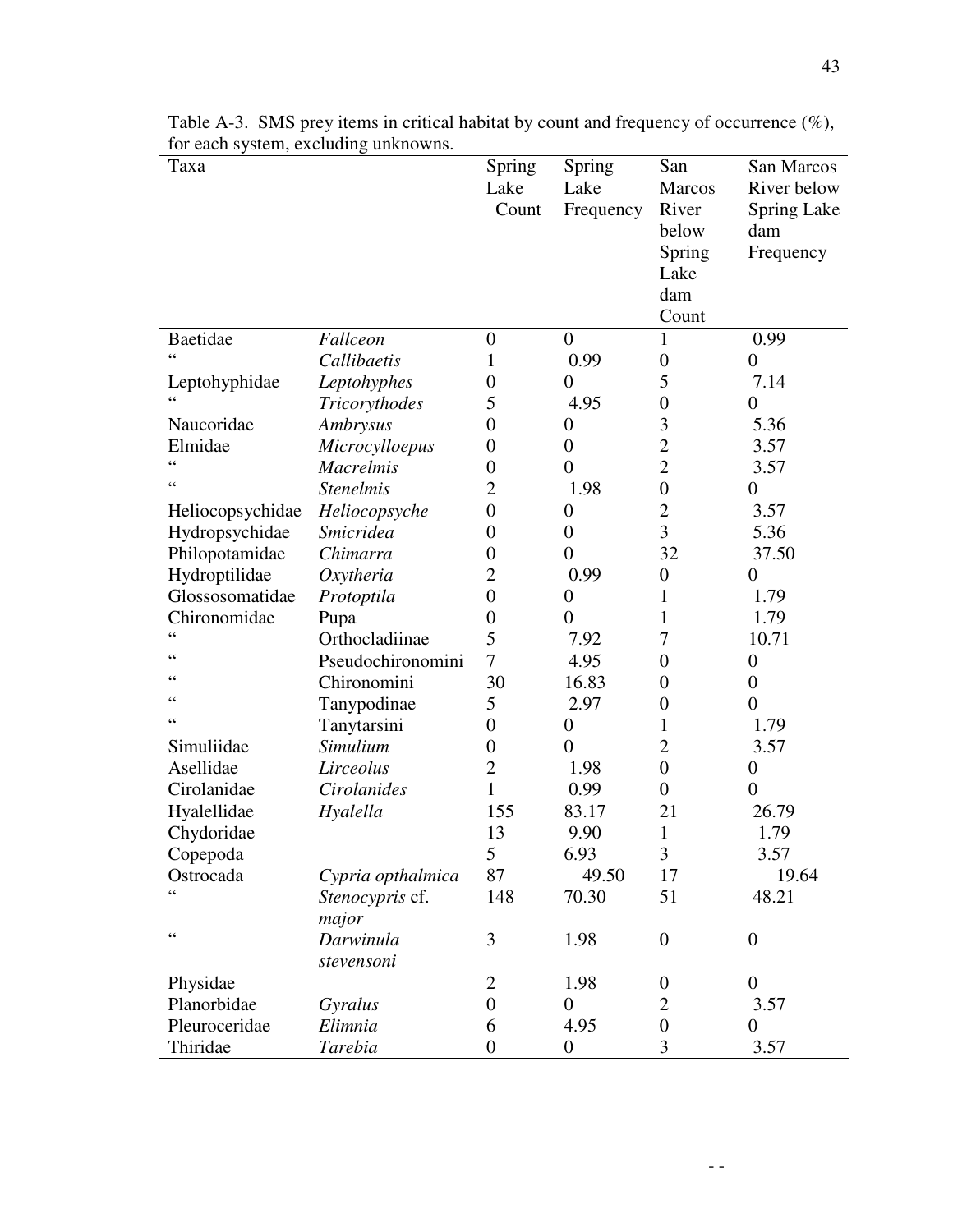| Table A-3-  |                         |                         |                             |                                                                          |                                                              |
|-------------|-------------------------|-------------------------|-----------------------------|--------------------------------------------------------------------------|--------------------------------------------------------------|
| Contiunued  |                         |                         |                             |                                                                          |                                                              |
| Taxa        |                         | Spring<br>Lake<br>Count | Spring<br>Lake<br>Frequency | San<br><b>Marcos</b><br>River<br>below<br>Spring<br>Lake<br>dam<br>Count | San Marcos<br>River below<br>Spring Lake<br>dam<br>Frequency |
| Hydrobiidae | Pyrgophorus<br>spinosus | $\overline{0}$          | $\boldsymbol{0}$            | 4                                                                        | 5.36                                                         |
| 66          | Amnicola limnosa        | 3                       | 8.91                        | 6                                                                        | 10.71                                                        |
| 66          | Phreatic A              |                         | 0.99                        | $\overline{0}$                                                           | 0                                                            |
| Ancylidae   | Hebatancylus            | 0                       | $\boldsymbol{0}$            | $\overline{2}$                                                           | 3.57                                                         |
| Hydracarina |                         | 2                       | 1.98                        | $\overline{0}$                                                           | $\Omega$                                                     |
| Turberellia |                         | 3                       | 8.91                        | 6                                                                        | 10.71                                                        |
| Fish larva  |                         | 2                       | 0.99                        | 0                                                                        | 0                                                            |
| Seed        |                         |                         | 0.99                        | 0                                                                        | $\theta$                                                     |
| Unknown     |                         | 2                       | 2                           | 0                                                                        | 0                                                            |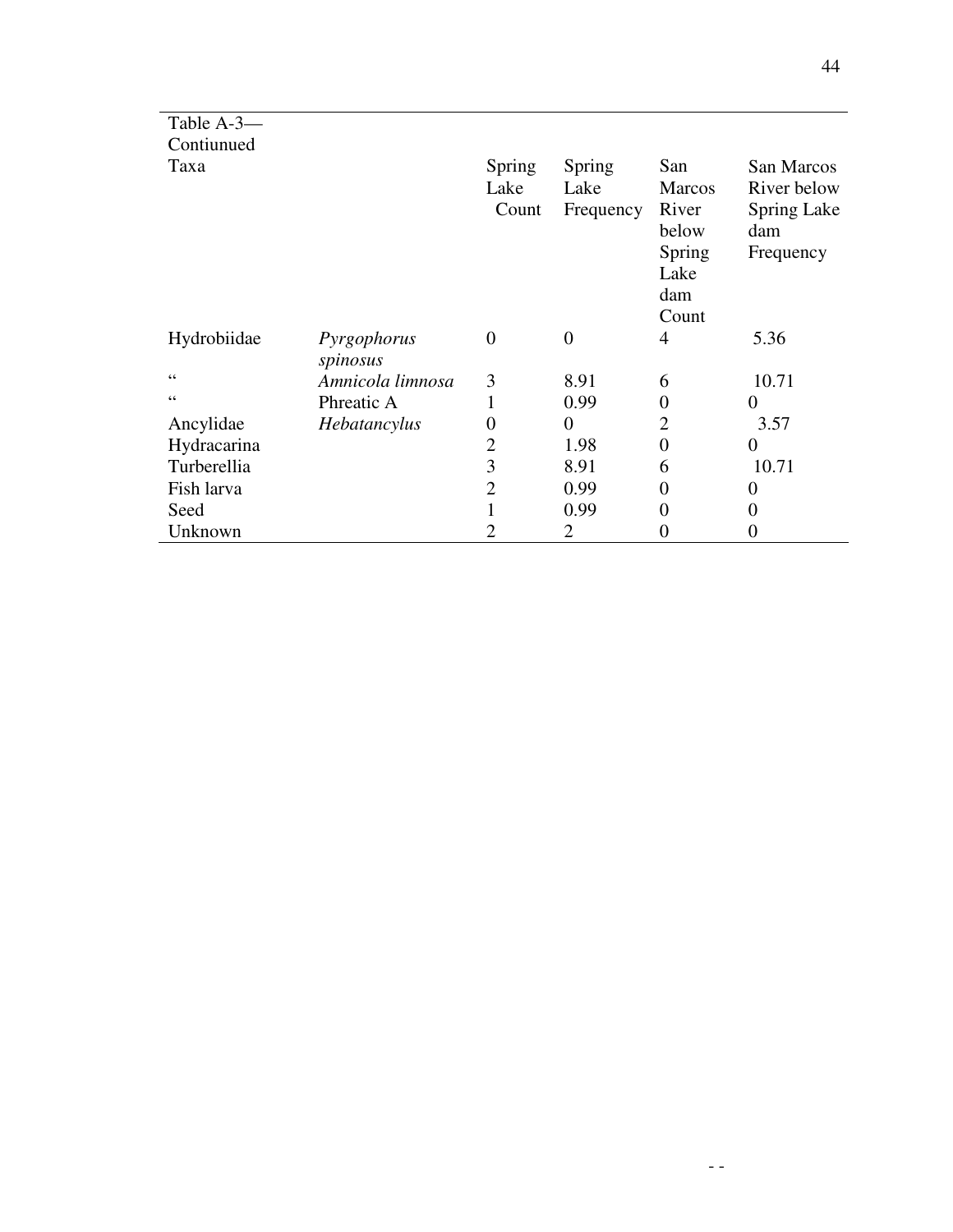

**Figure A-1. Total length of SMS and percentage of diet for prey items (a)**  *Stenocypris* **cf.** *major***, (b)** *Cypria***, (c) Chironomini and (d)** *Hyalella* **in Spring Lake**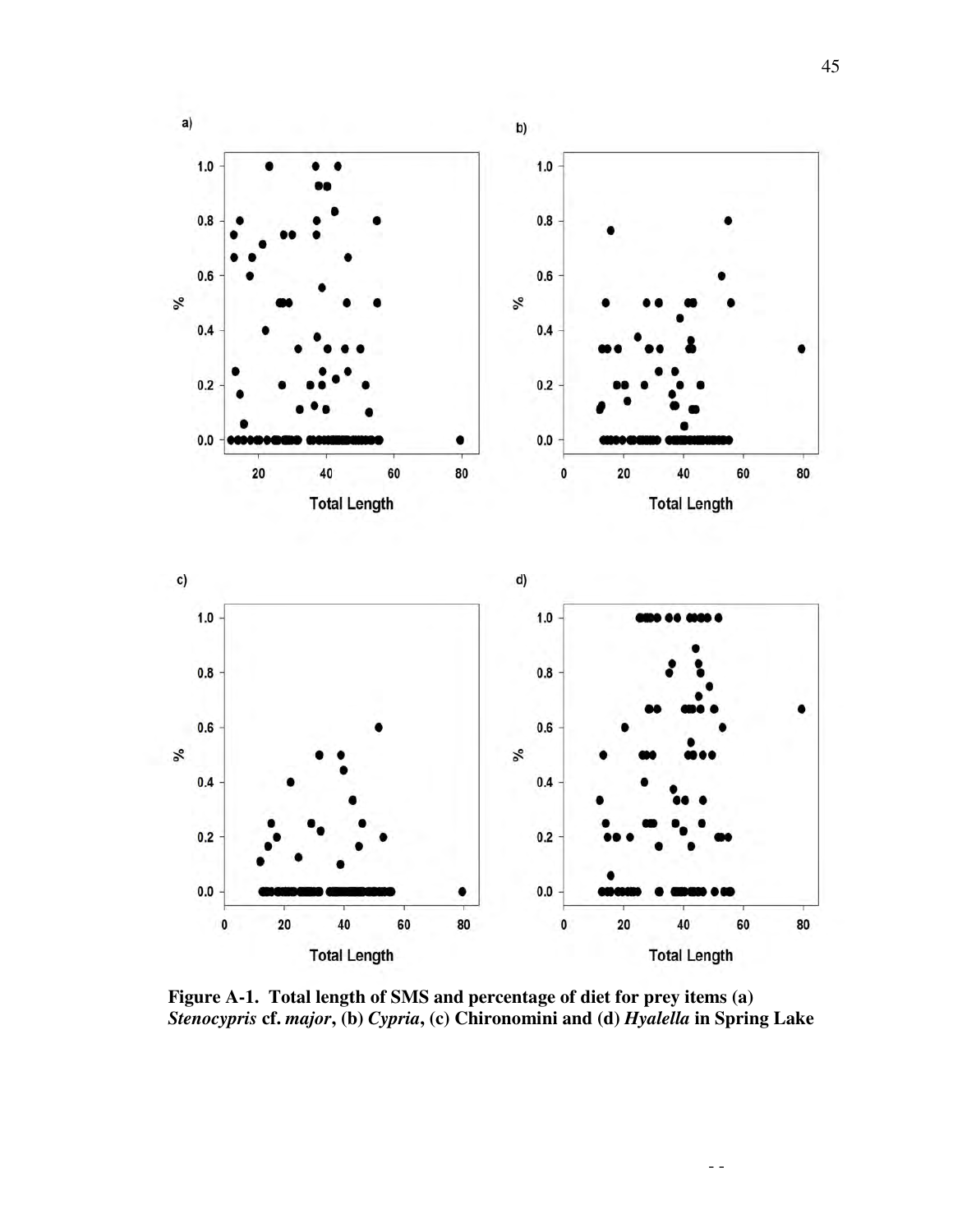

Figure A-2. Total length of SMS and percentage of diet for prey items (a) *Hyalella*, **(b)** *Chimarra***, (c)** *Stenocypris cf. major* **and (d)** *Cypria* **in the San Marcos River below Spring Lake dam**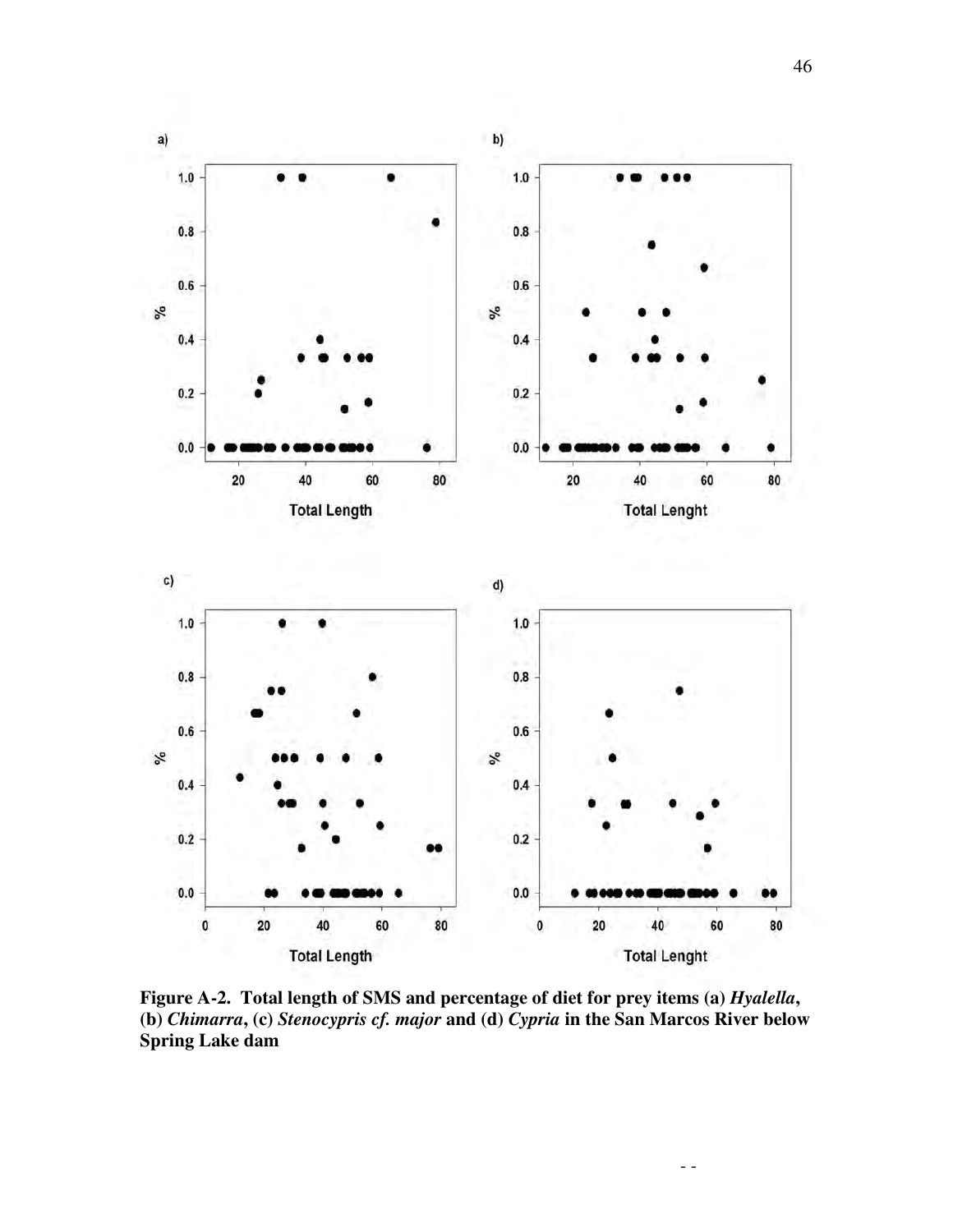#### Literature cited

Barr, G. E., K. J. Babbitt. 2002. Effects of biotic and abiotic factors on the distribution and abundance of larval two-lined salamanders (*Eurycea bislineata*) across spatial scales. Oecologia 133:176-185.

Bardwell, J. H., C. M. Ritzi, J. A. Parkhurst. 2007. Dietary selection among different size classes of larval Ambystoma jeffersonianum (Jefferson salamanders). Northeastern Naturalist 14:293-299.

Berkhouse, C. S., J. N. Fries. 1995. Critical thermal maxima of juvenile and adult San Marcos salamanders (*Eurycea nana*). Southwestern Naturalist 40:430-434.

Bishop, S. C. 1941. Notes on salamanders with descriptions of several new forms. Occ. Pap. Mus. Zool., Univ. Mich. 451:1-21.

Bjorndal, K. A. 1999. Priorities for research in foraging habitats. *In* K. L. Eckert, K. A. Bjorndal, F. A. Abreu-Grobois, and M. Donnely (eds.), Research and Management Techniques for the Conservation of Sea turtles, pp. 12-18. IUCN/SSC Marine Turtle Specialist Group Publication No. 4, Washington, DC.

Bogart, J. P. 1967. Life history and chromosomes of some of the neotenic salamanders of the Edward's plateau. Master's thesis. University of Texas, Austin.

Bond, N. R., P. S. Lake. 2003. Characterizing fish-habitat associations in streams as the first step ecological restoration. Austral Ecology 28:611-621.

Boothroyd, I. K. G. 1998. Size distribution of Maoridiamesa stouti Brundin (Diptera: Chironomidae): A madicolous chironomid from New Zealand. Journal of Kansas Entomological Society 71:484-489.

Bowles, D. E., T. L. Arsuffi. 1992. Karst aquatic ecosystems of the Edwards Plateau region of central Texas, USA: A consideration of their importance, threats to their existence, and efforts for their conservation. Aquatic Conservation: Marine and Freshwater Ecosystems 3:317-329.

Bowles, B. D., M. S. Sanders, R. S. Hansen. 2006. Ecology of the Jollyville Plataue salamander (*Eurycea tonkawae*: Plethodontidae) with an assessment of the potential effects of urbanization. Hydrobiologia 553: 111-120.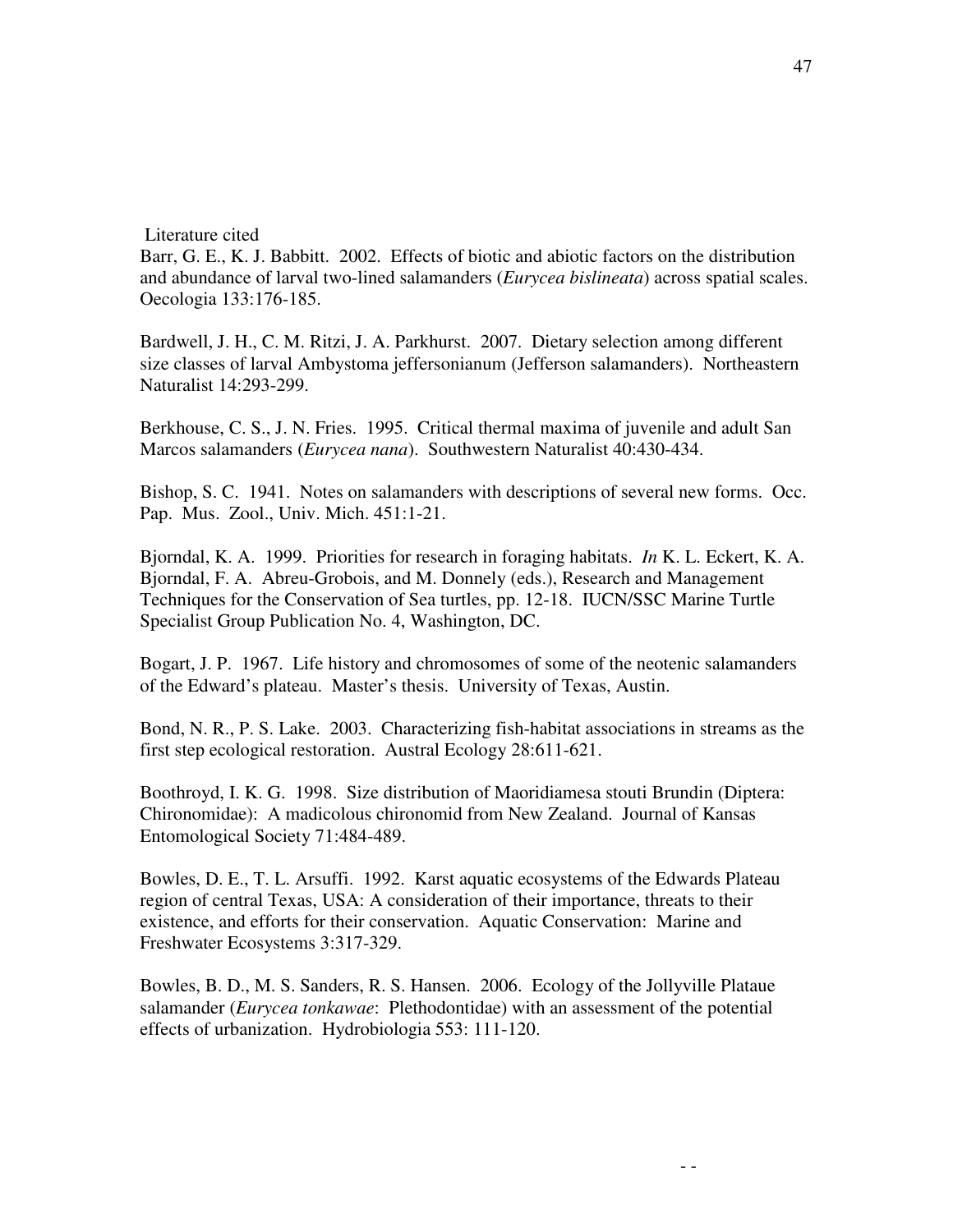Burton, T. M. 1976. An analysis of the feeding ecology of the salamanders (Amphibia, Urodela) of the Hubbard Brook Experimental Forest, New Hampshire. Journal of Herpetology 10:187-204.

Burton, T. M. 1977. Population estimates, feeding habits and nutrient and energy relationships of *Notophthalmus v. viridescens*, in Mirror Lake, New Hampshire. Copeia 1:139-143.

Caldwell, R. S., W. C. Houtcopper. 1979. Food habits of larval *Eurycea bislineata*. Journal of Herpetology 7:368-388.

Chippindale, P. T., A. H. Price, D. M. Hillis. 1998. Systematic status of the San Marcos salamander, *Eurycea nana* (Caudata:Plethodontidae). Copeia 4:1046-1049.

Culp, J. M., I. Boyd, N. E. Glozier. 1987. An improved method for obtaining gut contents from small, live fishes by anal and stomach flushing. Copeia 4:1079-1082.

Cummins, K. W. 1962. An evaluation of some techniques for the collection and analysis of benthic samples with special emphasis on lotic waters. American Midland Naturalist 67:477:504.

Davic, R. D. 1991. Ontogenetic shift in diet of *Desmognathus quadramaculatus*. Journal of Herpetology 25:108-111.

Dinger, E. C., A. E. Cohen, D. A. Hendrickson, J. C. Marks. 2005. Aquatic invertebrates of Cuatro Cienegas, Coahuila, Mexico: natives and exotics. The Southwestern Naturalist 50:237-281.

Dundee, H. A. 1958. Habitat selection by aquatic Plethodontin salamanders of the Ozarks, with studies on the life history. Ph.D. Dissertation. University of Michigan, Ann Arbor.

Fausch, K. D., C. E. Torgersen, C. V. Baxter, and H. W. Li. 2002. Landscapes to riverscapes: bridging the gap between research and conservation of stream fishes. Bioscience 52:483-498.

Foin, T. C., S. P. D. Riley, A. L. Pawley, D. R. Ayres, T. M. Carlsen, P. J. Houdum, P. V. Switzer. 1998. Improving recovery planning for threatened and endangered species. Bioscience 48:177-184.

Forbes, G. A., C. J. Limpus. 1993. A non-lethal method for retrieving stomach contents from sea turtles. Wildlife Research 20:339-343.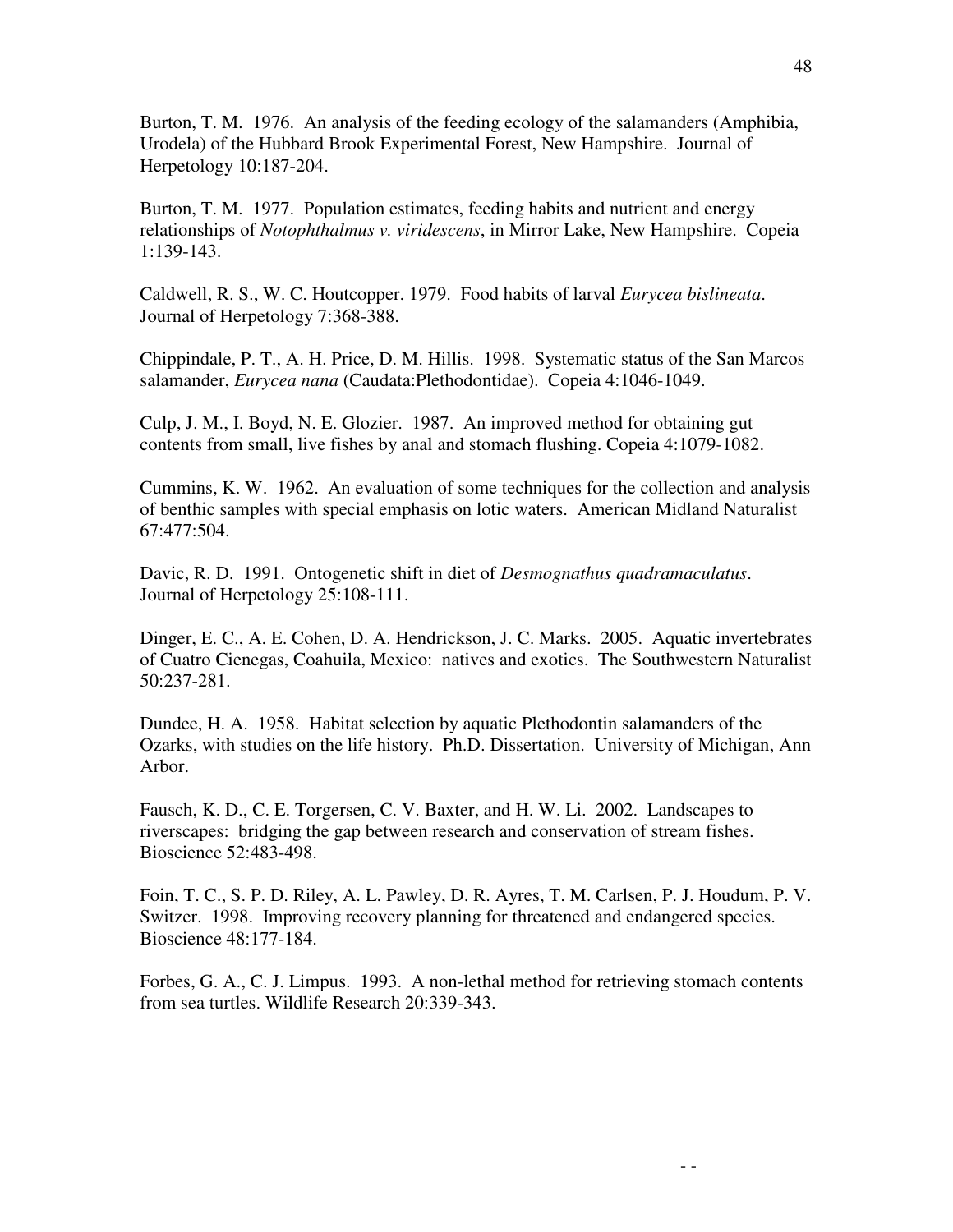Gunzburger, M. S. 1999. Diet of the Red Hills salamander *Phaeognathus hubrichti*. Copeia 2:523-525.

Harvey, E., J. M. Hoekstra, R. J. O'Connor, W. F. Fagan. 2002. Recovery plan revisions: progress or due process? Ecological Applications 12:682-689.

Hoekstra, J. M., J. A. Clark, W. F. Fagan, P. D. Boersma. 2002. A comprehensive review of endangered species act recovery plan. Ecological Applications 12:630-640.

Hoekstra, J. M., W. F. Fagan, J. E. Bradley. 2002. A critical role for critical habitat in the recovery planning process? Not yet. Ecological Applications 12:701-707.

Holsinger, J. R., G. Longley. 1980. The subterranean amphipod crustacean fauna of an artisian well in Texas. Smithsonian Cont. to Zool. 308:1-62.

Hubbs, C. 1995. Springs and spring runs as unique aquatic systems. Copeia 4:989-991.

Humphreys, W. 2006. 'Groundwater fauna' paper prepared for the 2006 Australian State of the Environment Committee, Department of the Environment and Heritage, Canberra.

Kimmel, J. 2006. The San Marcos: a rivers's story. Texas A&M University Press. College Station, Texas.

Knight, J. T. and A. H. Arthington. 2008. Distributuion and habitat associationsof the endangered Oxleyan pygmy perch, Nannoperca oxleyana Whitley, in eastern Australia. Aquatic Conserv: marine and freshwater ecosystems 18:1240-1254.

Lawler, J. J., S. P. Campbell, A. D. Guerry, M. B. Kolozsvary. 2002. The scope and treatment of threats in endangered species recovery plans. Ecological Applications 12:663-667.

Legler J. M. 1977. Stomach flushing: A technique for Chelonian dietary studies. Herpetologica 33:281-284.

Legler, J. M., L. J. Sullivan. 1979. The application of stomach-flushing to lizards and anurans. Herpetologica 35:107-110.

Lucas, L. K. 2006. Population and conservation of Texas Hill Country Eurycea. Master's thesis. Texas State University, San Marcos.

Merritt, R. W. and K. W. Cummins. 2009. An introduction to the Aquatic Insects of North America,  $4<sup>th</sup>$  ed., Kendall/Hunt Publishing Company, Dubuque, Iowa.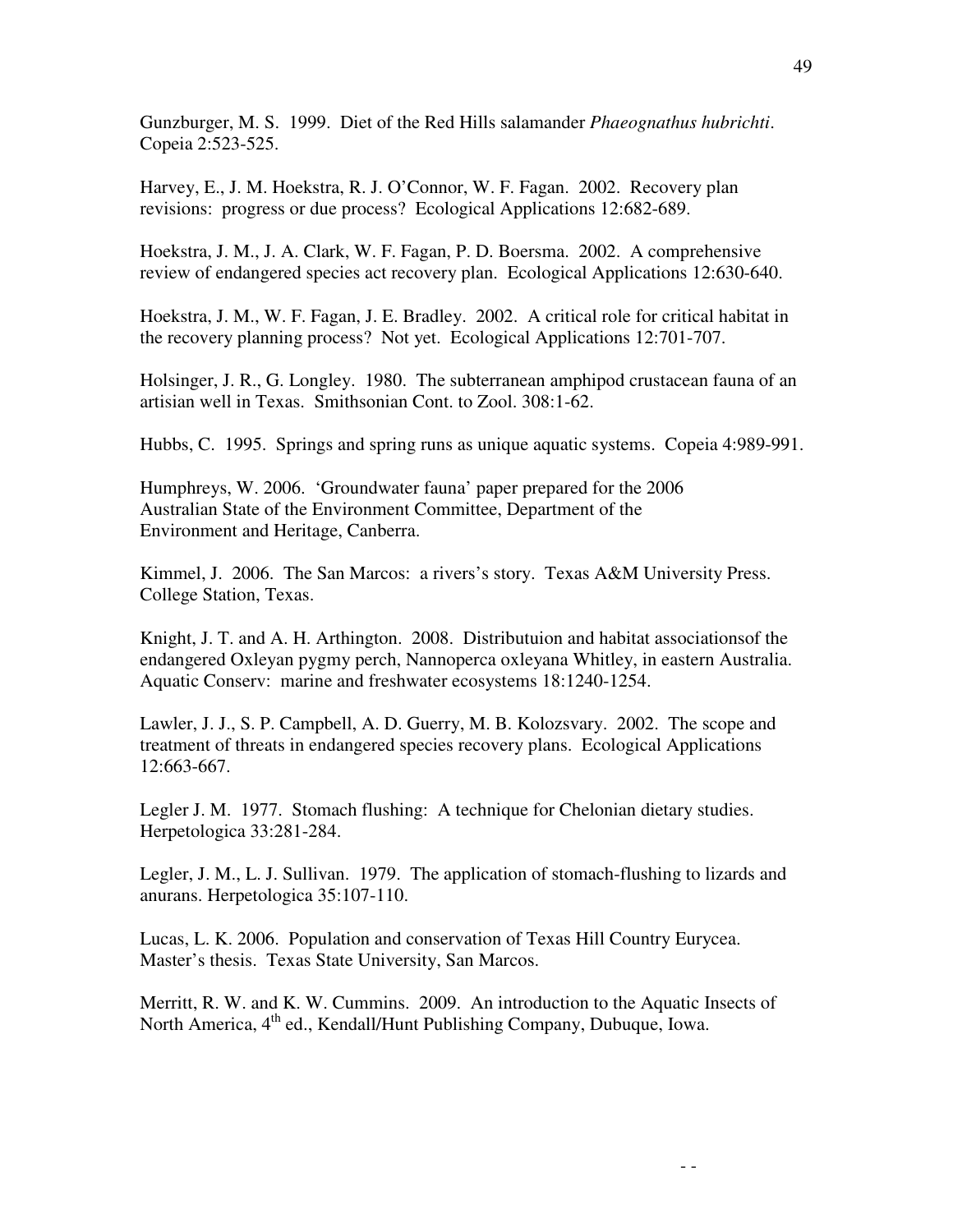McClintock, W. A. Journal of a trip through Texas and Norhter Mexico in 1846-1847. Southwestern Historical Quarterly 34:32-33.

McCune, B.; J. B. Grace. 2002. Analysis of ecological communities, MjM Software Design, Gleneden Beach, Oregan.

McMillan, M. A. and R. D. Semlitsch. 1980. Prey of the dwarf salamander, Eurycea quadridigitata, in South Carolina. Journal of Herpetology 14:424-426.

Muenz, T. K., S. W. Golladay, L. L. Smith, G. Vellidis. 2008. Diet and abundance of the two-lined salamander larvae (*Eurycea cirrigera*) in streams within an agricultural landscape, southwest Georgia. Southeastern Naturalist 7:691-704.

Murphy, B. R. and D. W. Willis. 1996. Fisheries techniques. American Fisheries Society. Bethesda, Maryland.

Needham, J.G., M. J. Westfall and M.L. May. 2000. Dragonflies of North America. Scientific Publishers, Gainesville, Florida.

Nelson, J. M. 1993. Population size, distribution, and life history of *Eurycea nana* in the San Marcos River. Master's thesis. Southwest Texas State University, San Marcos.

Nielsen, L. A. and D. L. Johnson. 1989. Fisheries techniques. Amer. Fisheries Society., Bethesda, Maryland.

Pardo, I, and P. D. Armitage. 1997. Species assemblages as descriptors of mesohabitats. Hydrobiologia 344:111-128.

Petranka, J. W. 1998. Salamander of the United States and Canada. Smithsonian Institution Press, Washington DC. 587 pp.

Petranka, J. W. 1984. Ontogeny and feeding behavior of *Eurycea bislineata* larva. Journal of Herpetology 18:48-55.

Phillips, D. L. and J. W. Gregg. 2003. Source partitioning using stable isotopes: coping with too many sources. Oecologica 136:261-269.

Pimm, S. L., Russell, G. J., Gittleman, J. L. and Brooks, T. M. 1995. The future of biodiversity. Science 269:347-350.

Roca, J. R., A. Baltanas. 1993. Ecology and distribution of ostracoda in Pyrenean springs. Journal of Crustacean Biology 13:165-174.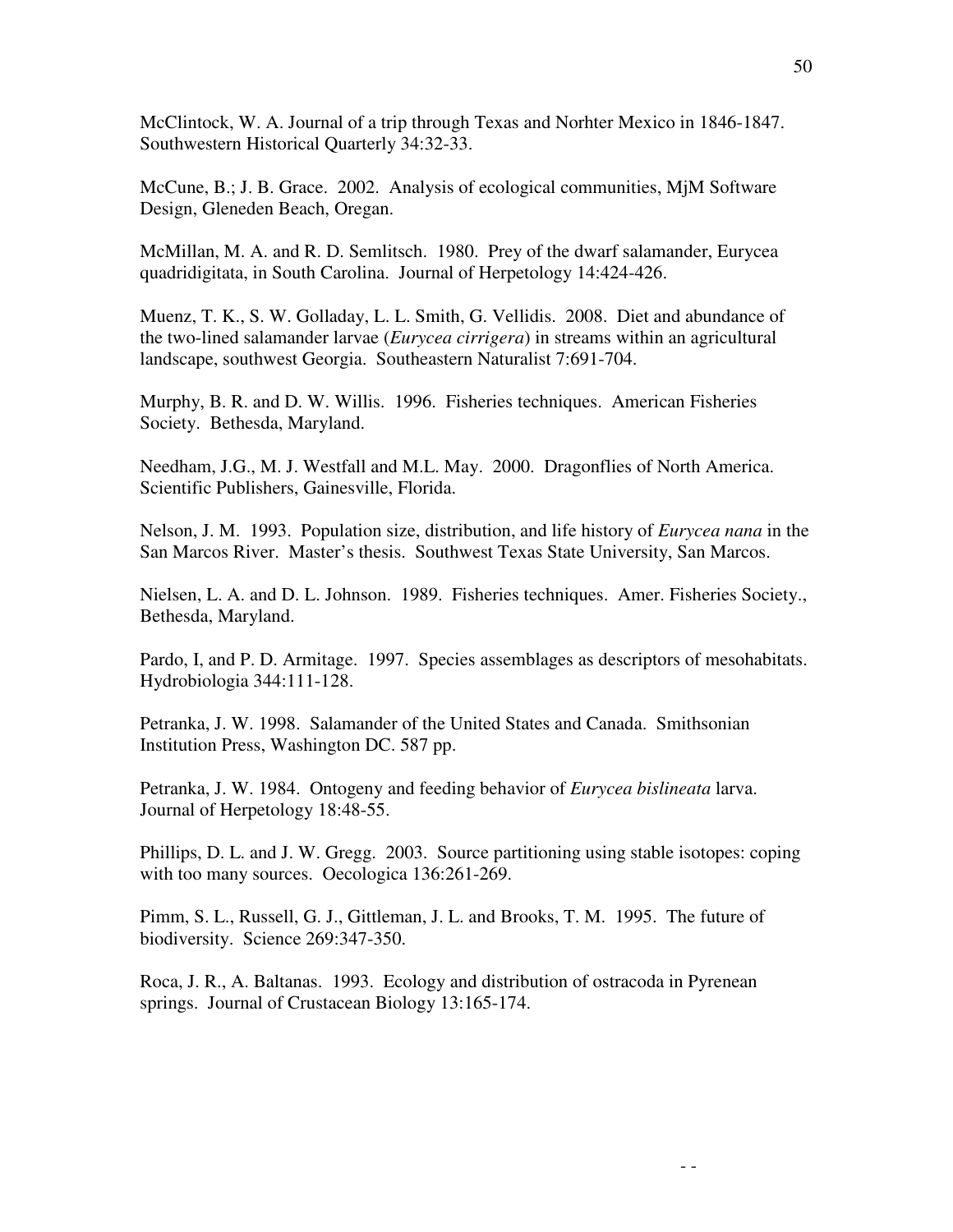Rosenfeld, J. S. and T. Hatfield. 2006. Information needs for assessing critical habitat of freshwater fish. Canadian Journal of Fisheries and Aquatic Sciences 63:638-698.

Sada, D. W., E. Fleishmen, and D. D. Murphy. 2005. Associations among springdependent aquatic assemblages and environmental land use gradients in a Mojave Desert mountain range. Diversity and Distributions 11:91-99.

Seminoff, J. A., A. Resendiz, W. J. Nichols. 2002. Diet of east pacific green turtles (*Chelonia mydas*) in the central gulf of California, Mexico. Journal of Herpetology 36:447-453.

Siedel, R. A., B. K. Lang, D. J. Berg. 2009. Phylogeographic analysis reveals multiple criptic species of amphipods (Crustacea: Amphipoda) in Chihuahuan Desert springs. Biological Conservation 142:2303-11.

Strauss, R. E. 1979. Reliability estimates for Ivlev's electivity index, the foraging ratio, and proposed linear index of food selection. Transactions of the American Fisheries Society 108:344-352.

Strauss, R. E. 1982. Influence of replicated subsamples and subsample heterogeneity on the linear index of food selection. Transactions of the American Fisheries Society 111:517-522.

Strayer, D. L. 2006. Challenges for freshwater invertebrate conservation. J. N. Am. Benthol. Soc. 25:271-287.

Thaker, M, C. R. Gabor, J. N. Fries. 2006. Sensory cues for conspecific associations in aquatic San Marcos salamanders. Herpitologica 62:151-155.

Thorp, J. H., A. P. Covich. 2001. Ecology and classification of North American freshwater invertebrates. 2nd ed. Academic Press, San Diego.

Tumlinson, R., G. E. Cline, P. Zank. 1990. Prey selection in the Oklahoma salamander (*Eurycea tynerensis*). Herpetologica 24:222-225.

Tumlinson, R., G. E. Cline, P. Zank. 1990. Surface habitat associations of the Oklahoma salamander (*Eurycea tynerensis*). Herpetologica 46:169-175.

Tupa, D. D., W. K. Davis. 1976. Population dynamics of the San Marcos salamander, *Eurycea nana* Bishop. The Texas Journal of Science 27:179-195.

USDI (U. S. Department of the Interior). 1980. Endangered and threatened wildlife and plants; listing of San Marcos salamanders as threatened, the San Marcos gambusia as endangered, and the listing of critical habitat for Texas wild rice, San Marcos salamander,